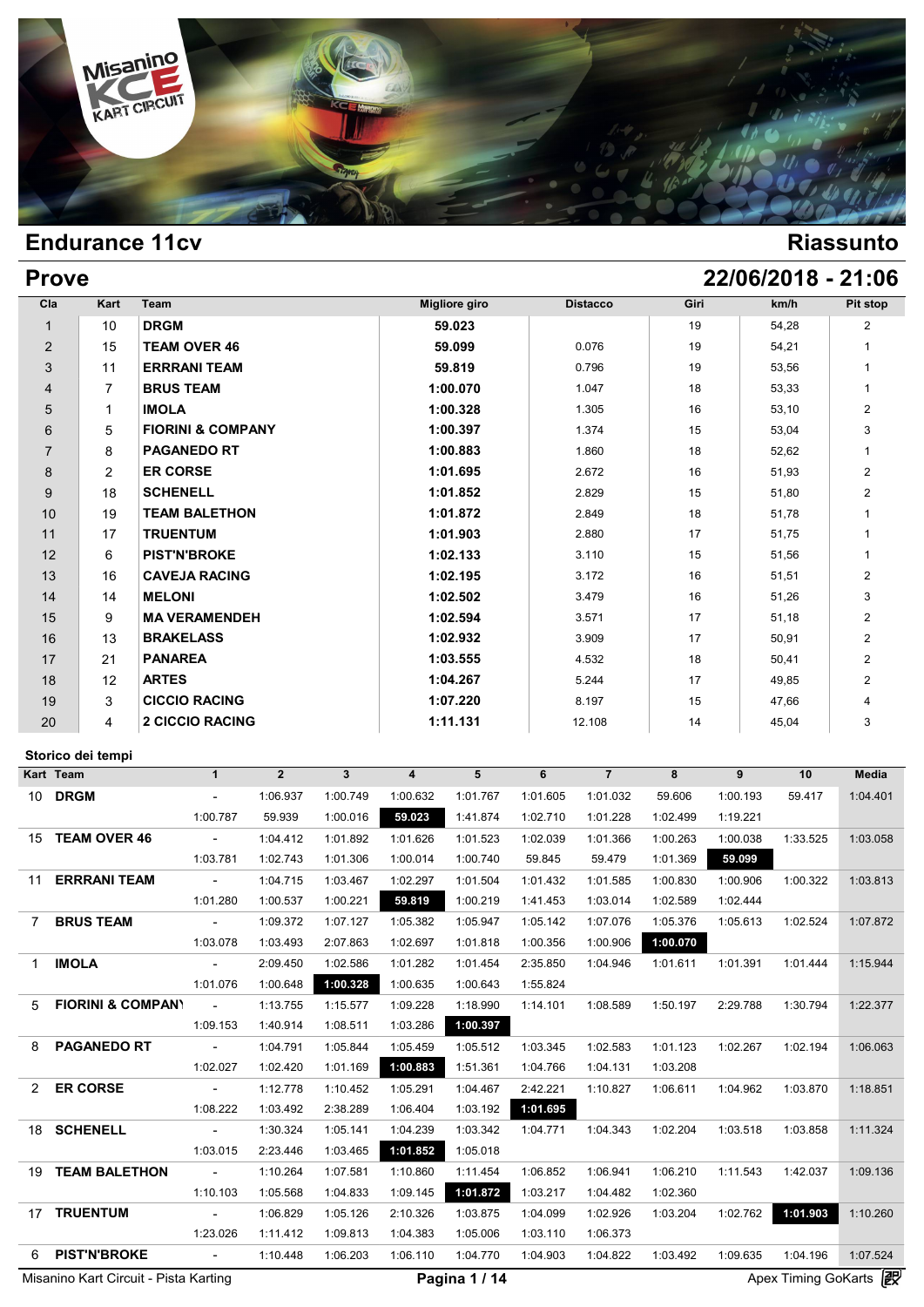

| <b>Endurance 11cv</b><br><b>Riassunto</b><br>Kart Team |                                                                                                                                                                       |                |              |          |          |          |                |          |          |          |              |  |  |
|--------------------------------------------------------|-----------------------------------------------------------------------------------------------------------------------------------------------------------------------|----------------|--------------|----------|----------|----------|----------------|----------|----------|----------|--------------|--|--|
|                                                        | $\mathbf 1$                                                                                                                                                           | $\overline{2}$ | $\mathbf{3}$ | 4        | 5        | 6        | $\overline{7}$ | 8        | 9        | 10       | <b>Media</b> |  |  |
|                                                        | 1:02.492                                                                                                                                                              | 1:40.160       | 1:03.373     | 1:02.606 | 1:02.133 |          |                |          |          |          |              |  |  |
|                                                        |                                                                                                                                                                       | 3:21.387       | 1:32.539     | 1:06.086 | 1:04.583 | 1:03.930 | 1:02.195       | 1:08.098 | 1:04.048 | 1:07.009 | 1:16.307     |  |  |
|                                                        | 1:02.399                                                                                                                                                              | 1:02.307       | 1:02.203     | 1:02.881 | 1:15.411 | 1:09.534 |                |          |          |          |              |  |  |
|                                                        | $\overline{\phantom{0}}$                                                                                                                                              | 1:07.955       | 1:13.459     | 1:08.201 | 1:13.305 | 1:03.930 | 1:43.176       | 1:24.708 | 1:09.392 | 1:25.919 | 1:16.320     |  |  |
|                                                        | 1:40.148                                                                                                                                                              | 1:06.109       | 1:04.149     | 1:02.502 | 1:26.731 | 1:15.126 |                |          |          |          |              |  |  |
|                                                        | $\overline{\phantom{0}}$                                                                                                                                              | 1:10.295       | 1:08.835     | 1:06.641 | 1:06.245 | 1:06.028 | 1:08.007       | 1:06.424 | 1:49.798 | 1:09.626 | 1:11.017     |  |  |
|                                                        | 1:04.148                                                                                                                                                              | 1:05.533       | 1:02.738     | 1:02.594 | 1:38.372 | 1:06.554 | 1:04.440       |          |          |          |              |  |  |
|                                                        | $\overline{\phantom{0}}$                                                                                                                                              | 1:21.059       | 1:22.338     | 1:09.794 | 1:48.206 | 1:05.018 | 1:03.587       | 1:03.248 | 1:02.932 | 1:42.641 | 1:12.658     |  |  |
|                                                        | 1:08.512                                                                                                                                                              | 1:06.949       | 1:05.865     | 1:06.314 | 1:06.461 | 1:05.708 | 1:03.907       |          |          |          |              |  |  |
|                                                        | $\overline{\phantom{0}}$                                                                                                                                              | 1:10.046       | 1:04.908     | 1:04.929 | 1:04.954 | 1:03.743 | 1:03.569       | 1:03.555 | 1:28.547 | 1:11.887 | 1:08.459     |  |  |
|                                                        | 1:07.850                                                                                                                                                              | 1:04.807       | 1:04.466     | 1:04.500 | 1:04.752 | 1:03.807 | 1:33.066       | 1:04.428 |          |          |              |  |  |
|                                                        | $\overline{a}$                                                                                                                                                        | 1:10.167       | 1:10.269     | 1:09.756 | 1:06.879 | 1:05.205 | 1:04.267       | 1:04.471 | 1:35.939 | 1:07.759 | 1:10.020     |  |  |
|                                                        | 1:05.554                                                                                                                                                              | 1:05.240       | 1:05.486     | 1:04.823 | 1:04.964 | 1:25.057 | 1:14.496       |          |          |          |              |  |  |
|                                                        | $\overline{\phantom{0}}$                                                                                                                                              | 1:10.711       | 1:07.439     | 1:44.171 | 1:22.499 | 1:18.387 | 1:52.442       | 1:07.220 | 1:10.489 | 1:08.335 | 1:21.305     |  |  |
|                                                        | 1:12.006                                                                                                                                                              | 1:27.493       | 1:07.471     | 1:29.695 | 1:39.918 |          |                |          |          |          |              |  |  |
|                                                        | $\overline{\phantom{a}}$                                                                                                                                              | 1:14.676       | 1:11.131     | 1:21.802 | 1:14.206 | 2:44.284 | 1:12.277       | 1:17.105 | 1:15.140 | 1:17.711 | 1:28.063     |  |  |
|                                                        | 1:41.036                                                                                                                                                              | 1:14.786       | 1:17.221     | 2:03.453 |          |          |                |          |          |          |              |  |  |
|                                                        | <b>CAVEJA RACING</b><br><b>MELONI</b><br><b>MA VERAMENDEH</b><br><b>BRAKELASS</b><br><b>PANAREA</b><br><b>ARTES</b><br><b>CICCIO RACING</b><br><b>2 CICCIO RACING</b> |                |              |          |          |          |                |          |          |          |              |  |  |

# **Qualifiche 22/06/2018 - 21:26**

| Cla            | Kart            | Team                         | <b>Migliore giro</b> | <b>Distacco</b> | Giri | km/h  | Pit stop |
|----------------|-----------------|------------------------------|----------------------|-----------------|------|-------|----------|
| 1              | 18              | <b>SCHENELL</b>              | 55.829               |                 | 11   | 57,38 |          |
| $\overline{2}$ | 10 <sup>1</sup> | <b>DRGM</b>                  | 56.243               | 0.414           | 11   | 56,96 |          |
| 3              | $\overline{7}$  | <b>BRUS TEAM</b>             | 56.497               | 0.668           | 11   | 56,71 |          |
| 4              | 15              | <b>TEAM OVER 46</b>          | 56.573               | 0.744           | 11   | 56,63 |          |
| 5              | 6               | <b>PIST'N'BROKE</b>          | 57.087               | 1.258           | 11   | 56,12 |          |
| 6              | 1               | <b>IMOLA</b>                 | 57.103               | 1.274           | 12   | 56,10 |          |
| $\overline{7}$ | 17              | <b>TRUENTUM</b>              | 57.608               | 1.779           | 11   | 55,61 |          |
| 8              | $\overline{2}$  | <b>ER CORSE</b>              | 57.666               | 1.837           | 11   | 55,56 |          |
| 9              | 11              | <b>ERRRANI TEAM</b>          | 57.728               | 1.899           | 11   | 55,50 |          |
| 10             | 5               | <b>FIORINI &amp; COMPANY</b> | 57.927               | 2.098           | 11   | 55,31 |          |
| 11             | 9               | <b>MA VERAMENDEH</b>         | 57.938               | 2.109           | 11   | 55,30 |          |
| 12             | 3               | <b>CICCIO RACING</b>         | 58.413               | 2.584           | 9    | 54,85 |          |
| 13             | 19              | <b>TEAM BALETHON</b>         | 58.549               | 2.720           | 11   | 54,72 |          |
| 14             | 21              | <b>PANAREA</b>               | 58.599               | 2.770           | 11   | 54,67 |          |
| 15             | 8               | <b>PAGANEDO RT</b>           | 59.001               | 3.172           | 11   | 54,30 |          |
| 16             | 14              | <b>MELONI</b>                | 59.019               | 3.190           | 11   | 54,28 |          |
| 17             | 13              | <b>BRAKELASS</b>             | 59.127               | 3.298           | 11   | 54,18 |          |
| 18             | 16              | <b>CAVEJA RACING</b>         | 59.656               | 3.827           | 11   | 53,70 |          |
| 19             | 4               | <b>2 CICCIO RACING</b>       | 1:00.346             | 4.517           | 11   | 53,09 |          |
| 20             | 12              | <b>ARTES</b>                 | 1:01.485             | 5.656           | 10   | 52,11 |          |

### **Storico dei tempi**

|    | Storico dei tempi |                          |          |          |          |        |        |        |          |        |        |              |
|----|-------------------|--------------------------|----------|----------|----------|--------|--------|--------|----------|--------|--------|--------------|
|    | Kart Team         |                          |          | 3        | 4        | 5      | 6      |        |          | 9      | 10     | <b>Media</b> |
| 18 | <b>SCHENELL</b>   | $\overline{\phantom{0}}$ | 1:04.637 | 1:05.463 | 1:03.547 | 58.455 | 58.331 | 57.699 | 1:05.028 | 56.888 | 57.794 | 1:00.367     |
|    |                   | 55.829                   |          |          |          |        |        |        |          |        |        |              |
| 10 | <b>DRGM</b>       | $\overline{\phantom{0}}$ | 58.894   | 59.317   | 58.060   | 57.378 | 57.611 | 57.177 | 56.820   | 57.795 | 56.704 | 57.599       |
|    |                   | 56.243                   |          |          |          |        |        |        |          |        |        |              |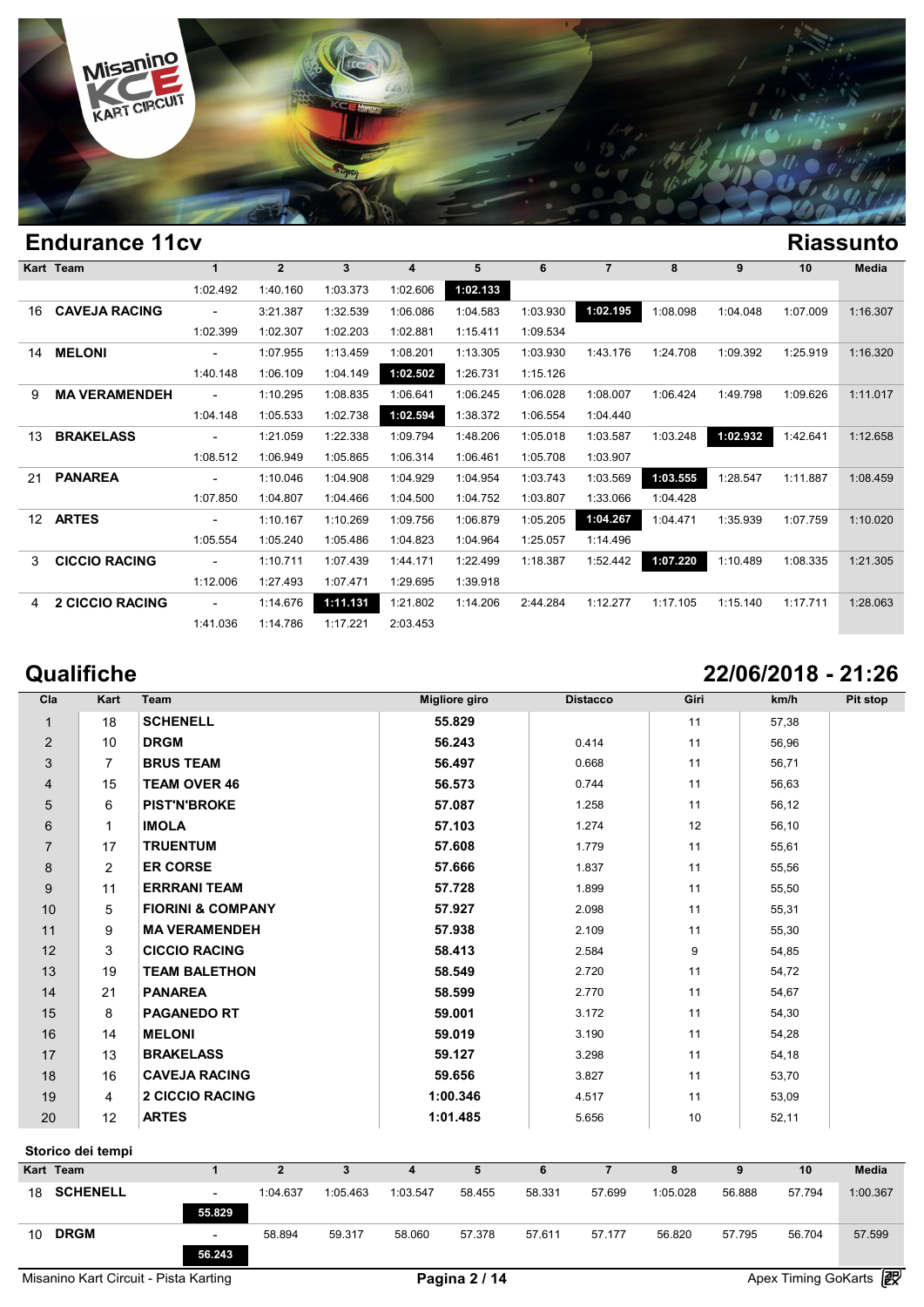

|                | <b>Endurance 11cv</b>        |                                       |                  |              |                |          |          |                |          |          |          | <b>Riassunto</b> |
|----------------|------------------------------|---------------------------------------|------------------|--------------|----------------|----------|----------|----------------|----------|----------|----------|------------------|
|                | Kart Team                    | $\mathbf{1}$                          | $\overline{2}$   | $\mathbf{3}$ | $\overline{4}$ | 5        | 6        | $\overline{7}$ | 8        | 9        | 10       | Media            |
| $7\phantom{0}$ | <b>BRUS TEAM</b>             | $\overline{\phantom{a}}$<br>56.497    | 59.505           | 59.921       | 58.420         | 1:06.312 | 1:20.701 | 57.926         | 58.445   | 56.991   | 58.136   | 1:01.285         |
| 15             | <b>TEAM OVER 46</b>          | $\overline{\phantom{a}}$<br>56.620    | 58.359           | 58.504       | 58.262         | 59.019   | 57.373   | 57.649         | 57.510   | 57.478   | 56.573   | 57.734           |
| 6              | <b>PIST'N'BROKE</b>          | $\sim$<br>57.087                      | 1:00.648         | 1:01.224     | 1:00.614       | 59.781   | 59.025   | 59.936         | 59.261   | 58.059   | 57.630   | 59.326           |
| 1              | <b>IMOLA</b>                 | $\overline{\phantom{a}}$<br>57.103    | 58.694<br>57.119 | 59.623       | 58.280         | 58.232   | 58.954   | 58.393         | 57.430   | 57.523   | 58.845   | 58.199           |
|                | 17 TRUENTUM                  | $\overline{\phantom{a}}$<br>57.608    | 1:02.952         | 1:02.235     | 1:01.324       | 1:00.659 | 1:00.086 | 1:00.396       | 59.323   | 59.028   | 58.632   | 1:00.224         |
| $\mathbf{2}$   | <b>ER CORSE</b>              | $\overline{\phantom{a}}$<br>59.355    | 1:01.398         | 1:01.078     | 1:00.895       | 1:00.339 | 59.738   | 59.327         | 58.973   | 59.145   | 57.666   | 59.791           |
| 11             | <b>ERRRANI TEAM</b>          | $\sim$<br>57.728                      | 1:00.509         | 59.939       | 59.823         | 59.317   | 1:05.355 | 59.213         | 58.542   | 58.616   | 58.651   | 59.769           |
| 5              | <b>FIORINI &amp; COMPANY</b> | $\omega$<br>59.580                    | 1:01.737         | 1:00.838     | 1:01.696       | 1:02.895 | 58.642   | 59.952         | 58.702   | 58.773   | 57.927   | 1:00.074         |
| 9              | <b>MA VERAMENDEH</b>         | $\overline{\phantom{a}}$<br>58.527    | 1:01.660         | 1:01.764     | 1:15.803       | 1:00.177 | 1:00.237 | 1:03.847       | 59.895   | 58.708   | 57.938   | 1:01.855         |
| 3              | <b>CICCIO RACING</b>         | $\blacksquare$                        | 1:01.736         | 1:01.516     | 1:01.436       | 1:02.037 | 1:00.196 | 59.360         | 59.456   | 58.413   |          | 1:00.518         |
| 19             | <b>TEAM BALETHON</b>         | $\mathcal{L}_{\mathcal{A}}$<br>58.549 | 1:02.581         | 1:09.604     | 1:00.482       | 1:00.259 | 59.783   | 1:01.329       | 59.773   | 58.948   | 59.021   | 1:01.032         |
| 21             | <b>PANAREA</b>               | $\blacksquare$<br>58.599              | 1:01.599         | 1:01.551     | 1:01.792       | 1:00.967 | 1:01.523 | 1:01.439       | 1:00.969 | 1:01.037 | 59.769   | 1:00.924         |
| 8              | <b>PAGANEDO RT</b>           | $\overline{\phantom{a}}$<br>59.109    | 1:02.657         | 1:01.816     | 1:01.409       | 1:00.997 | 1:00.983 | 1:01.618       | 59.536   | 59.001   | 59.981   | 1:00.710         |
| 14             | <b>MELONI</b>                | $\sim$<br>59.019                      | 1:01.721         | 1:01.848     | 1:02.060       | 1:01.755 | 1:01.743 | 1:00.320       | 1:02.415 | 1:00.874 | 1:00.241 | 1:01.199         |
|                | 13 BRAKELASS                 | $\blacksquare$<br>59.692              | 1:03.009         | 1:01.783     | 1:00.801       | 59.470   | 1:02.077 | 1:02.362       | 59.463   | 59.127   | 1:00.382 | 1:00.816         |
|                | 16 CAVEJA RACING             | $\blacksquare$<br>59.997              | 1:02.105         | 1:03.887     | 1:00.858       | 1:01.774 | 1:00.552 | 1:00.794       | 1:00.601 | 1:01.868 | 59.656   | 1:01.209         |
| 4              | <b>2 CICCIO RACING</b>       | $\sim$<br>1:00.346                    | 1:04.225         | 1:01.685     | 1:02.415       | 1:00.860 | 1:01.693 | 1:01.665       | 1:01.133 | 1:01.112 | 1:01.602 | 1:01.673         |
|                | 12 ARTES                     | $\overline{\phantom{a}}$              | 1:03.364         | 1:15.145     | 1:03.268       | 1:04.781 | 1:01.486 | 1:02.328       | 1:02.977 | 1:03.532 | 1:01.485 | 1:04.262         |

# **Finale 22/06/2018 - 21:57**

| Cla            | Kart | Team                 | Giri | <b>Distacco</b> | Interv.   | km/h  | Migliore giro | Pit stop | Pena |
|----------------|------|----------------------|------|-----------------|-----------|-------|---------------|----------|------|
|                | 15   | <b>TEAM OVER 46</b>  | 143  |                 |           | 63,26 | 44.454        |          |      |
| $\overline{2}$ | 10   | <b>DRGM</b>          | 143  | 2.181           | 2.181     | 63,24 | 44.442        |          |      |
| 3              |      | <b>IMOLA</b>         | 143  | 37.054          | 34.873    | 62,93 | 44.492        |          |      |
| $\overline{4}$ | 11   | <b>ERRRANI TEAM</b>  | 142  | 1 Giro          | 1 Giro    | 62,60 | 44.686        |          |      |
| 5              | 18   | <b>SCHENELL</b>      | 141  | 2 Giri          | 1 Giro    | 62,35 | 44.917        |          |      |
| 6              | 7    | <b>BRUS TEAM</b>     | 141  | 2 Giri          | 4.847     | 62,31 | 44.713        |          |      |
| $\overline{ }$ | 16   | <b>CAVEJA RACING</b> | 141  | 2 Giri          | 19.442    | 62,14 | 44.784        |          |      |
| 8              | 6    | <b>PIST'N'BROKE</b>  | 140  | 3 Giri          | 1 Giro    | 68,49 | 45.160        |          |      |
| 9              | 8    | <b>PAGANEDO RT</b>   | 140  | 3 Giri          | 11:39.797 | 61,88 | 44.647        |          |      |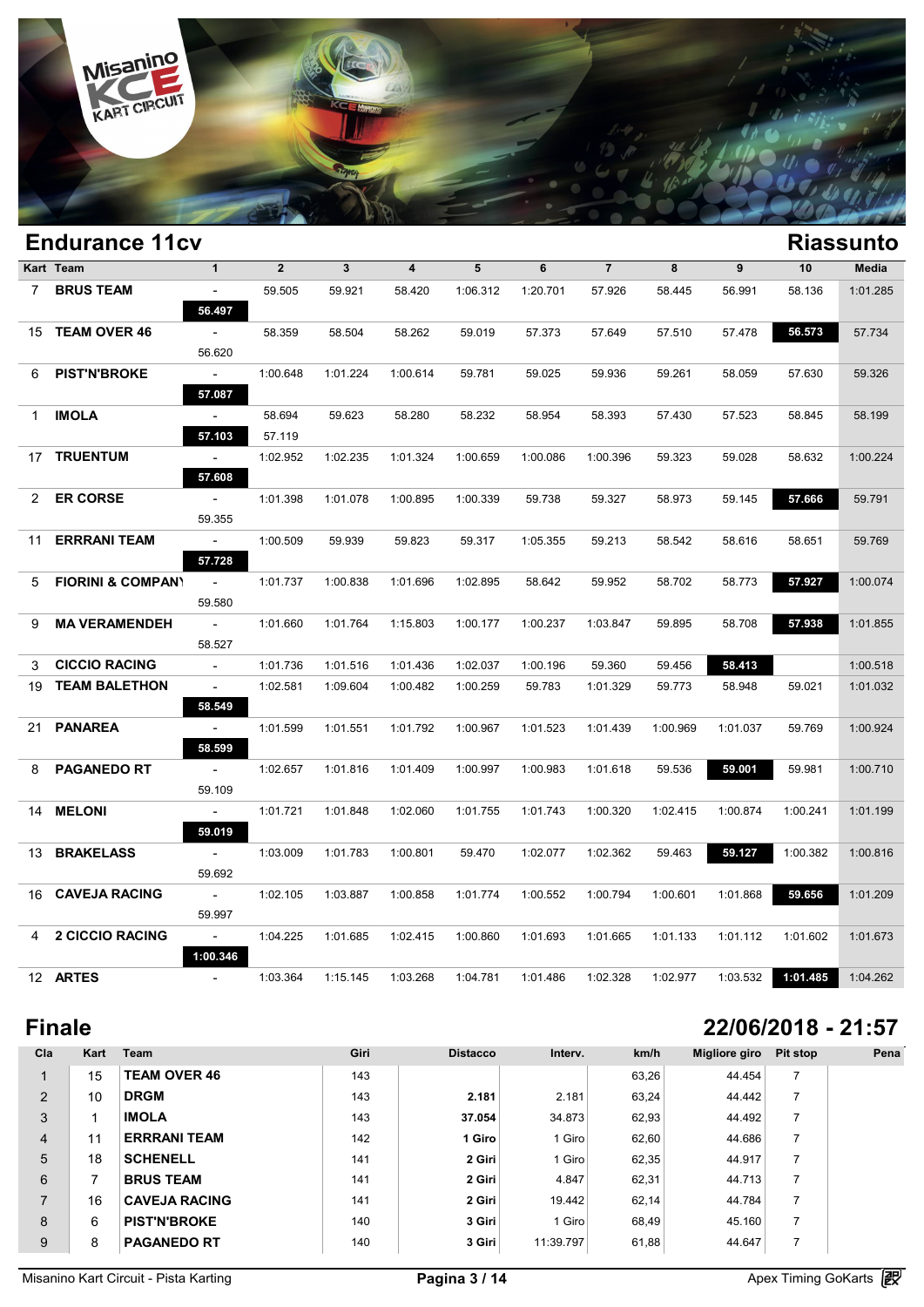

| C <sub>1a</sub> | Kart           | Team                         | Giri | <b>Distacco</b> | Interv. | km/h  | <b>Migliore giro</b> | <b>Pit stop</b> | Pena |
|-----------------|----------------|------------------------------|------|-----------------|---------|-------|----------------------|-----------------|------|
| 10              | $\overline{2}$ | <b>ER CORSE</b>              | 140  | 3 Giri          | 19.916  | 61,71 | 45.326               | $\overline{7}$  |      |
| 11              | 21             | <b>PANAREA</b>               | 140  | 3 Giri          | 12.721  | 61,60 | 44.872               | $\overline{7}$  |      |
| 12              | 17             | <b>TRUENTUM</b>              | 139  | 4 Giri          | 1 Giro  | 61,43 | 45.033               | $\overline{7}$  |      |
| 13              | 9              | <b>MA VERAMENDEH</b>         | 139  | 4 Giri          | 1.017   | 61,42 | 45.239               | $\overline{7}$  |      |
| 14              | 12             | <b>ARTES</b>                 | 139  | 4 Giri          | 18.400  | 61,26 | 45.022               | $\overline{7}$  |      |
| 15              | 14             | <b>MELONI</b>                | 137  | 6 Giri          | 2 Giri  | 60,45 | 44.771               |                 |      |
| 16              | 5              | <b>FIORINI &amp; COMPANY</b> | 137  | 6 Giri          | 22.679  | 60,27 | 45.124               | $\overline{7}$  |      |
| 17              | 13             | <b>BRAKELASS</b>             | 135  | 8 Giri          | 2 Giri  | 59,69 | 45.777               |                 |      |
| 18              | 19             | <b>TEAM BALETHON</b>         | 134  | 9 Giri          | 1 Giro  | 59,23 | 45.563               | $\overline{7}$  |      |
| 19              | 3              | <b>CICCIO RACING</b>         | 133  | 10 Giri         | 1 Giro  | 58,57 | 45.356               | $\overline{7}$  |      |
| 20              | 4              | <b>2 CICCIO RACING</b>       | 130  | 13 Giri         | 3 Giri  | 57,27 | 45.117               |                 | 1 G. |

### **Penalità**

| Ora   | Team                 | Penalità     | <b>Motivo</b>                        |
|-------|----------------------|--------------|--------------------------------------|
| 00:41 | <b>CICCIO RACING</b> | Avvertimento | Tempo di staffetta: 20:53 (Giro 44)  |
| 01:12 | <b>TRUENTUM</b>      | Avvertimento | Tempo di staffetta : 20:18 (Giro 82) |

### **Storico dei tempi**

| Kart Team                 | $\mathbf{1}$ | $\overline{2}$ | $\mathbf{3}$ | $\overline{\mathbf{4}}$ | 5      | 6        | $\overline{\mathbf{7}}$ | 8        | $\pmb{9}$ | 10       | Media  |
|---------------------------|--------------|----------------|--------------|-------------------------|--------|----------|-------------------------|----------|-----------|----------|--------|
| <b>TEAM OVER 46</b><br>15 | 58.675       | 55.340         | 55.425       | 54.198                  | 53.456 | 52.828   | 52.041                  | 52.268   | 52.238    | 2:05.940 | 50.637 |
|                           | 54.650       | 53.071         | 52.128       | 2:07.286                | 52.484 | 52.194   | 51.431                  | 49.508   | 48.503    | 49.860   |        |
|                           | 48.457       | 48.489         | 48.702       | 48.918                  | 49.637 | 47.391   | 47.548                  | 48.169   | 46.955    | 46.817   |        |
|                           | 47.357       | 47.292         | 47.441       | 47.443                  | 47.206 | 46.731   | 46.600                  | 2:02.044 | 50.412    | 49.056   |        |
|                           | 48.197       | 47.687         | 48.240       | 48.389                  | 47.107 | 47.230   | 46.738                  | 46.582   | 47.139    | 48.537   |        |
|                           | 46.452       | 46.600         | 46.938       | 46.894                  | 46.495 | 46.224   | 2:01.701                | 47.697   | 45.939    | 46.066   |        |
|                           | 46.296       | 45.517         | 45.593       | 46.906                  | 46.106 | 45.016   | 46.224                  | 45.345   | 45.279    | 45.306   |        |
|                           | 45.162       | 45.333         | 46.174       | 45.580                  | 45.614 | 45.141   | 44.970                  | 45.018   | 45.122    | 45.022   |        |
|                           | 44.874       | 2:01.572       | 46.675       | 45.355                  | 45.424 | 45.499   | 45.734                  | 45.165   | 45.340    | 44.995   |        |
|                           | 45.597       | 45.362         | 45.309       | 45.093                  | 45.268 | 2:01.227 | 45.730                  | 45.715   | 45.149    | 44.884   |        |
|                           | 44.804       | 44.707         | 44.944       | 44.759                  | 44.763 | 44.660   | 44.895                  | 44.644   | 45.593    | 46.039   |        |
|                           | 44.999       | 44.625         | 45.741       | 44.762                  | 44.857 | 44.623   | 44.575                  | 44.601   | 44.693    | 44.975   |        |
|                           | 2:11.408     | 45.571         | 44.973       | 44.856                  | 45.020 | 45.648   | 44.809                  | 44.835   | 44.671    | 44.588   |        |
|                           | 44.556       | 44.526         | 44.582       | 44.739                  | 44.758 | 45.814   | 44.776                  | 44.474   | 44.454    | 44.918   |        |
|                           | 45.431       | 44.886         | 44.939       |                         |        |          |                         |          |           |          |        |
| <b>DRGM</b><br>10         | 2:14.592     | 58.553         | 56.562       | 55.930                  | 53.631 | 54.961   | 52.708                  | 52.569   | 52.612    | 52.689   | 51.018 |
|                           | 51.224       | 51.112         | 50.203       | 50.540                  | 50.068 | 49.972   | 49.214                  | 49.140   | 48.777    | 48.726   |        |
|                           | 49.268       | 48.461         | 48.364       | 2:04.066                | 50.112 | 48.756   | 48.927                  | 48.471   | 47.557    | 47.313   |        |
|                           | 47.868       | 47.136         | 47.864       | 47.708                  | 47.344 | 1:35.252 | 46.909                  | 47.215   | 46.425    | 47.266   |        |
|                           | 46.727       | 46.628         | 46.718       | 46.496                  | 46.165 | 46.593   | 46.490                  | 2:01.797 | 53.647    | 47.353   |        |
|                           | 46.481       | 46.321         | 46.352       | 45.479                  | 46.009 | 45.802   | 45.331                  | 45.721   | 45.610    | 45.866   |        |
|                           | 46.198       | 45.131         | 45.221       | 45.320                  | 45.302 | 45.045   | 45.043                  | 45.456   | 45.722    | 45.070   |        |
|                           | 45.586       | 45.425         | 2:00.718     | 46.844                  | 45.794 | 45.867   | 45.949                  | 46.028   | 45.598    | 45.335   |        |
|                           | 45.457       | 46.026         | 45.533       | 45.408                  | 45.207 | 45.231   | 45.406                  | 45.250   | 45.345    | 45.196   |        |
|                           | 45.251       | 45.256         | 45.241       | 45.378                  | 45.282 | 45.248   | 45.486                  | 2:01.437 | 45.944    | 45.787   |        |
|                           | 45.606       | 44.731         | 44.868       | 45.040                  | 44.852 | 44.845   | 44.704                  | 44.842   | 44.847    | 46.580   |        |
|                           | 44.930       | 45.023         | 44.822       | 45.318                  | 45.044 | 44.940   | 45.585                  | 44.819   | 2:20.617  | 2:01.784 |        |
|                           | 45.420       | 44.839         | 45.055       | 45.081                  | 45.253 | 44.671   | 44.720                  | 44.584   | 44.606    | 44.758   |        |
|                           | 45.011       | 44.556         | 44.685       | 44.478                  | 44.827 | 44.442   | 44.889                  | 44.910   | 44.638    | 44.525   |        |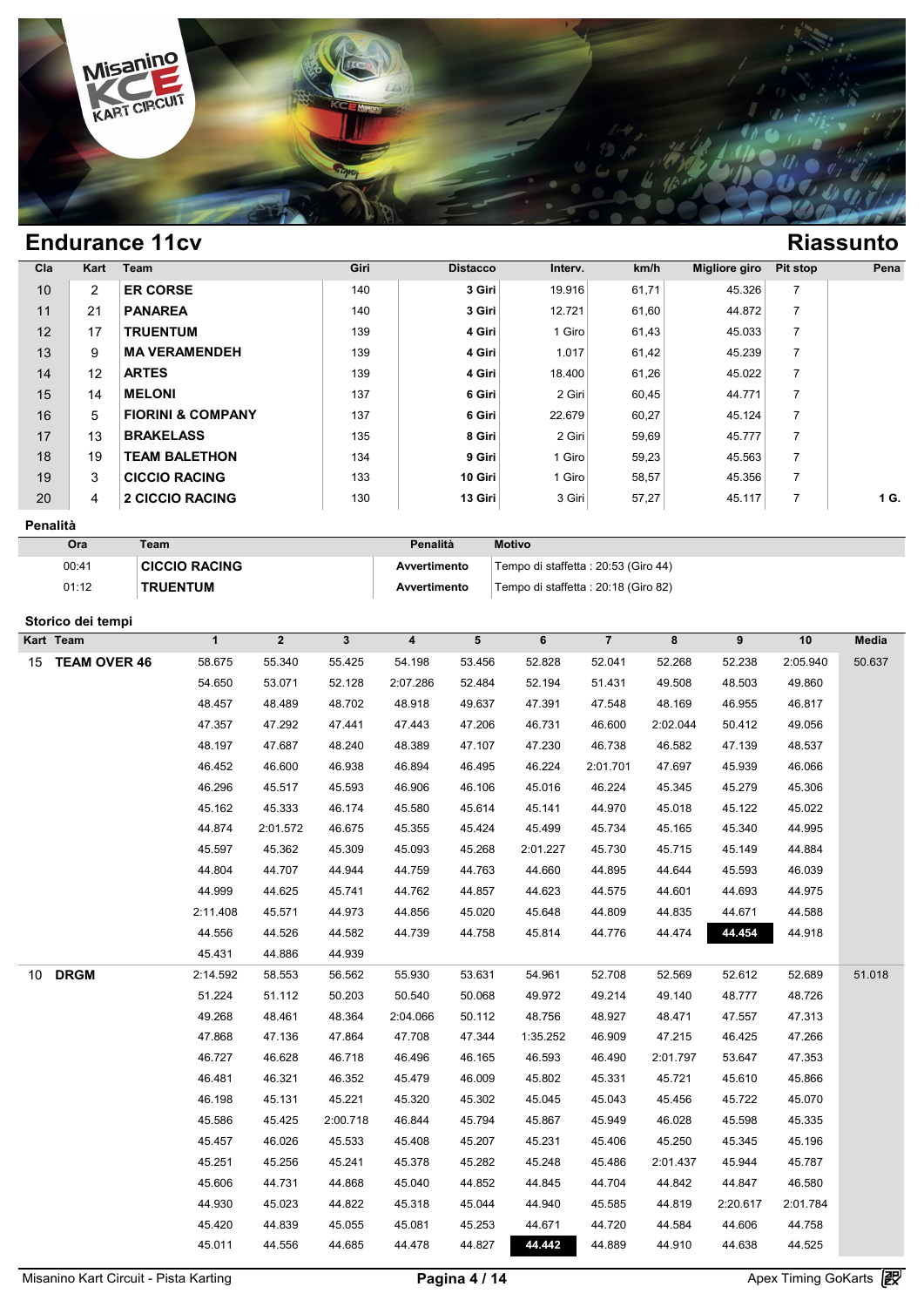

|                | <b>Endurance 11cv</b> |              |              |              |          |                 |          |                |          |        |          | <b>Riassunto</b> |
|----------------|-----------------------|--------------|--------------|--------------|----------|-----------------|----------|----------------|----------|--------|----------|------------------|
|                | Kart Team             | $\mathbf{1}$ | $\mathbf{2}$ | $\mathbf{3}$ | 4        | $5\phantom{.0}$ | 6        | $\overline{7}$ | 8        | 9      | 10       | Media            |
|                |                       | 44.649       | 45.616       |              |          |                 |          |                |          |        |          |                  |
| 1              | <b>IMOLA</b>          | 59.887       | 55.981       | 54.918       | 55.586   | 54.150          | 53.662   | 52.380         | 52.007   | 52.357 | 53.307   | 50.892           |
|                |                       | 54.983       | 50.896       | 50.427       | 50.701   | 50.190          | 49.874   | 49.758         | 50.377   | 51.795 | 50.827   |                  |
|                |                       | 2:07.169     | 51.235       | 50.560       | 49.266   | 49.393          | 48.911   | 48.315         | 47.808   | 48.073 | 48.945   |                  |
|                |                       | 48.284       | 47.780       | 49.347       | 47.742   | 47.946          | 47.933   | 47.507         | 47.688   | 47.557 | 47.852   |                  |
|                |                       | 47.760       | 47.646       | 47.167       | 47.519   | 2:06.748        | 49.266   | 47.866         | 47.248   | 47.514 | 47.596   |                  |
|                |                       | 46.859       | 47.224       | 46.620       | 46.820   | 46.472          | 46.550   | 46.293         | 46.978   | 46.255 | 46.327   |                  |
|                |                       | 46.167       | 46.160       | 45.887       | 46.144   | 45.972          | 2:02.289 | 46.807         | 46.150   | 45.653 | 45.795   |                  |
|                |                       | 46.157       | 46.234       | 45.570       | 45.744   | 45.962          | 45.725   | 45.288         | 45.386   | 45.469 | 45.305   |                  |
|                |                       | 45.464       | 45.810       | 45.563       | 45.454   | 45.255          | 44.915   | 45.220         | 45.423   | 44.982 | 2:02.439 |                  |
|                |                       | 46.933       | 45.223       | 46.134       | 45.783   | 45.921          | 45.871   | 45.748         | 45.306   | 45.337 | 45.690   |                  |
|                |                       | 45.767       | 45.453       | 45.239       | 2:01.556 | 45.644          | 44.844   | 44.851         | 44.994   | 44.969 | 45.160   |                  |
|                |                       | 44.996       | 44.638       | 44.976       | 44.934   | 44.727          | 45.131   | 44.676         | 45.624   | 45.652 | 45.052   |                  |
|                |                       | 44.851       | 2:02.940     | 2:04.201     | 45.400   | 44.682          | 44.861   | 44.918         | 45.143   | 44.523 | 44.675   |                  |
|                |                       | 44.607       | 44.876       | 44.912       | 45.098   | 45.028          | 45.091   | 44.561         | 44.675   | 45.709 | 45.041   |                  |
|                |                       | 45.319       | 44.726       | 44.492       |          |                 |          |                |          |        |          |                  |
| 11             | <b>ERRRANI TEAM</b>   | 1:01.508     | 57.354       | 56.471       | 55.256   | 2:09.871        | 59.853   | 56.829         | 55.488   | 55.657 | 55.921   | 51.149           |
|                |                       | 53.755       | 51.996       | 51.130       | 51.040   | 50.390          | 51.509   | 50.435         | 49.776   | 49.548 | 48.736   |                  |
|                |                       | 48.982       | 48.772       | 48.894       | 48.532   | 48.260          | 50.131   | 2:03.906       | 51.881   | 49.305 | 49.263   |                  |
|                |                       | 49.125       | 48.292       | 48.975       | 48.457   | 48.498          | 49.736   | 48.167         | 48.122   | 47.605 | 47.505   |                  |
|                |                       | 48.622       | 48.248       | 47.594       | 47.799   | 47.602          | 2:03.373 | 47.564         | 47.027   | 48.235 | 46.550   |                  |
|                |                       | 46.880       | 46.769       | 46.831       | 45.980   | 46.255          | 45.830   | 45.848         | 46.201   | 45.933 | 45.648   |                  |
|                |                       | 45.527       | 45.704       | 46.120       | 45.950   | 45.763          | 45.321   | 45.253         | 45.793   | 45.972 | 45.466   |                  |
|                |                       | 2:02.042     | 48.028       | 46.767       | 47.215   | 46.618          | 46.014   | 45.651         | 45.738   | 45.489 | 45.576   |                  |
|                |                       | 45.483       | 45.320       | 45.817       | 45.868   | 45.220          | 45.216   | 45.287         | 45.663   | 45.782 | 45.948   |                  |
|                |                       | 45.348       | 45.722       | 45.500       | 45.450   | 2:02.860        | 46.088   | 45.264         | 46.069   | 45.976 | 45.293   |                  |
|                |                       | 45.674       | 45.786       | 45.204       | 45.589   | 45.963          | 45.686   | 45.472         | 45.540   | 45.525 | 45.438   |                  |
|                |                       | 45.386       | 45.182       | 44.974       | 45.681   | 45.026          | 45.513   | 45.444         | 2:02.524 | 46.474 | 46.879   |                  |
|                |                       | 44.906       | 45.344       | 45.118       | 45.025   | 44.903          | 45.374   | 45.416         | 44.994   | 45.173 | 44.882   |                  |
|                |                       | 45.156       | 45.124       | 45.061       | 2:01.995 | 45.938          | 45.596   | 44.918         | 45.097   | 44.987 | 44.993   |                  |
|                |                       | 44.697       | 44.686       |              |          |                 |          |                |          |        |          |                  |
|                | 18 SCHENELL           | 1:00.673     | 55.108       | 54.238       | 55.250   | 53.101          | 53.458   | 52.059         | 52.326   | 51.899 | 52.186   | 51.744           |
|                |                       | 52.544       | 50.845       | 51.079       | 50.382   | 50.212          | 50.023   | 49.689         | 52.973   | 52.831 | 49.931   |                  |
|                |                       | 2:05.629     | 53.106       | 51.590       | 51.877   | 50.788          | 49.314   | 49.385         | 49.415   | 49.314 | 48.752   |                  |
|                |                       | 47.943       | 48.305       | 49.104       | 49.391   | 48.748          | 48.173   | 2:06.210       | 49.756   | 48.003 | 48.036   |                  |
|                |                       | 48.228       | 46.867       | 47.073       | 47.312   | 46.722          | 47.884   | 47.268         | 46.558   | 46.291 | 46.640   |                  |
|                |                       | 47.447       | 46.462       | 46.987       | 47.818   | 46.890          | 2:06.659 | 48.688         | 47.427   | 46.672 | 46.637   |                  |
|                |                       | 46.217       | 46.713       | 46.469       | 46.734   | 46.689          | 47.134   | 46.087         | 46.697   | 46.074 | 46.076   |                  |
|                |                       | 2:06.986     | 47.801       | 46.060       | 46.401   | 46.216          | 46.502   | 46.276         | 46.123   | 45.577 | 45.445   |                  |
|                |                       | 45.485       | 45.770       | 45.350       | 46.872   | 45.588          | 45.466   | 45.587         | 2:03.359 | 47.203 | 45.951   |                  |
|                |                       | 46.285       | 46.113       | 45.799       | 45.738   | 46.075          | 47.347   | 46.313         | 45.970   | 45.744 | 45.747   |                  |
|                |                       | 45.449       | 45.451       | 46.080       | 2:04.059 | 46.231          | 47.533   | 45.736         | 46.046   | 45.478 | 45.242   |                  |
|                |                       | 45.519       | 45.295       | 45.252       | 1:30.869 | 45.188          | 45.347   | 45.196         | 45.255   | 45.300 | 45.146   |                  |
|                |                       | 45.561       | 44.919       | 45.025       | 2:02.809 | 46.366          | 45.338   | 45.639         | 45.697   | 45.315 | 45.253   |                  |
|                |                       | 45.983       | 45.509       | 44.917       | 45.082   | 45.192          | 45.057   | 45.877         | 45.828   | 45.507 | 45.403   |                  |
| $7\phantom{0}$ | <b>BRUS TEAM</b>      | 1:02.113     | 56.872       | 55.971       | 54.772   | 54.501          | 53.913   | 54.357         | 52.992   | 52.910 | 2:08.442 | 51.406           |
|                |                       | 55.041       | 53.639       | 51.811       | 51.821   | 50.519          | 50.518   | 50.900         | 50.786   | 50.455 | 49.993   |                  |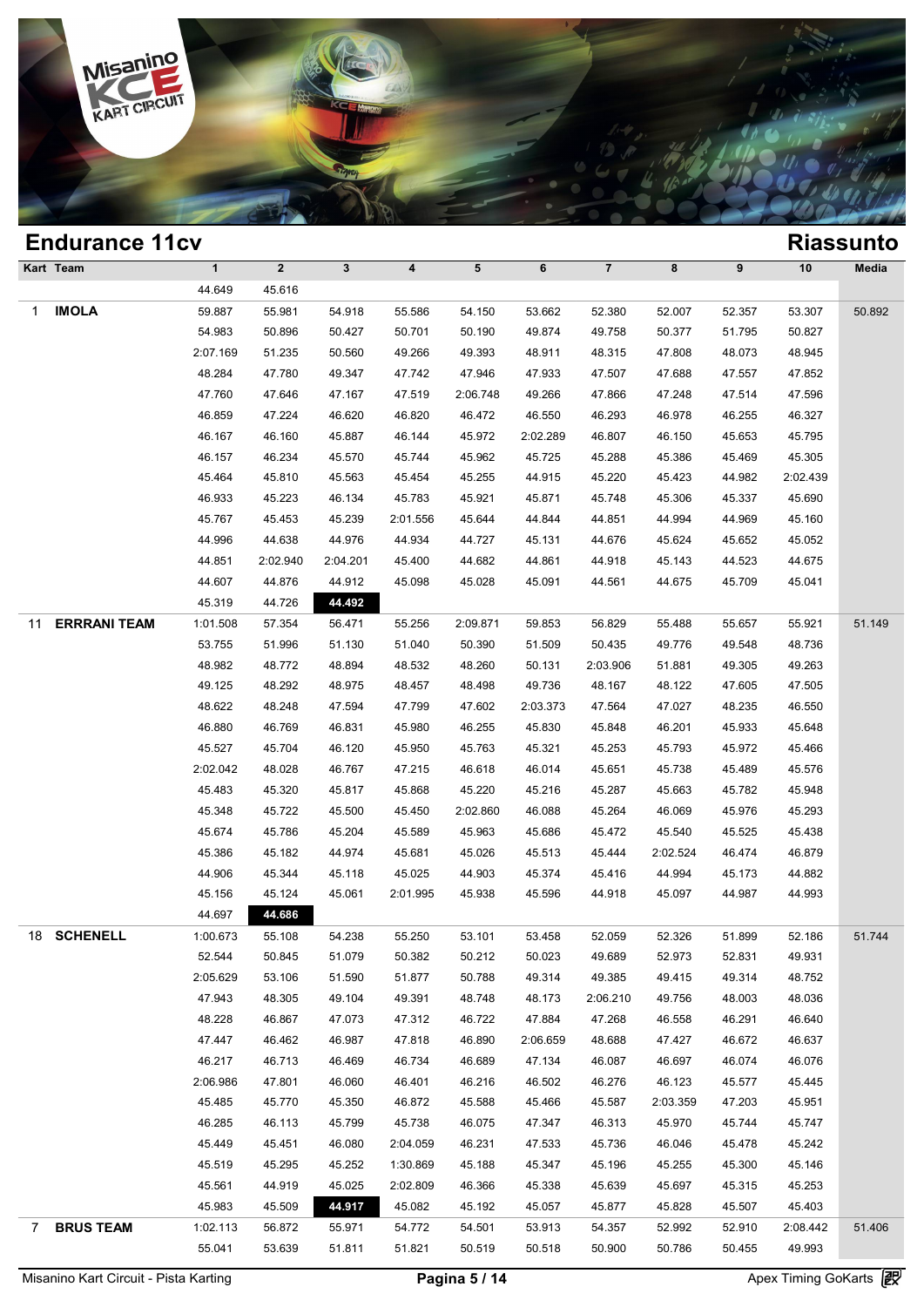

|    | <b>Endurance 11cv</b> |              |              |              |                         |        |          |                |          |          |          | <b>Riassunto</b> |
|----|-----------------------|--------------|--------------|--------------|-------------------------|--------|----------|----------------|----------|----------|----------|------------------|
|    | Kart Team             | $\mathbf{1}$ | $\mathbf{2}$ | $\mathbf{3}$ | $\overline{\mathbf{4}}$ | 5      | 6        | $\overline{7}$ | 8        | 9        | 10       | Media            |
|    |                       | 49.522       | 49.661       | 49.445       | 49.555                  | 49.046 | 49.107   | 48.688         | 48.577   | 48.039   | 48.019   |                  |
|    |                       | 48.331       | 47.724       | 2:04.682     | 49.614                  | 47.516 | 47.929   | 47.923         | 47.571   | 48.015   | 49.813   |                  |
|    |                       | 47.586       | 46.739       | 47.240       | 47.483                  | 47.660 | 46.759   | 47.238         | 46.785   | 46.748   | 47.676   |                  |
|    |                       | 49.413       | 46.520       | 2:26.844     | 46.806                  | 46.678 | 46.636   | 46.809         | 46.623   | 46.504   | 47.052   |                  |
|    |                       | 46.386       | 48.339       | 47.966       | 46.519                  | 46.337 | 46.014   | 46.523         | 46.491   | 46.347   | 46.790   |                  |
|    |                       | 45.868       | 2:02.566     | 47.187       | 45.806                  | 46.847 | 45.737   | 45.709         | 45.646   | 45.237   | 45.442   |                  |
|    |                       | 45.784       | 45.424       | 45.648       | 45.475                  | 45.354 | 45.453   | 45.618         | 45.141   | 45.780   | 45.266   |                  |
|    |                       | 2:02.463     | 46.745       | 46.483       | 46.164                  | 45.797 | 46.530   | 46.068         | 46.232   | 45.680   | 45.522   |                  |
|    |                       | 45.623       | 45.116       | 45.668       | 45.188                  | 45.434 | 45.428   | 45.178         | 45.784   | 45.727   | 46.564   |                  |
|    |                       | 45.372       | 45.539       | 45.631       | 2:01.598                | 46.589 | 45.925   | 45.452         | 45.442   | 45.702   | 45.409   |                  |
|    |                       | 45.290       | 45.171       | 45.215       | 45.364                  | 45.409 | 45.556   | 45.128         | 44.916   | 45.141   | 45.059   |                  |
|    |                       | 45.338       | 2:02.508     | 46.229       | 45.867                  | 44.713 | 45.546   | 45.829         | 45.421   | 46.340   | 45.368   |                  |
|    |                       | 45.190       |              |              |                         |        |          |                |          |          |          |                  |
| 16 | <b>CAVEJA RACING</b>  | 59.494       | 56.809       | 57.397       | 56.599                  | 56.163 | 54.615   | 55.178         | 56.364   | 54.601   | 52.805   | 51.819           |
|    |                       | 2:08.696     | 54.097       | 52.184       | 51.543                  | 53.092 | 51.631   | 51.005         | 50.524   | 50.703   | 50.101   |                  |
|    |                       | 49.925       | 49.374       | 49.436       | 50.253                  | 49.998 | 48.691   | 48.914         | 48.599   | 48.527   | 48.113   |                  |
|    |                       | 48.684       | 2:08.017     | 49.217       | 50.176                  | 47.951 | 47.932   | 47.645         | 47.650   | 47.886   | 47.762   |                  |
|    |                       | 47.637       | 47.673       | 47.270       | 47.246                  | 48.048 | 47.720   | 47.860         | 47.267   | 49.104   | 47.211   |                  |
|    |                       | 46.755       | 46.713       | 46.917       | 2:03.461                | 47.708 | 48.186   | 46.509         | 46.218   | 46.828   | 46.541   |                  |
|    |                       | 46.466       | 46.820       | 46.071       | 45.897                  | 45.625 | 45.617   | 45.860         | 45.846   | 45.838   | 46.272   |                  |
|    |                       | 45.964       | 1:33.560     | 47.172       | 2:03.392                | 47.420 | 46.255   | 47.230         | 46.269   | 46.446   | 46.148   |                  |
|    |                       | 45.438       | 46.030       | 46.768       | 45.825                  | 45.282 | 45.912   | 2:05.343       | 46.682   | 45.401   | 45.105   |                  |
|    |                       | 45.141       | 45.477       | 46.065       | 46.638                  | 45.458 | 45.892   | 45.102         | 45.392   | 44.980   | 2:03.487 |                  |
|    |                       | 46.268       | 45.560       | 45.578       | 45.336                  | 45.310 | 46.387   | 46.175         | 48.264   | 45.839   | 45.719   |                  |
|    |                       | 45.581       | 45.436       | 45.203       | 45.176                  | 45.594 | 45.023   | 45.279         | 45.412   | 45.792   | 45.621   |                  |
|    |                       | 45.488       | 45.240       | 45.314       | 2:02.769                | 46.214 | 45.133   | 44.903         | 45.091   | 44.953   | 44.972   |                  |
|    |                       | 44.844       | 44.855       | 45.054       | 44.784                  | 44.859 | 45.047   | 45.133         | 45.648   | 45.271   |          |                  |
| 6  | <b>PIST'N'BROKE</b>   | 1:00.725     | 56.521       | 56.218       | 55.307                  | 54.865 | 55.743   | 54.106         | 54.396   | 53.746   | 52.789   | 52.372           |
|    |                       | 52.696       | 52.052       | 51.865       | 50.833                  | 51.004 | 50.855   | 50.888         | 50.114   | 2:11.436 | 52.092   |                  |
|    |                       | 51.740       | 51.710       | 50.117       | 51.132                  | 49.706 | 49.251   | 50.274         | 49.172   | 49.154   | 48.712   |                  |
|    |                       | 49.041       | 48.758       | 48.421       | 48.136                  | 48.964 | 2:06.076 | 49.309         | 47.874   | 47.826   | 47.200   |                  |
|    |                       | 47.670       | 47.478       | 46.900       | 47.058                  | 46.699 | 47.455   | 46.954         | 47.916   | 47.399   | 47.710   |                  |
|    |                       | 46.157       | 46.773       | 2:02.784     | 48.463                  | 48.514 | 47.359   | 47.637         | 47.461   | 46.972   | 46.981   |                  |
|    |                       | 46.857       | 48.092       | 47.484       | 46.518                  | 47.092 | 46.151   | 47.041         | 46.807   | 2:15.552 | 47.462   |                  |
|    |                       | 46.352       | 46.454       | 45.869       | 45.929                  | 45.743 | 45.575   | 45.471         | 45.854   | 47.600   | 46.701   |                  |
|    |                       | 45.514       | 45.696       | 45.553       | 46.513                  | 46.129 | 45.534   | 45.659         | 2:00.071 | 47.909   | 46.996   |                  |
|    |                       | 46.140       | 45.689       | 45.668       | 46.243                  | 46.289 | 46.195   | 46.174         | 46.534   | 45.705   | 45.852   |                  |
|    |                       | 45.794       | 46.055       | 2:02.273     | 46.542                  | 45.404 | 45.642   | 45.862         | 45.676   | 45.556   | 45.710   |                  |
|    |                       | 45.711       | 45.466       | 45.512       | 45.363                  | 45.612 | 45.603   | 45.269         | 45.160   | 46.074   | 45.463   |                  |
|    |                       | 45.716       | 46.764       | 46.150       | 2:01.688                | 46.695 |          |                |          |          |          |                  |
| 8  | <b>PAGANEDO RT</b>    | 1:02.201     | 59.992       | 57.566       | 57.723                  | 55.558 | 55.735   | 54.831         | 54.722   | 54.375   | 53.773   | 51.744           |
|    |                       | 52.209       | 52.198       | 52.830       | 50.788                  | 50.882 | 50.594   | 50.051         | 50.272   | 50.360   | 49.822   |                  |
|    |                       | 50.229       | 2:05.128     | 53.199       | 52.761                  | 57.638 | 51.145   | 50.709         | 49.759   | 49.964   | 49.200   |                  |
|    |                       | 49.317       | 49.156       | 49.500       | 48.547                  | 48.006 | 47.413   | 47.897         | 47.391   | 48.606   | 47.870   |                  |
|    |                       | 47.533       | 47.293       | 2:05.456     | 49.113                  | 48.786 | 48.278   | 47.281         | 47.141   | 49.011   | 49.969   |                  |
|    |                       | 47.363       | 47.081       | 46.778       | 46.324                  | 47.568 | 46.490   | 46.371         | 46.486   | 46.468   | 46.763   |                  |
|    |                       | 46.729       | 46.626       | 46.378       | 46.799                  | 46.964 | 2:02.575 | 47.120         | 46.044   | 46.177   | 46.358   |                  |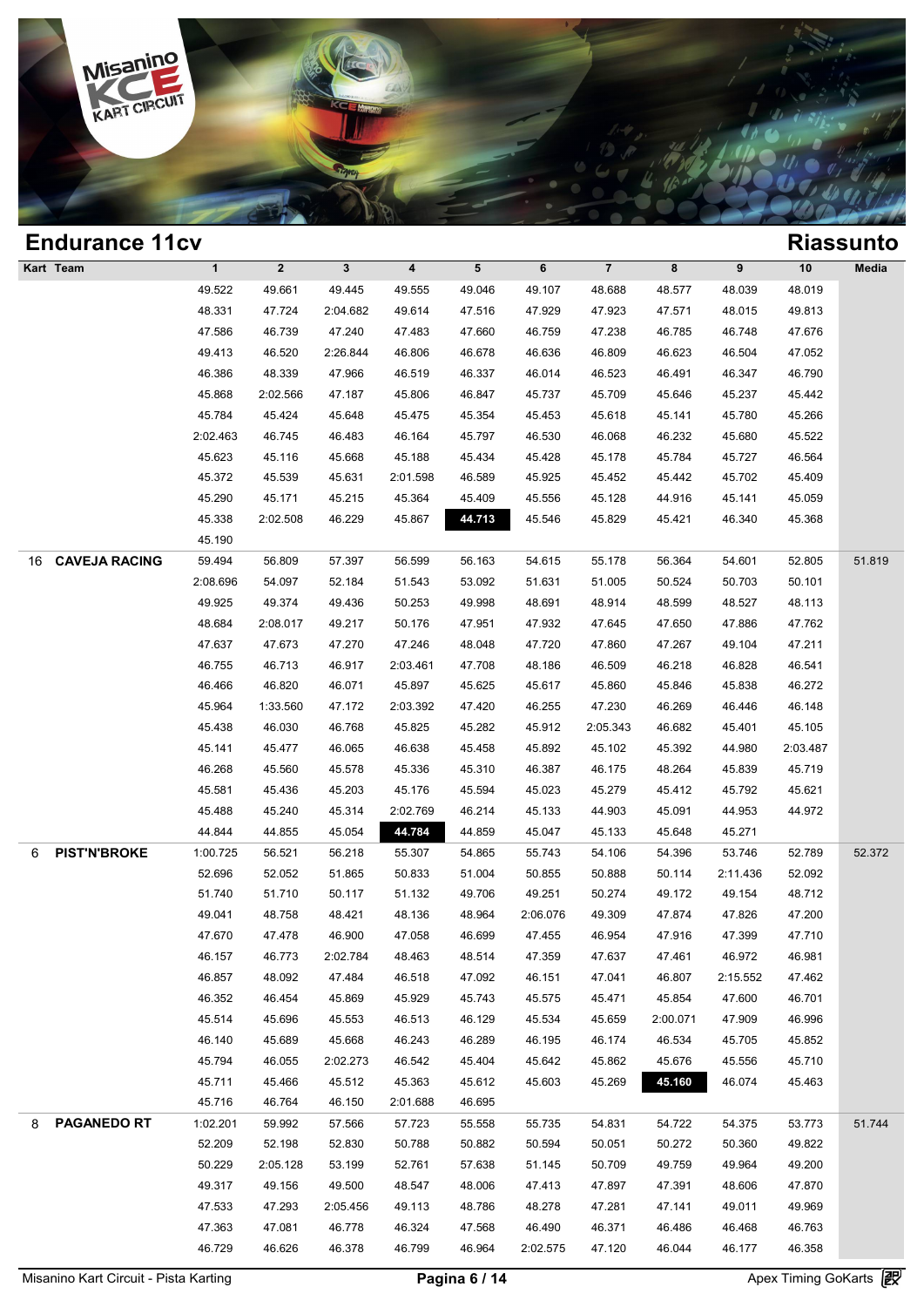

| <b>Endurance 11cv</b> |              |              |              |          |                 |        |                |        |          |          | <b>Riassunto</b> |
|-----------------------|--------------|--------------|--------------|----------|-----------------|--------|----------------|--------|----------|----------|------------------|
| Kart Team             | $\mathbf{1}$ | $\mathbf{2}$ | $\mathbf{3}$ | 4        | $5\phantom{.0}$ | 6      | $\overline{7}$ | 8      | 9        | 10       | Media            |
|                       | 46.329       | 46.124       | 46.418       | 46.041   | 45.940          | 53.854 | 46.346         | 45.923 | 45.588   | 45.846   |                  |
|                       | 45.442       | 46.207       | 46.050       | 45.434   | 45.913          | 45.653 | 45.637         | 45.264 | 46.901   | 2:02.511 |                  |
|                       | 46.355       | 45.449       | 45.916       | 45.588   | 45.266          | 45.343 | 45.915         | 45.625 | 45.363   | 45.439   |                  |
|                       | 45.157       | 45.385       | 45.363       | 46.167   | 45.117          | 45.452 | 2:05.672       | 49.522 | 45.674   | 46.768   |                  |
|                       | 46.412       | 46.020       | 45.239       | 45.621   | 45.436          | 46.065 | 45.643         | 46.485 | 2:03.323 | 2:03.347 |                  |
|                       | 46.031       | 46.024       | 45.187       | 45.172   | 44.870          | 45.372 | 44.694         | 44.964 | 44.903   | 45.120   |                  |
|                       | 45.286       | 44.695       | 44.706       | 44.647   | 50.669          | 48.139 | 45.390         | 45.416 | 45.386   | 44.802   |                  |
| <b>ER CORSE</b><br>2  | 58.625       | 55.870       | 54.923       | 56.255   | 53.294          | 53.552 | 53.013         | 54.793 | 52.079   | 52.465   | 51.824           |
|                       | 52.483       | 51.917       | 50.703       | 50.522   | 2:12.058        | 54.363 | 52.731         | 51.595 | 51.848   | 50.829   |                  |
|                       | 51.848       | 50.156       | 50.217       | 49.634   | 49.608          | 49.359 | 48.688         | 49.699 | 49.094   | 48.957   |                  |
|                       | 49.894       | 48.868       | 2:06.522     | 48.975   | 48.344          | 49.436 | 48.860         | 48.189 | 48.530   | 47.861   |                  |
|                       | 47.157       | 47.144       | 47.149       | 48.985   | 48.271          | 47.796 | 47.588         | 49.746 | 48.501   | 2:02.630 |                  |
|                       | 48.312       | 47.299       | 47.955       | 47.341   | 46.093          | 47.105 | 46.232         | 46.901 | 46.869   | 46.782   |                  |
|                       | 46.938       | 46.682       | 46.154       | 46.081   | 46.231          | 47.230 | 46.455         | 46.146 | 2:02.669 | 46.916   |                  |
|                       | 48.169       | 47.249       | 46.426       | 46.495   | 46.452          | 46.899 | 47.168         | 46.175 | 45.828   | 46.278   |                  |
|                       | 46.011       | 46.721       | 46.212       | 46.003   | 45.999          | 46.014 | 2:02.089       | 47.408 | 47.362   | 46.645   |                  |
|                       | 46.287       | 46.827       | 46.617       | 46.637   | 45.926          | 45.930 | 46.331         | 45.880 | 46.354   | 46.906   |                  |
|                       | 45.921       | 45.757       | 45.933       | 45.762   | 2:13.352        | 48.953 | 47.642         | 48.657 | 47.059   | 46.185   |                  |
|                       | 45.634       | 45.951       | 46.022       | 46.174   | 45.619          | 45.514 | 46.488         | 45.792 | 46.264   | 2:01.419 |                  |
|                       | 46.363       | 45.973       | 46.082       | 45.437   | 45.337          | 45.688 | 45.590         | 45.457 | 45.629   | 45.699   |                  |
|                       | 45.936       | 45.326       | 45.368       | 45.496   | 45.961          | 45.626 | 45.782         | 45.709 | 45.769   |          |                  |
| <b>PANAREA</b><br>21  | 1:05.432     | 1:00.394     | 57.716       | 56.453   | 56.209          | 55.545 | 55.849         | 54.576 | 55.034   | 54.982   | 51.977           |
|                       | 54.369       | 53.639       | 53.260       | 52.035   | 52.832          | 52.067 | 2:21.342       | 55.564 | 53.243   | 50.116   |                  |
|                       | 51.509       | 50.669       | 50.739       | 52.190   | 50.209          | 48.563 | 48.588         | 48.773 | 48.393   | 49.232   |                  |
|                       | 49.597       | 48.848       | 48.650       | 48.214   | 2:06.493        | 49.323 | 49.165         | 47.674 | 47.042   | 48.480   |                  |
|                       | 47.400       | 47.941       | 47.842       | 47.484   | 47.379          | 47.641 | 48.241         | 47.798 | 46.613   | 46.435   |                  |
|                       | 46.310       | 46.380       | 46.990       | 47.272   | 2:09.150        | 47.532 | 47.262         | 46.625 | 46.703   | 46.541   |                  |
|                       | 47.758       | 47.472       | 46.310       | 46.174   | 46.392          | 47.917 | 46.845         | 46.770 | 46.363   | 47.139   |                  |
|                       | 46.348       | 47.441       | 46.455       | 2:03.719 | 47.252          | 46.946 | 47.999         | 45.967 | 45.760   | 46.078   |                  |
|                       | 45.700       | 45.675       | 45.536       | 45.532   | 45.474          | 46.125 | 45.991         | 45.385 | 45.409   | 45.935   |                  |
|                       | 46.359       | 45.951       | 2:04.261     | 47.559   | 46.450          | 46.624 | 45.982         | 46.501 | 45.946   | 45.730   |                  |
|                       | 45.696       | 45.750       | 45.919       | 46.104   | 46.069          | 46.067 | 2:05.526       | 46.804 | 46.325   | 45.838   |                  |
|                       | 45.443       | 44.872       | 45.035       | 45.196   | 45.328          | 46.714 | 45.420         | 45.487 | 45.514   | 45.221   |                  |
|                       | 2:02.070     | 46.709       | 45.968       | 46.005   | 46.302          | 45.671 | 45.624         | 45.589 | 45.234   | 47.016   |                  |
|                       | 45.983       | 45.759       | 45.566       | 45.489   | 46.041          | 45.764 | 45.573         | 45.866 | 45.412   | 45.170   |                  |
| 17 TRUENTUM           | 1:01.643     | 56.957       | 55.308       | 54.598   | 54.723          | 53.635 | 54.229         | 53.729 | 53.492   | 53.457   | 52.133           |
|                       | 52.693       | 52.306       | 52.013       | 51.804   | 50.359          | 51.139 | 2:12.186       | 54.007 | 51.361   | 51.109   |                  |
|                       | 51.871       | 49.201       | 49.979       | 50.720   | 50.034          | 49.124 | 50.361         | 49.061 | 54.466   | 48.832   |                  |
|                       | 48.883       | 49.561       | 2:09.235     | 51.123   | 52.355          | 50.374 | 48.974         | 47.945 | 48.258   | 47.483   |                  |
|                       | 47.899       | 48.137       | 47.857       | 47.683   | 49.075          | 47.583 | 47.367         | 47.142 | 48.321   | 46.714   |                  |
|                       | 46.851       | 46.488       | 46.774       | 46.654   | 46.600          | 46.897 | 2:06.812       | 49.295 | 47.426   | 47.430   |                  |
|                       | 47.922       | 46.814       | 47.253       | 47.336   | 46.393          | 46.193 | 46.040         | 46.900 | 45.952   | 46.399   |                  |
|                       | 46.583       | 46.425       | 46.575       | 46.192   | 46.256          | 54.082 | 46.052         | 47.359 | 46.516   | 46.221   |                  |
|                       | 45.596       | 47.044       | 2:07.021     | 46.911   | 46.428          | 47.607 | 47.268         | 46.096 | 46.288   | 45.729   |                  |
|                       | 45.786       | 46.155       | 45.805       | 45.742   | 46.142          | 46.071 | 47.203         | 46.234 | 46.074   | 45.863   |                  |
|                       | 2:16.399     | 46.754       | 46.872       | 45.787   | 45.425          | 45.426 | 46.512         | 45.543 | 46.508   | 46.006   |                  |
|                       | 45.590       | 45.702       | 45.458       | 2:05.283 | 46.983          | 46.143 | 45.908         | 45.631 | 45.722   | 45.806   |                  |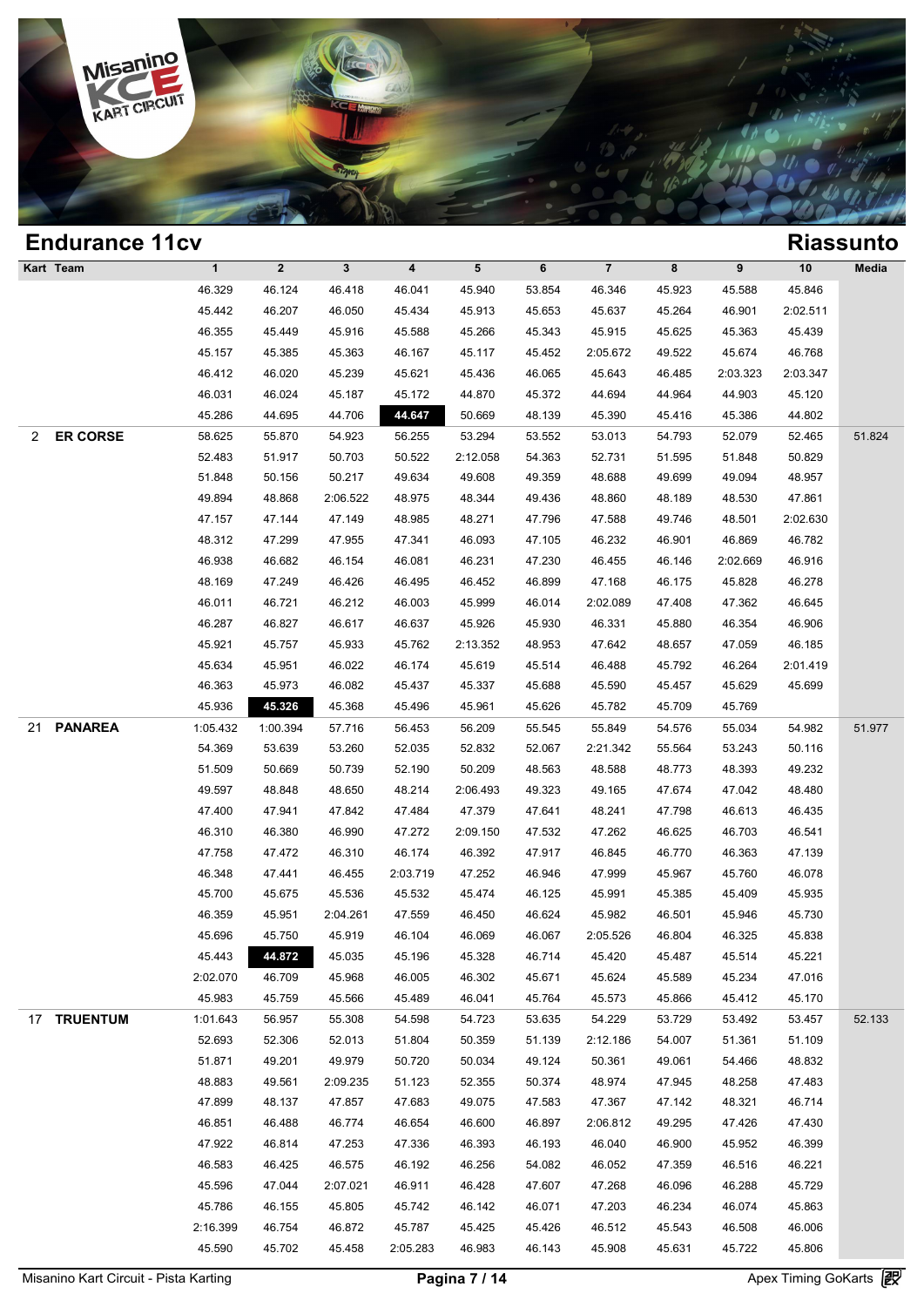

|     | <b>Endurance 11cv</b>        |             |              |              |                         |          |          |                |          |          |                                                                                                                                                                                                                                                                                                                                                                                                                                                        |        |
|-----|------------------------------|-------------|--------------|--------------|-------------------------|----------|----------|----------------|----------|----------|--------------------------------------------------------------------------------------------------------------------------------------------------------------------------------------------------------------------------------------------------------------------------------------------------------------------------------------------------------------------------------------------------------------------------------------------------------|--------|
|     | Kart Team                    | $\mathbf 1$ | $\mathbf{2}$ | $\mathbf{3}$ | $\overline{\mathbf{4}}$ | 5        | 6        | $\overline{7}$ | 8        | 9        | 10                                                                                                                                                                                                                                                                                                                                                                                                                                                     | Media  |
|     |                              | 45.621      | 46.269       | 46.380       | 45.616                  | 46.216   | 45.033   | 45.892         | 2:06.195 | 46.402   | 46.383                                                                                                                                                                                                                                                                                                                                                                                                                                                 |        |
|     |                              | 46.140      | 46.443       | 45.415       | 46.681                  | 45.813   | 45.491   | 46.317         | 45.467   | 45.179   |                                                                                                                                                                                                                                                                                                                                                                                                                                                        |        |
| 9   | <b>MA VERAMENDEH</b>         | 1:01.978    | 59.149       | 55.404       | 54.340                  | 54.593   | 53.284   | 53.481         | 54.372   | 55.132   | <b>Riassunto</b><br>55.218<br>53.482<br>48.089<br>48.767<br>48.321<br>47.129<br>46.474<br>47.381<br>46.494<br>45.979<br>47.685<br>46.256<br>46.775<br>54.917<br>54.366<br>49.900<br>49.632<br>47.590<br>47.085<br>46.424<br>2:02.559<br>45.847<br>45.843<br>46.962<br>45.631<br>45.913<br>54.149<br>54.847<br>51.559<br>49.905<br>47.113<br>46.680<br>48.323<br>46.326<br>46.160<br>49.337<br>46.131<br>46.548<br>45.147<br>52.594<br>49.872<br>50.893 | 52.134 |
|     |                              | 51.851      | 51.717       | 52.349       | 50.995                  | 51.107   | 50.026   | 50.607         | 2:08.207 | 55.745   |                                                                                                                                                                                                                                                                                                                                                                                                                                                        |        |
|     |                              | 51.584      | 52.032       | 53.051       | 52.474                  | 51.353   | 50.301   | 49.389         | 49.703   | 49.024   |                                                                                                                                                                                                                                                                                                                                                                                                                                                        |        |
|     |                              | 50.555      | 48.449       | 47.823       | 47.251                  | 47.563   | 47.394   | 2:07.125       | 50.541   | 49.001   |                                                                                                                                                                                                                                                                                                                                                                                                                                                        |        |
|     |                              | 48.035      | 47.348       | 47.440       | 48.241                  | 47.956   | 48.908   | 48.488         | 48.811   | 2:07.186 |                                                                                                                                                                                                                                                                                                                                                                                                                                                        |        |
|     |                              | 47.663      | 47.442       | 46.809       | 46.645                  | 47.512   | 48.044   | 47.138         | 46.384   | 47.079   |                                                                                                                                                                                                                                                                                                                                                                                                                                                        |        |
|     |                              | 46.150      | 46.472       | 2:07.793     | 47.719                  | 46.317   | 47.275   | 46.438         | 47.072   | 46.765   |                                                                                                                                                                                                                                                                                                                                                                                                                                                        |        |
|     |                              | 46.569      | 46.835       | 46.690       | 55.282                  | 47.519   | 46.124   | 45.853         | 46.270   | 46.018   |                                                                                                                                                                                                                                                                                                                                                                                                                                                        |        |
|     |                              | 2:04.315    | 47.010       | 46.787       | 46.366                  | 46.221   | 46.678   | 46.338         | 46.499   | 47.214   |                                                                                                                                                                                                                                                                                                                                                                                                                                                        |        |
|     |                              | 46.773      | 46.594       | 46.472       | 46.973                  | 46.532   | 2:04.268 | 47.093         | 46.073   | 45.920   |                                                                                                                                                                                                                                                                                                                                                                                                                                                        |        |
|     |                              | 45.798      | 45.816       | 46.140       | 45.587                  | 45.949   | 46.646   | 47.288         | 46.587   | 47.283   |                                                                                                                                                                                                                                                                                                                                                                                                                                                        |        |
|     |                              | 46.264      | 45.911       | 2:06.127     | 47.730                  | 46.550   | 45.776   | 45.811         | 45.578   | 45.239   |                                                                                                                                                                                                                                                                                                                                                                                                                                                        |        |
|     |                              | 45.751      | 45.746       | 46.629       | 45.880                  | 46.294   | 45.314   | 45.829         | 45.584   | 45.794   |                                                                                                                                                                                                                                                                                                                                                                                                                                                        |        |
|     |                              | 46.448      | 45.987       | 45.902       | 45.390                  | 46.744   | 45.846   | 45.868         | 46.785   | 45.476   |                                                                                                                                                                                                                                                                                                                                                                                                                                                        |        |
|     | 12 ARTES                     | 1:03.846    | 1:01.380     | 57.921       | 57.703                  | 55.971   | 55.766   | 58.110         | 54.264   | 55.320   |                                                                                                                                                                                                                                                                                                                                                                                                                                                        | 52.254 |
|     |                              | 53.579      | 53.968       | 52.584       | 51.821                  | 51.564   | 51.955   | 52.153         | 51.484   | 2:06.710 |                                                                                                                                                                                                                                                                                                                                                                                                                                                        |        |
|     |                              | 52.739      | 52.135       | 51.876       | 51.623                  | 51.413   | 50.135   | 51.452         | 50.843   | 50.363   |                                                                                                                                                                                                                                                                                                                                                                                                                                                        |        |
|     |                              | 49.895      | 50.306       | 49.724       | 49.645                  | 50.337   | 49.898   | 50.679         | 49.894   | 49.175   |                                                                                                                                                                                                                                                                                                                                                                                                                                                        |        |
|     |                              | 2:06.829    | 50.654       | 48.651       | 49.470                  | 48.804   | 48.810   | 48.774         | 50.051   | 49.829   |                                                                                                                                                                                                                                                                                                                                                                                                                                                        |        |
|     |                              | 47.340      | 47.326       | 47.270       | 47.229                  | 47.111   | 46.678   | 47.447         | 47.101   | 47.299   |                                                                                                                                                                                                                                                                                                                                                                                                                                                        |        |
|     |                              | 46.490      | 46.986       | 46.125       | 46.143                  | 2:02.765 | 50.134   | 46.732         | 46.830   | 47.028   |                                                                                                                                                                                                                                                                                                                                                                                                                                                        |        |
|     |                              | 46.753      | 46.654       | 46.432       | 46.221                  | 46.807   | 46.422   | 46.576         | 46.027   | 46.295   |                                                                                                                                                                                                                                                                                                                                                                                                                                                        |        |
|     |                              | 48.352      | 47.503       | 46.620       | 47.168                  | 46.535   | 48.392   | 46.439         | 46.559   | 46.180   |                                                                                                                                                                                                                                                                                                                                                                                                                                                        |        |
|     |                              | 46.407      | 46.616       | 45.843       | 45.952                  | 46.136   | 45.979   | 2:04.435       | 46.982   | 46.511   |                                                                                                                                                                                                                                                                                                                                                                                                                                                        |        |
|     |                              | 45.661      | 45.540       | 45.240       | 45.397                  | 45.085   | 45.568   | 45.232         | 45.709   | 45.872   |                                                                                                                                                                                                                                                                                                                                                                                                                                                        |        |
|     |                              | 46.096      | 45.022       | 45.562       | 2:02.848                | 47.318   | 45.663   | 47.262         | 45.537   | 45.537   |                                                                                                                                                                                                                                                                                                                                                                                                                                                        |        |
|     |                              | 45.673      | 46.285       | 45.757       | 45.536                  | 45.206   | 45.247   | 45.257         | 2:01.962 | 47.010   |                                                                                                                                                                                                                                                                                                                                                                                                                                                        |        |
|     |                              | 45.791      | 45.537       | 46.695       | 45.525                  | 45.985   | 45.838   | 45.262         | 45.498   | 45.514   |                                                                                                                                                                                                                                                                                                                                                                                                                                                        |        |
| 14. | <b>MELONI</b>                | 1:03.195    | 57.382       | 55.729       | 55.039                  | 54.913   | 53.784   | 53.085         | 53.057   | 54.991   |                                                                                                                                                                                                                                                                                                                                                                                                                                                        | 52.959 |
|     |                              | 52.095      | 51.202       | 51.540       | 50.436                  | 50.323   | 51.732   | 2:14.337       | 1:03.998 | 55.662   |                                                                                                                                                                                                                                                                                                                                                                                                                                                        |        |
|     |                              | 52.821      | 52.279       | 54.704       | 52.353                  | 53.476   | 52.331   | 51.432         | 51.829   | 51.542   |                                                                                                                                                                                                                                                                                                                                                                                                                                                        |        |
|     |                              | 50.918      | 51.833       | 2:11.836     | 53.672                  | 48.366   | 47.753   | 47.743         | 47.249   | 49.436   |                                                                                                                                                                                                                                                                                                                                                                                                                                                        |        |
|     |                              | 48.027      | 47.596       | 48.316       | 48.993                  | 48.331   | 47.770   | 47.223         | 47.511   | 46.913   |                                                                                                                                                                                                                                                                                                                                                                                                                                                        |        |
|     |                              | 2:03.806    | 48.719       | 46.972       | 48.513                  | 48.780   | 47.216   | 47.164         | 47.037   | 47.196   |                                                                                                                                                                                                                                                                                                                                                                                                                                                        |        |
|     |                              | 46.524      | 46.432       | 46.516       | 46.202                  | 46.213   | 46.085   | 45.980         | 46.054   | 2:24.281 |                                                                                                                                                                                                                                                                                                                                                                                                                                                        |        |
|     |                              | 46.934      | 46.608       | 47.318       | 46.558                  | 46.653   | 46.643   | 45.991         | 46.409   | 46.040   |                                                                                                                                                                                                                                                                                                                                                                                                                                                        |        |
|     |                              |             |              |              |                         |          |          |                |          |          |                                                                                                                                                                                                                                                                                                                                                                                                                                                        |        |
|     |                              | 46.142      | 46.013       | 46.515       | 45.904                  | 45.763   | 45.786   | 46.415         | 46.185   | 46.322   |                                                                                                                                                                                                                                                                                                                                                                                                                                                        |        |
|     |                              | 2:05.510    | 50.273       | 1:01.757     | 58.386                  | 49.588   | 48.994   | 49.255         | 48.833   | 48.380   |                                                                                                                                                                                                                                                                                                                                                                                                                                                        |        |
|     |                              | 48.131      | 48.636       | 48.278       | 49.138                  | 2:10.184 | 48.820   | 46.573         | 46.351   | 46.331   |                                                                                                                                                                                                                                                                                                                                                                                                                                                        |        |
|     |                              | 45.951      | 47.191       | 46.355       | 48.309                  | 46.023   | 47.710   | 46.773         | 46.181   | 2:04.602 |                                                                                                                                                                                                                                                                                                                                                                                                                                                        |        |
|     |                              | 45.351      | 45.457       | 45.260       | 45.242                  | 44.771   | 45.312   | 45.486         | 45.183   | 44.914   |                                                                                                                                                                                                                                                                                                                                                                                                                                                        |        |
|     |                              | 45.227      | 44.843       | 44.985       | 45.045                  | 45.016   | 45.003   | 44.952         |          |          |                                                                                                                                                                                                                                                                                                                                                                                                                                                        |        |
| 5   | <b>FIORINI &amp; COMPANY</b> | 57.617      | 55.382       | 53.910       | 54.143                  | 53.971   | 53.830   | 53.822         | 53.478   | 52.530   |                                                                                                                                                                                                                                                                                                                                                                                                                                                        | 53.068 |
|     |                              | 51.014      | 50.906       | 50.358       | 50.146                  | 50.322   | 50.439   | 49.423         | 49.501   | 49.581   |                                                                                                                                                                                                                                                                                                                                                                                                                                                        |        |
|     |                              | 2:07.068    | 57.018       | 52.653       | 54.445                  | 1:02.433 | 51.649   | 51.801         | 51.468   | 50.292   |                                                                                                                                                                                                                                                                                                                                                                                                                                                        |        |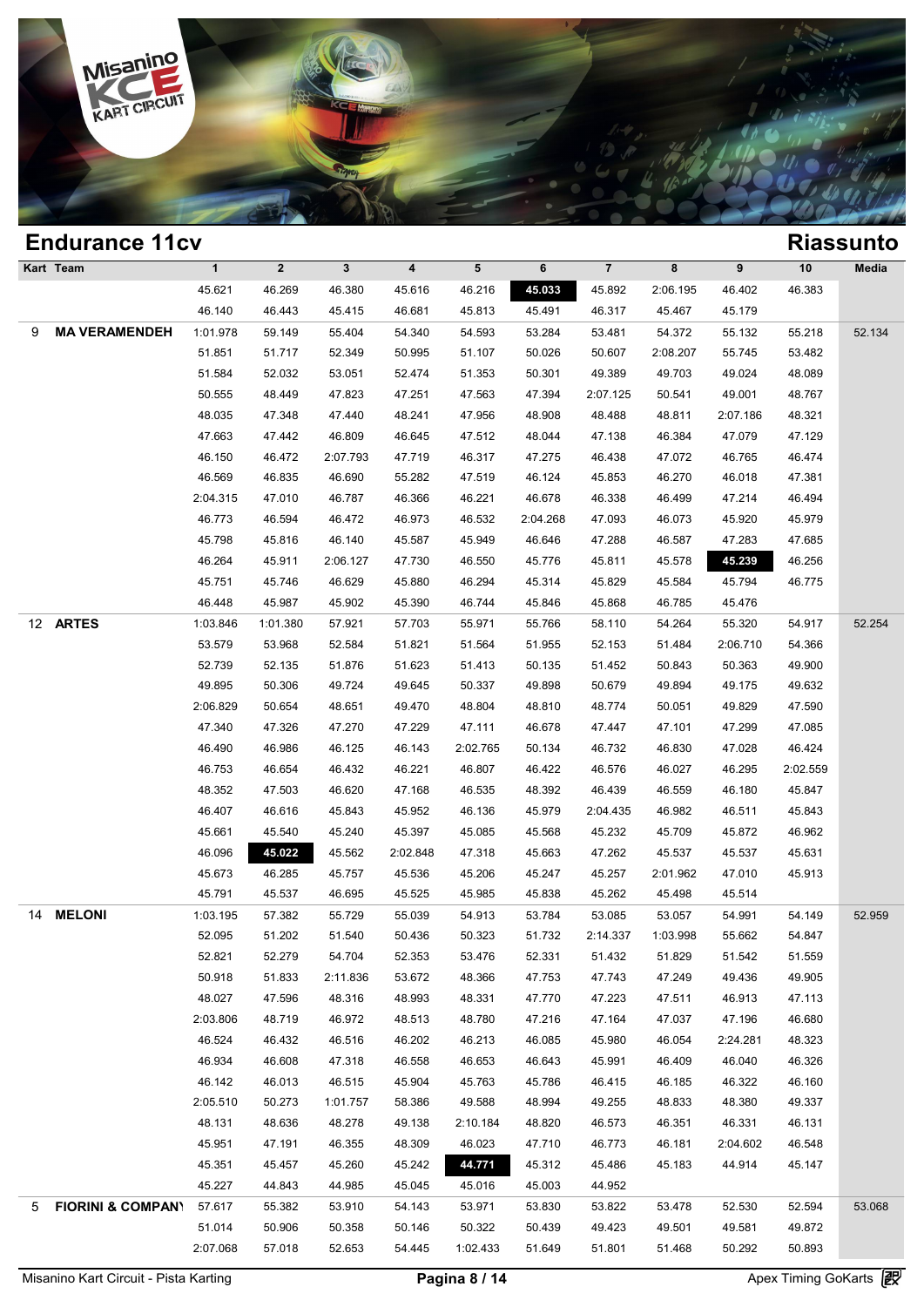

|    | <b>Endurance 11cv</b> |              |                |              |                         |          |          |                |          |          |          | <b>Riassunto</b> |
|----|-----------------------|--------------|----------------|--------------|-------------------------|----------|----------|----------------|----------|----------|----------|------------------|
|    | Kart Team             | $\mathbf{1}$ | $\overline{2}$ | $\mathbf{3}$ | $\overline{\mathbf{4}}$ | 5        | 6        | $\overline{7}$ | 8        | 9        | 10       | Media            |
|    |                       | 50.562       | 49.885         | 52.656       | 49.758                  | 50.042   | 49.825   | 49.364         | 48.714   | 48.307   | 48.719   |                  |
|    |                       | 47.979       | 48.186         | 48.701       | 2:04.355                | 54.871   | 51.583   | 49.887         | 51.002   | 49.217   | 49.158   |                  |
|    |                       | 48.618       | 48.938         | 49.432       | 48.957                  | 49.357   | 49.122   | 50.122         | 48.778   | 47.859   | 47.931   |                  |
|    |                       | 50.361       | 50.265         | 48.334       | 48.396                  | 48.516   | 2:04.447 | 52.337         | 50.781   | 48.629   | 48.188   |                  |
|    |                       | 48.589       | 49.134         | 55.569       | 55.804                  | 49.841   | 50.147   | 49.151         | 50.640   | 48.826   | 47.953   |                  |
|    |                       | 48.451       | 2:07.016       | 49.226       | 55.063                  | 48.163   | 49.887   | 47.514         | 47.935   | 47.205   | 46.960   |                  |
|    |                       | 47.116       | 46.883         | 47.322       | 2:04.101                | 47.098   | 45.742   | 45.859         | 45.476   | 45.564   | 45.472   |                  |
|    |                       | 45.319       | 45.468         | 46.407       | 45.726                  | 2:03.758 | 48.848   | 52.561         | 48.102   | 2:03.129 | 49.618   |                  |
|    |                       | 45.434       | 46.764         | 46.106       | 46.103                  | 46.020   | 46.099   | 45.715         | 45.611   | 45.253   | 45.415   |                  |
|    |                       | 45.504       | 45.163         | 45.888       | 45.793                  | 45.124   | 46.093   | 46.044         | 46.023   | 46.080   | 45.339   |                  |
|    |                       | 45.644       | 46.374         | 46.487       | 45.518                  | 45.259   | 45.176   |                |          |          |          |                  |
| 13 | <b>BRAKELASS</b>      | 1:03.688     | 58.905         | 57.400       | 56.754                  | 56.400   | 55.436   | 54.601         | 54.442   | 1:03.197 | 53.987   | 53.635           |
|    |                       | 52.987       | 54.105         | 52.685       | 52.197                  | 2:11.867 | 1:00.492 | 55.989         | 55.764   | 51.648   | 51.107   |                  |
|    |                       | 52.128       | 50.518         | 50.780       | 50.397                  | 50.381   | 50.189   | 49.958         | 2:11.433 | 53.561   | 52.541   |                  |
|    |                       | 51.729       | 52.710         | 55.350       | 50.995                  | 2:17.918 | 52.782   | 53.460         | 49.604   | 49.348   | 49.434   |                  |
|    |                       | 48.339       | 49.086         | 49.481       | 48.616                  | 48.898   | 48.383   | 47.274         | 47.596   | 47.606   | 48.425   |                  |
|    |                       | 47.878       | 47.373         | 47.467       | 48.320                  | 47.510   | 2:09.674 | 49.369         | 47.763   | 48.338   | 46.898   |                  |
|    |                       | 47.271       | 47.007         | 46.418       | 46.978                  | 46.668   | 47.016   | 46.667         | 46.722   | 47.098   | 46.797   |                  |
|    |                       | 46.535       | 47.089         | 46.463       | 46.977                  | 46.531   | 46.928   | 46.664         | 46.835   | 2:07.580 | 47.971   |                  |
|    |                       | 47.592       | 46.955         | 48.058       | 48.903                  | 47.153   | 47.073   | 46.135         | 47.752   | 48.146   | 46.625   |                  |
|    |                       | 45.960       | 46.377         | 46.461       | 47.205                  | 47.418   | 46.220   | 46.486         | 48.383   | 46.757   | 2:05.696 |                  |
|    |                       | 49.172       | 57.824         | 52.765       | 49.687                  | 48.317   | 49.976   | 50.402         | 48.255   | 48.201   | 49.031   |                  |
|    |                       | 48.502       | 49.352         | 48.418       | 52.098                  | 48.744   | 51.050   | 2:05.939       | 48.378   | 46.681   | 46.321   |                  |
|    |                       | 46.528       | 45.907         | 48.020       | 46.569                  | 46.100   | 46.518   | 45.953         | 47.107   | 46.563   | 46.838   |                  |
|    |                       | 46.009       | 46.413         | 47.548       | 45.777                  | 47.048   |          |                |          |          |          |                  |
| 19 | <b>TEAM BALETHON</b>  | 1:02.372     | 1:02.814       | 57.060       | 56.186                  | 56.311   | 55.270   | 54.694         | 54.894   | 56.793   | 54.364   | 54.055           |
|    |                       | 52.946       | 52.797         | 53.233       | 52.994                  | 53.931   | 51.702   | 51.341         | 52.606   | 51.649   | 2:10.701 |                  |
|    |                       | 56.592       | 54.837         | 53.755       | 53.705                  | 53.970   | 52.933   | 52.787         | 52.450   | 51.958   | 1:49.803 |                  |
|    |                       | 51.599       | 51.388         | 50.469       | 50.693                  | 50.736   | 51.068   | 50.342         | 49.874   | 50.350   | 50.789   |                  |
|    |                       | 2:09.889     | 51.607         | 50.007       | 48.629                  | 49.573   | 48.864   | 49.501         | 49.373   | 47.841   | 48.293   |                  |
|    |                       | 48.542       | 47.680         | 47.632       | 47.483                  | 47.251   | 47.522   | 47.529         | 47.075   | 47.478   | 48.069   |                  |
|    |                       | 2:07.717     | 50.805         | 49.646       | 49.280                  | 48.947   | 47.707   | 49.428         | 48.266   | 48.299   | 47.333   |                  |
|    |                       | 47.757       | 47.878         | 47.578       | 48.718                  | 48.328   | 47.307   | 47.432         | 47.813   | 47.777   | 47.724   |                  |
|    |                       | 47.223       | 46.622         | 47.758       | 2:06.627                | 48.233   | 47.629   | 47.279         | 46.875   | 46.902   | 47.409   |                  |
|    |                       | 46.848       | 47.132         | 47.884       | 48.230                  | 47.327   | 46.993   | 46.565         | 46.635   | 46.786   | 46.414   |                  |
|    |                       | 2:09.824     | 50.439         | 48.441       | 48.804                  | 47.495   | 48.702   | 47.215         | 47.619   | 46.939   | 2:18.186 |                  |
|    |                       | 47.073       | 46.156         | 46.249       | 45.803                  | 45.749   | 45.784   | 45.759         | 45.676   | 46.052   | 46.214   |                  |
|    |                       | 45.966       | 45.885         | 45.563       | 2:06.043                | 48.735   | 47.900   | 47.055         | 46.707   | 47.625   | 47.031   |                  |
|    |                       | 46.841       | 46.740         | 46.800       | 46.617                  |          |          |                |          |          |          |                  |
| 3  | <b>CICCIO RACING</b>  | 1:04.754     | 1:18.951       | 58.927       | 57.304                  | 59.414   | 58.124   | 2:12.053       | 1:01.907 | 58.545   | 56.974   | 54.670           |
|    |                       | 56.290       | 55.872         | 54.863       | 53.900                  | 54.088   | 53.763   | 53.902         | 53.117   | 2:08.714 | 53.491   |                  |
|    |                       | 52.964       | 49.588         | 49.453       | 48.759                  | 48.857   | 50.068   | 49.021         | 48.436   | 48.817   | 47.749   |                  |
|    |                       | 47.473       | 47.177         | 47.699       | 46.918                  | 47.169   | 47.702   | 46.787         | 46.698   | 48.526   | 47.913   |                  |
|    |                       | 47.146       | 47.794         | 47.389       | 47.247                  | 2:14.893 | 1:02.663 | 58.242         | 49.961   | 49.539   | 49.978   |                  |
|    |                       | 48.527       | 49.086         | 49.197       | 48.100                  | 48.699   | 51.030   | 48.925         | 50.762   | 49.847   | 49.087   |                  |
|    |                       | 48.905       | 48.519         | 49.119       | 49.681                  | 48.701   | 2:06.421 | 50.469         | 48.761   | 48.151   | 48.439   |                  |
|    |                       | 48.113       | 48.520         | 47.897       | 47.147                  | 47.346   | 47.293   | 47.318         | 46.829   | 47.121   | 2:45.997 |                  |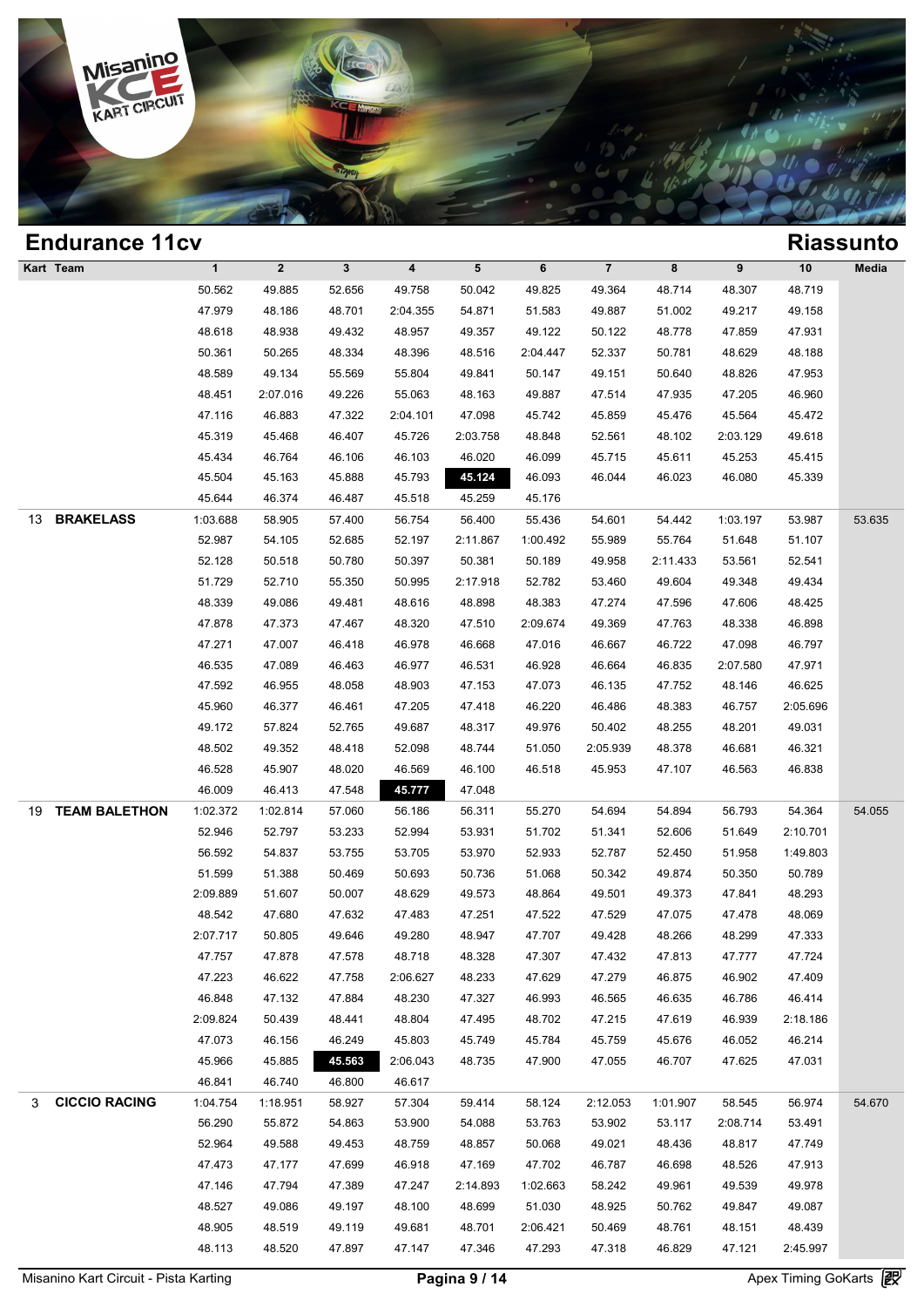

### **Endurance 11cv Riassunto Kart Team 1 2 3 4 5 6 7 8 9 10 Media 1**<br>
48.346 47.173 2:12.808 48.539 46.651 46.957 45.877 46.068 45.761 45.561<br>
46.690 46.070 46.173 46.273 46.273 46.271 46.455 45.451 45.561 45.561 45.560 **KICLSSUII**<br>
1 2 3 4 5 6 7 8 9 10 Med<br>
46.651 46.957 45.877 46.068 45.761 45.561<br>
45.690 46.070 46.173 46.223 46.331 45.465 45.451 45.556 45.761 45.561<br>
45.517 47.543 46.173 46.223 46.331 45.465 45.451 45.556 45.517 45.659 46.346 47.173 2:12.808 48.539 46.651 46.957 45.877 46.068 45.761 45.561 45.690 46.070 46.173 46.223 46.331 45.465 45.451 45.557 45.567 47.543 46.104 47.583 46.194 2:02.806 48.732 48.272 48.129 48.332 48.346 47.173 2:12.808 48.539 46.651 46.957 45.877 46.068 45.761 45.561<br>45.690 46.070 46.173 46.223 46.331 45.465 45.451 45.356 45.517 45.659<br>45.517 47.543 46.104 47.583 46.194 2:02.806 48.732 48.272 48.129 48.332<br>51.394 4 46.070 46.173 46.223 46.331 45.465 45.451 45.356 45.517 45.659<br>45.517 47.543 46.104 47.583 46.194 2:02.806 48.732 48.272 48.129 48.332<br>51.394 48.529 47.519 48.217 47.113 1:00.750 48.800 47.406 47.842 2:05.412<br>48.001 47.955 45.517 47.543 46.104 47.51<br>
51.394 48.529 47.519 48.2<br>
48.001 47.955 46.854 47.41<br>
47.083 46.812 46.854 4 **2 CICCIO RACING** 1:06.070 1:03.578 1:00.890 1:00.508 59.930 58.659 58.224 58.550 58.386 56.629 55.465 46.001 47.955 46.854 47.439 47.182 47.628 47.004 46.473 47.959 48.475<br>
47.083 46.812 46.854<br>  $\cdot 0.6.070$  1:03.578 1:00.890 1:00.508 59.930 58.659 58.224 58.550 58.386 56.629 55.4<br>
54.791 55.339 54.690 56.595 54.863 2:33.6 47.083 46.812 46.854<br>  $1.06.070$  1.03.578 1.00.890 1.00.508 59.930 58.659 58.224 58.550 58.386 56.629 55.4<br>
54.791 55.339 54.690 56.595 54.863 2:33.639 1:00.495 54.761 54.538 52.941<br>
53.415 53.603 51.849 51.757 52.232 52.0  $57.362$   $57.362$   $58.285$   $54.930$   $58.659$   $58.360$   $58.360$   $58.386$   $56.629$   $55.4$ <br>  $57.362$   $56.285$   $54.930$   $55.690$   $53.286$   $51.690$   $53.286$   $51.690$   $53.286$   $51.690$   $51.663$   $51.215$   $50.370$   $51.078$ <br>  $57.3$ 54.791 55.339 54.690 56.595 54.863 2:33.639 1:00.495 54.761 54.538 52.941<br>53.415 53.603 51.849 51.757 52.232 52.073 52.560 56.328 2:10.284 1:02.644<br>57.362 56.285 54.930 55.690 53.286 51.690 51.663 51.215 50.370 51.078<br>51.7 53.415 53.603 51.849 51.757 52.232 52.073 52.560 56.328 2:10.284 1:02.644<br>57.362 56.285 54.930 55.690 53.286 51.690 51.663 51.215 50.370 51.078<br>51.771 50.702 50.884 50.666 49.422 2:08.050 50.312 49.484 49.423 48.397<br>48.034 57.362 56.285 54.930 55.690 53.286 51.690 51.663 51.215 50.370 51.078<br>51.771 50.702 50.884 50.666 49.422 2:08.050 50.312 49.484 49.423 48.397<br>48.034 48.067 48.951 47.661 47.330 46.840 46.494 46.768 46.862 46.664<br>48.084 50.  $48.034$   $49.422$   $49.422$   $49.423$   $49.423$   $48.397$ <br>  $48.034$   $48.067$   $48.951$   $47.661$   $47.330$   $46.840$   $46.494$   $46.768$   $46.862$   $46.664$ <br>  $48.084$   $50.434$   $55.701$   $46.863$   $49.633$   $2:09.429$   $50.570$   $48.658$  48.034 48.067 48.951 47.661 47.330 46.840 46.494 46.768 46.862 46.664<br>48.084 50.434 55.701 46.863 49.633 2:09.429 50.570 48.658 48.875 47.943<br>49.523 50.542 49.273 47.570 48.843 47.011 47.895 48.682 48.658 47.710<br>48.772 47. 48.084 50.434 55.701 46.863 49.633 2:09.429 50.570 48.658 48.875 47.943<br>49.523 50.542 49.273 47.570 48.843 47.011 47.895 48.682 48.658 47.710<br>48.772 47.193 2:10.629 49.517 48.229 47.480 47.508 46.865 47.844 48.684<br>48.958 5 49.523 50.542 49.273 47.570 48.843 47.011 47.895 48.682 48.658 47.710<br>48.772 47.193 2:10.629 49.517 48.229 47.480 47.508 46.865 47.844 48.684<br>48.958 51.779 48.922 47.194 47.821 47.606 47.620 2:06.256 50.940 49.841<br>57.771 4 48.772 47.193 2:10.629 49.517 48.229 47.480 47.508 46.865 47.844 48.684<br>48.958 51.779 48.922 47.194 47.821 47.606 47.620 2:06.256 50.940 49.841<br>57.771 49.499 49.901 48.255 49.852 48.163 47.670 47.901 47.493 47.312<br>49.234 4 46.958 51.779 48.922 47.194 47.821 47.606 47.620 2:06.256 50.940 49.841<br>
57.771 49.499 49.901 48.255 49.852 48.163 47.670 47.901 47.493 47.312<br>
49.234 47.486 48.197 3:20.621 47.335 45.963 46.146 45.646 45.643 45.998<br>
45.62 45.714 **Tabella dei giri** Giro 1 15 **Siro 1** 15 18 1<br>Interv. 15 1.3 0.5  $\begin{array}{|c|c|c|c|c|}\n 1 & 6 \\
 \hline\n 1.3 & 0.5 & 1.1\n \end{array}$  $\begin{array}{|c|c|c|c|c|}\n1 & 6 & 7 & 17 \\
\hline\n0.5 & 1.1 & 0.5 & 1.1\n\end{array}$  $\begin{array}{|c|c|c|}\n 17 & 11 \\
 \hline\n 1.1 & 0.4\n \end{array}$  $\begin{array}{|c|c|c|c|c|}\n 11 & 9 & 8 \\
 \hline\n 1.1 & 0.4 & 0.6 & 0.8\n \end{array}$  $\begin{array}{c|c|c|c|c} 9 & 8 & 19 & 14 \\ 0.6 & 0.8 & 0.3 & 1.0 \end{array}$  $\begin{array}{c|c} 14 & 3 \\ 1.0 & 0.8 \end{array}$  $13<sub>0.2</sub>$  $\begin{array}{c|c|c|c|c} 3 & 13 & 12 & 21 \\ 0.8 & 0.2 & 0.4 & 0.3 \end{array}$  $\begin{array}{|c|c|c|}\n 21 & 4 \\
 \hline\n 0.3 & 2.0\n \end{array}$  $\begin{array}{|c|c|c|c|c|}\n 21 & 4 & 5 & 2 & 16 \\
 \hline\n0.3 & 2.0 & 51.2 & 0.4 & 2.1\n \end{array}$  $\begin{array}{|c|c|c|c|}\n 2 & 16 & 10 \\
 \hline\n 0.4 & 2.1 & 8.9\n \end{array}$ 8.9 Giro 2 15  $18 \t 18 \t 10$  $\begin{array}{c|c} 1 & 6 \\ 1.3 & 1.6 \end{array}$  $\begin{array}{|c|c|c|c|c|c|}\n1.3 & 6 & 7 & 17 \\
\hline\n1.3 & 1.6 & 0.8 & 1.1\n\end{array}$  $17^{17}_{1.1}$  $\begin{array}{c|c} 11 & 9 \\ 0.8 & 2.4 \end{array}$  $\begin{array}{|c|c|c|c|c|}\n 11 & 9 & 14 & 8 \\
 \hline\n 0.8 & 2.4 & 0.4 & 1.2\n \end{array}$  $\begin{array}{|c|c|c|c|c|}\n 14 & 8 & 13 & 19 \\
 \hline\n0.4 & 1.2 & 1.3 & 1.8\n \end{array}$  $\begin{array}{|c|c|c|c|c|}\n 13 & 19 & 21 & 12 \\
 \hline\n & 1.8 & 0.4 & 0.6\n \end{array}$  $12 \t 4$ <br>0.6 4.6  $\begin{array}{|c|c|c|c|}\n 12 & 4 & 3 & 5 \\
 \hline\n 0.6 & 4.6 & 12.2 & 30.7\n \end{array}$  $\begin{array}{c|c|c|c|c} 3 & 5 & 2 & 16 \\ 12.2 & 30.7 & 0.9 & 3.0 \end{array}$  $\begin{array}{c|c} 2 & 16 & 10 \\ 0.9 & 3.0 & 10.7 \end{array}$ 10.7 Giro 3 18  $15 \t 1.9$  $6 \atop 2.9$  $\begin{array}{c|c|c|c|c} 1 & 6 & 7 & 17 \\ \hline 1.9 & 2.9 & 0.6 & 0.5 \end{array}$  $17 \n0.5$  $\begin{array}{|c|c|} \hline 11 & 9 \\ 2.0 & 1.3 \end{array}$  $\begin{array}{|c|c|c|c|c|}\n 11 & 9 & 14 & 8 \\
 \hline\n 2.0 & 1.3 & 0.7 & 3.0\n \end{array}$  $\begin{array}{|c|c|c|c|c|}\n 14 & 8 & 13 & 19 \\
 \hline\n 0.7 & 3.0 & 1.1 & 1.4\n \end{array}$  $\begin{array}{|c|c|c|c|c|}\n 1.3 & 1.9 & 21 & 1.2 \\
 \hline\n 1.1 & 1.4 & 1.1 & 0.8\n \end{array}$  $\begin{array}{c|c} 12 & 4 \\ 0.8 & 7.5 \end{array}$  $3/10.3$  $\begin{array}{|c|c|c|c|c|}\n 4 & 3 & 5 & 2 & 16 \\
 \hline\n 7.5 & 10.3 & 25.7 & 1.9 & 5.5\n \end{array}$  $\begin{array}{c|c} 2 & 16 & 10 \\ 1.9 & 5.5 & 9.8 \end{array}$ 9.8 Giro 4 15  $\begin{array}{|c|c|c|c|} \hline 18 & 18 & 1 \ \hline 0.9 & 2.4 & \ \hline \end{array}$  $\begin{array}{|c|c|c|c|c|}\n 1 & 6 & 7 \\
 \hline\n 0.9 & 2.4 & 2.6 & 0.1\n \end{array}$  $\begin{array}{|c|c|c|c|c|}\n6 & 7 & 17 & 11 \\
2.6 & 0.1 & 0.3 & 2.6\n\end{array}$  $\begin{array}{c|c} 11 & 9 \\ 2.6 & 0.4 \end{array}$  $\begin{array}{|c|c|c|c|c|}\n 11 & 9 & 14 & 8 \\
 \hline\n 2.6 & 0.4 & 1.4 & 5.7\n \end{array}$  $\begin{array}{|c|c|c|c|c|}\n 14 & 8 & 13 & 19 \\
 \hline\n & 5.7 & 0.2 & 0.9\n \end{array}$  $19<sub>0.9</sub>$  $21 \n\begin{array}{|c|c|}\n12 \n\hline\n1.3 \n\end{array}$  $\begin{array}{|c|c|c|c|c|}\n 21 & 12 & 4 & 3 \\
 \hline\n & 2.0 & 10.3 & 7.1\n \end{array}$  $\begin{array}{c|c|c|c|c|c} 4 & 3 & 5 & 2 & 16 \ \hline 10.3 & 7.1 & 22.5 & 4.0 & 5.8 \end{array}$  $\begin{array}{c|c} 2 & 16 & 10 \\ 4.0 & 5.8 & 9.2 \end{array}$  $10_{9.2}$ Giro 5 15 18 1  $\frac{7}{3.1}$  $^{6}_{02}$  $\begin{array}{c|c|c|c|c} 7 & 6 & 17 & 9 \\ 3.1 & 0.2 & 0.3 & 3.0 \end{array}$  $\begin{array}{c|c} 9 & 14 \\ 3.0 & 1.8 \end{array}$  $\frac{8}{63}$  $\begin{array}{c|c|c|c|c} \textbf{14} & \textbf{8} & \textbf{13} & \textbf{19} \\ \textbf{1.8} & \textbf{6.3} & \textbf{1.0} & \textbf{0.8} \end{array}$  $19.8<sup>19</sup>$  $\begin{array}{|c|c|c|}\n 21 & 12 \\
 \hline\n 12 & 18\n \end{array}$ 21 12 4 3 5<br>1.2 1.8 14.3 6.6 17.1  $\begin{array}{c|c|c|c|c} 3 & 5 & 2 \\ 6.6 & 17.1 & 3.3 \end{array}$  $\begin{array}{|c|c|c|c|c|}\n 5 & 2 & 16 & 10 \\
 \hline\n 17.1 & 3.3 & 8.7 & 6.6\n \end{array}$  $10.86$ 6.6 <sup>11</sup> 4.7 Giro 6 15 18  $\begin{array}{c|c} 1 & 7 \\ 3.6 & 3.4 \end{array}$  $\begin{array}{|c|c|c|c|c|}\n1 & 7 & 17 & 6 \\
3.6 & 3.4 & 0.2 & 1.7\n\end{array}$  $\begin{array}{|c|c|c|c|c|}\n 17 & 6 & 9 & 14 \\
 \hline\n 0.2 & 1.7 & 0.8 & 2.3\n \end{array}$  $\begin{array}{c|c} 14 & 8 \\ 23 & 83 \end{array}$  $\begin{array}{c|c|c|c|c} \textbf{14} & \textbf{8} & \textbf{13} & \textbf{19} \\ \textbf{2.3} & \textbf{8.3} & \textbf{0.7} & \textbf{0.6} \end{array}$  $19.06$  $\begin{array}{|c|c|c|c|}\n 21 & 12 \\
 \hline\n & 20\n \end{array}$  $\begin{array}{|c|c|c|c|c|}\n 21 & 12 & 4 & 3 \\
 \hline\n & 2.0 & 17.2 & 6.0\n \end{array}$  $\begin{array}{c|c|c|c|c|c|c|c} 4 & 3 & 5 & 2 & 16 \\ \hline 17.2 & 6.0 & 12.8 & 3.0 & 9.8 \end{array}$  $\begin{array}{c|c|c|c|c} 2 & 16 & 10 & 11 \\ 3.0 & 9.8 & 7.0 & 9.6 \end{array}$ 7.0 <sup>11</sup> 9.6 Giro 7 15 18 1  $\frac{7}{5.3}$  $\begin{array}{|c|c|c|c|c|}\n1 & 7 & 17 & 6 \\
\hline\n3.9 & 5.3 & 0.1 & 1.6\n\end{array}$  $\begin{array}{|c|c|c|c|c|}\n 17 & 6 & 9 & 14 \\
 \hline\n 0.1 & 1.6 & 0.2 & 1.9\n \end{array}$  $\begin{array}{|c|c|c|c|c|}\n 9 & 14 & 8 & 13 & 19 \\
 0.2 & 1.9 & 10.0 & 0.5 & 0.7\n\end{array}$  $\begin{array}{|c|c|c|c|c|}\n 13 & 19 & 21 \\
 \hline\n 0.5 & 0.7 & 2.6\n \end{array}$  $12^{4.3}$  $\frac{4}{17.3}$  $\begin{array}{|c|c|c|c|c|}\n 12 & 4 & 5 & 2 \\
 4.3 & 17.3 & 14.5 & 2.2\n \end{array}$  $\begin{array}{|c|c|c|c|c|}\n 5 & 2 & 16 & 10 \\
 \hline\n 14.5 & 2.2 & 11.9 & 4.5\n \end{array}$  $10$  11<br>4.5 13.7  $\begin{array}{|c|c|c|c|c|}\n 10 & 11 & 3 \\
 \hline\n & 13.7 & 32.8\n \end{array}$ Giro 8  $15 \begin{array}{|c|c|c|} 15 & 18 & 1 \\ 12 & 36 & 1 \end{array}$  $\frac{7}{6.3}$  $\begin{array}{c|c|c|c|c} 1 & 7 & 17 & 6 \ \hline 3.6 & 6.3 & 0.9 & 2.3 \end{array}$  $\begin{array}{c|c} 6 & 9 \\ 2.3 & 0.2 \end{array}$  $14^{0.5}$  $\begin{array}{c|c|c|c|c} 9 & 14 & 8 & 13 \ 0.2 & 0.5 & 11.7 & 0.2 \end{array}$  $\begin{array}{|c|c|c|}\n 13 & 19 \\
 \hline\n 0.2 & 1.2\n \end{array}$  $\begin{array}{c|c|c|c|c} \n 13 & 19 & 21 & 12 \n 0.2 & 1.2 & 2.3 & 4.0 \n \end{array}$ 2.3  $\begin{array}{|c|c|c|c|c|}\n2.3 & 12 & 4 & 5 & 2 \\
2.3 & 4.0 & 21.6 & 9.4 & 3.5\n\end{array}$  $\begin{array}{c|c|c|c|c} 5 & 2 & 16 & 10 \\ 9.4 & 3.5 & 13.5 & 0.7 \end{array}$  $10 \t 11$  $\begin{array}{|c|c|c|c|}\n 10 & 11 & 3 \\
 \hline\n 0.7 & 16.6 & 39.2\n \end{array}$ Giro 9 15 18 1  $\begin{array}{c|c|c|c|c} 18 & 1 & 7 \ 0.9 & 4.1 & 6.9 \end{array}$  $\begin{array}{|c|c|c|c|c|}\n1 & 7 & 17 & 6 \\
\hline\n4.1 & 6.9 & 1.4 & 2.5\n\end{array}$  $\begin{array}{c|c} 6 & 9 \\ 2.5 & 1.6 \end{array}$  $14^{0.4}$  $\begin{array}{|c|c|c|c|c|}\n9 & 14 & 8 & 19 \\
\hline\n1.6 & 0.4 & 11.1 & 3.8\n\end{array}$  $\begin{array}{c|c} 19 & 21 \\ 3.8 & 0.6 \end{array}$  $\begin{array}{|c|c|c|c|c|}\n 19 & 21 & 12 & 13 \\
 \hline\n 3.8 & 0.6 & 4.3 & 0.2\n \end{array}$  $\begin{array}{|c|c|c|c|c|}\n 12 & 13 & 4 & 5 & 2 \\
 4.3 & 0.2 & 24.4 & 3.6 & 3.1\n \end{array}$  $\begin{array}{|c|c|c|c|c|}\n 5 & 2 & 10 & 16 & 11 \\
 \hline\n 3.6 & 3.1 & 14.8 & 1.2 & 18.4 \\
 \end{array}$  $\begin{array}{|c|c|c|c|c|}\n 16 & 11 & 3 \\
 \hline\n 1.2 & 18.4 & 42.1\n \end{array}$ Giro 10 18  $1$ <br>5.2  $\begin{array}{c|c} 17 & 6 \\ 8.5 & 1.9 \end{array}$  $\begin{array}{|c|c|c|c|c|}\n 17 & 6 & 14 & 9 \\
 8.5 & 1.9 & 3.4 & 0.6\n \end{array}$  $\begin{array}{|c|c|c|c|c|}\n 14 & 9 & 8 & 19 \\
 \hline\n 3.4 & 0.6 & 10.1 & 4.4\n \end{array}$  $\begin{array}{|c|c|c|c|c|}\n 8 & 19 & 21 & 13 \\
 \hline\n 10.1 & 4.4 & 1.2 & 3.5\n \end{array}$  $\begin{array}{c|c} 13 & 12 \\ 3.5 & 0.6 \end{array}$  $\begin{array}{c|ccccc}\n 13 & 12 & 5 & 4 & 2 \\
 \hline\n 3.5 & 0.6 & 25.9 & 0.4 & 2.5\n \end{array}$  $\begin{array}{|c|c|c|c|c|}\n 4 & 2 & 15 & 10 \\
 0.4 & 2.5 & 3.9 & 11.1\n \end{array}$  $\begin{array}{|c|c|c|c|c|}\n 15 & 10 & 16 & 7 \\
 \hline\n 3.9 & 11.1 & 1.3 & 2.0\n \end{array}$  $\begin{array}{|c|c|c|}\n7 & 11 \\
2.0 & 19.5\n\end{array}$  $\begin{array}{|c|c|c|c|}\n7 & 11 & 3 \\
\hline\n2.0 & 19.5 & 43.2\n\end{array}$ Giro 11 18  $1$ <sub>7.6</sub>  $\begin{array}{c|c} 17 & 6 \\ 6.2 & 1.9 \end{array}$  $\begin{array}{|c|c|c|c|}\n 17 & 6 & 14 & 9 \\
 6.2 & 1.9 & 2.8 & 0.3\n \end{array}$  $\begin{array}{|c|c|c|c|c|}\n 14 & 9 & 8 & 19 \\
 2.8 & 0.3 & 10.4 & 5.1\n \end{array}$  $\begin{array}{|c|c|c|c|c|}\n 8 & 19 & 21 & 13 \\
 \hline\n 10.4 & 5.1 & 2.6 & 2.1\n \end{array}$  $\begin{array}{|c|c|c|}\n 13 & 12 \\
 \hline\n 2.1 & 1.2\n \end{array}$  $\begin{array}{|c|c|c|c|c|}\n 12 & 5 & 4 & 2 \\
 \hline\n 2.1 & 1.2 & 23.4 & 4.2 & 0.2\n \end{array}$  $\begin{array}{c|c|c|c|c} 4 & 2 & 15 & 10 \\ 4.2 & 0.2 & 6.1 & 7.6 \end{array}$  $\begin{array}{c|c} 10 & 7 \\ 7.6 & 7.2 \end{array}$  $\frac{11}{18.2}$  $\begin{array}{|c|c|c|c|c|}\n7 & 11 & 3 & 16 \\
\hline\n7.2 & 18.2 & 45.7 & 7.6\n\end{array}$  $3 \t 16 \t 7.6$

Giro 18 18  $\begin{array}{|c|c|c|} \hline 1 & 6 \\ 4.7 & 13.5 \end{array}$ 

Giro 19 18 1 8

Giro 12 18  $1$ 

Giro 13 18  $1$ <br>7.0

Giro 14 18  $1$ 

Giro 15 18  $1$ <sub>7.3</sub>

Giro 16 18  $\frac{1}{72}$ 

Giro 17 18  $1$ <br>7.3

 $\begin{array}{c|c} 17 & 6 \\ 7.6 & 1.6 \end{array}$ 

 $\begin{array}{c|c} 17 & 6 \\ 92 & 15 \end{array}$ 

 $\begin{array}{c|c} 17 & 6 \\ 10.5 & 1.1 \end{array}$ 

 $\begin{array}{c|c} 17 & 6 \\ 11.8 & 0.9 \end{array}$ 

 $\begin{array}{|c|c|} \hline 6 & 9 \\ 13.8 & 2.5 \end{array}$ 

 $\begin{array}{|c|c|c|c|c|c|}\n1 & 6 & 8 & 19 \\
4.7 & 13.5 & 13.7 & 16.1\n\end{array}$ 

 $\begin{array}{|c|c|c|c|c|}\n1 & 8 & 19 & 5 \\
\hline\n3.6 & 25.8 & 17.4 & 9.9\n\end{array}$ 

 $6_{0.5}$ 

 $17_{10.3}$ 

 $\begin{array}{c|c|c|c|c} \textbf{17} & \textbf{6} & \textbf{14} & \textbf{9} \\ \textbf{7.6} & \textbf{1.6} & \textbf{1.9} & \textbf{0.8} \end{array}$ 

 $\begin{array}{|c|c|c|c|c|}\n 17 & 6 & 14 & 9 \\
 9.2 & 1.5 & 1.6 & 1.7 \\
 \end{array}$ 

 $\begin{array}{|c|c|c|c|c|}\n 17 & 6 & 14 & 9 \\
 \hline\n 10.5 & 1.1 & 0.5 & 3.0\n \end{array}$ 

 $\begin{array}{|c|c|c|c|c|}\n6 & 9 & 8 & 19 \\
\hline\n13.8 & 2.5 & 11.0 & 13.8\n\end{array}$ 

 $\begin{array}{|c|c|c|c|c|c|}\n 17 & 6 & 14 & 9 & 8 \\
 \hline\n & 0.9 & 1.4 & 1.3 & 11.5\n \end{array}$ 

 $\begin{array}{c|c} 14 & 9 \\ 1.2 & 2.2 \end{array}$ 

 $\begin{array}{|c|c|c|c|c|}\n 8 & 19 & 12 & 5 \\
 \hline\n 13.7 & 16.1 & 3.0 & 8.9\n \end{array}$ 

 $\frac{5}{99}$  10

 $\begin{array}{|c|c|c|c|c|}\n 14 & 9 & 8 & 19 & 21 \\
\hline\n & 0.8 & 10.9 & 5.7 & 3.5\n\end{array}$ 

 $\begin{array}{|c|c|c|c|c|c|}\n 14 & 9 & 8 & 19 & 21 \\
 \hline\n 1.2 & 2.2 & 11.2 & 8.4 & 2.5\n \end{array}$ 

 $\begin{array}{|c|c|c|c|c|}\n 14 & 9 & 8 & 19 & 21 \\
 \hline\n 0.5 & 3.0 & 11.0 & 11.4 & 1.4\n \end{array}$ 

 $\begin{array}{|c|c|c|c|c|}\n 1.4 & 9 & 8 & 19 \\
 \hline\n & 1.7 & 11.4 & 6.1 \\
 \end{array}$ 

 $\begin{array}{|c|c|c|c|c|}\n 8 & 19 & 12 & 5 \\
 \hline\n 11.0 & 13.8 & 4.1 & 10.9\n \end{array}$ 

 $\begin{array}{c|c} 12 & 5 & 10 \\ 3.0 & 8.9 & 17.4 \end{array}$ 

 $\begin{array}{|c|c|c|c|c|c|}\n 5 & 10 & 7 & 6 & 17 \\
 \hline\n9.9 & 16.6 & 18.6 & 4.6 & 4.2\n \end{array}$ 

 $\begin{array}{|c|c|c|c|c|c|}\n6 & 17 & 9 & 11 \\
4.6 & 4.2 & 0.7 & 4.0\n\end{array}$ 

 $\begin{array}{|c|c|c|c|c|c|} \hline 19 & 21 & 13 \\ \hline 57 & 35 & 26 \end{array}$ 

 $\begin{array}{|c|c|c|c|c|}\n 19 & 21 & 13 \\
 84 & 25 & 22\n\end{array}$ 

 $\begin{array}{|c|c|c|c|c|}\n 19 & 21 & 12 \\
 \hline\n 11.4 & 1.4 & 1.6\n \end{array}$ 

 $10^{17.8}$ 

 $\begin{array}{|c|c|c|c|c|c|}\n 5 & 10 & 7 & 9 & 17 \\
 8.9 & 17.4 & 16.9 & 4.2 & 3.6\n \end{array}$ 

 $\begin{array}{|c|c|c|c|c|}\n 8 & 19 & 21 & 13 \\
 \hline\n 11.4 & 6.1 & 3.5 & 2.0\n \end{array}$ 

 $\begin{array}{|c|c|c|c|c|c|}\n 9 & 8 & 19 & 21 & 12 \\
 \hline\n & 11.5 & 12.5 & 1.8 & 1.5\n \end{array}$ 

 $\frac{5}{10.9}$ 

 $12^{12}_{1,1}$ 

 $12.5000$ 

 $\begin{array}{|c|c|c|c|c|}\n 21 & 12 & 5 & 10 & 4 \\
 \hline\n 1.4 & 1.6 & 15.2 & 18.4 & 5.4 \\
 \end{array}$ 

 $\begin{array}{c|c|c|c|c} 9 & 17 & 11 & 14 \\ 4.2 & 3.6 & 6.5 & 7.9 \end{array}$ 

 $\begin{array}{|c|c|c|c|c|c|}\n 9 & 11 & 14 & 12 & 21 \\
 \hline\n 0.7 & 4.0 & 14.0 & 5.1 & 18.2 \\
 \end{array}$ 

 $\begin{array}{|c|c|c|c|}\n 13 & 12 \\
 \hline\n 20 & 10\n \end{array}$ 

 $\begin{array}{|c|c|c|c|c|}\n 21 & 12 & 5 & 10 \\
 \hline\n & 1.5 & 13.7 & 18.0\n \end{array}$ 

 $\begin{array}{|c|c|c|c|c|c|}\n\hline\n17.8 & 7.3 & 17 & 14 \\
\hline\n17.8 & 15.3 & 4.7 & 4.5\n\end{array}$ 

 $\begin{array}{|c|c|c|c|c|}\n 13 & 12 & 5 & 2 & 4 \\
 \hline\n 2.6 & 1.1 & 20.3 & 5.4 & 3.1\n \end{array}$ 

 $\begin{array}{|c|c|c|c|c|}\n 13 & 12 & 5 & 2 & 4 \\
 \hline\n 2.0 & 1.0 & 18.1 & 5.8 & 7.1\n \end{array}$ 

 $\begin{array}{|c|c|c|c|c|}\n 13 & 12 & 5 & 2 & 10 \\
 2.2 & 0.6 & 16.4 & 6.2 & 12.5\n \end{array}$ 

 $\begin{array}{|c|c|c|c|}\n 10 & 4 & 7 \\
 \hline\n 18.4 & 5.4 & 7.5\n \end{array}$ 

13.7 10 7 11<br>13.7 18.0 13.6 16.0

 $\begin{array}{|c|c|c|c|c|}\n 17 & 14 & 11 & 21 \\
 4.5 & 6.2 & 28.0\n \end{array}$ 

 $\begin{array}{|c|c|c|c|}\n 2 & 4 & 15 \\
 5.4 & 3.1 & 4.1\n \end{array}$ 

 $\begin{array}{c|cc}\n2 & 10 & 4 \\
6.2 & 12.5 & 0.6\n\end{array}$ 

 $\begin{array}{|c|c|c|c|c|}\n 11 & 14 & 21 & 13 \\
 6.5 & 7.9 & 25.9 & 4.5\n \end{array}$ 

 $\begin{array}{|c|c|c|c|c|}\n 12 & 21 & 13 \\
 51 & 182 & 29\n\end{array}$ 

 $\begin{array}{|c|c|c|c|c|}\n\hline\n2 & 4 & 15 & 10 \\
\hline\n5.8 & 7.1 & 1.5 & 3.8\n\end{array}$ 

 $\begin{array}{|c|c|c|}\n 11 & 13 \\
 \hline\n 16.0 & 26.8\n \end{array}$ 

 $\begin{array}{|c|c|c|}\n 21 & 13 \\
 \hline\n 28.0 & 4.3\n \end{array}$ 

 $11$ <br>15.0

 $\begin{array}{|c|c|c|c|c|}\n 4 & 15 & 10 & 7 \\
 3.1 & 4.1 & 5.7 & 9.7\n \end{array}$ 

 $\frac{7}{11.9}$  $\begin{array}{c|c|c|c|c} 4 & 7 & 11 & 15 \\ 0.6 & 11.9 & 15.1 & 45.1 \end{array}$ 

 $13 \over 17.8$ 

 $\begin{array}{|c|c|c|c|c|}\n 11 & 13 & 2 & 15 & 16 \\
 \hline\n 16.0 & 26.8 & 17.3 & 3.7 & 11.8\n \end{array}$ 

 $\begin{array}{|c|c|c|c|c|}\n 21 & 13 & 2 & 15 \\
 \hline\n28.0 & 4.3 & 14.1 & 2.4\n \end{array}$ 

 $\begin{array}{c|c} 13 & 2 \\ 4.5 & 9.9 \end{array}$ 

 $\begin{array}{|c|c|c|c|c|}\n 21 & 13 & 15 & 2 \\
 \hline\n & 18.2 & 2.9 & 7.1 & 3.0\n \end{array}$ 

 $\begin{array}{|c|c|c|}\n7 & 11 \\
9.7 & 16.6\n\end{array}$ 

 $\begin{array}{|c|c|c|c|c|}\n 15 & 10 & 7 & 11 \\
 \hline\n & 3.8 & 11.3 & 15.9\n \end{array}$ 

 $\begin{array}{cc|c}\n 13 & 2 & 15 & 16 \\
 4.5 & 9.9 & 0.3 & 12.4\n \end{array}$ 

 $\begin{array}{|c|c|c|c|c|c|}\n11 & 13 & 2 & 15 & 16 \\
\hline\n15.0 & 17.8 & 23.5 & 5.8 & 12.4\n\end{array}$ 

 $\begin{array}{|c|c|c|c|c|}\n\hline\n7 & 11 & 3 & 16 \\
\hline\n9.7 & 16.6 & 49.6 & 5.8\n\end{array}$ 

 $\begin{array}{|c|c|c|c|c|}\n7 & 11 & 3 & 16 \\
\hline\n11.3 & 15.9 & 53.3 & 3.1\n\end{array}$ 

15 15 3 16

 $\begin{array}{|c|c|c|c|c|}\n 15 & 16 & 3 \\
 \hline\n 3.7 & 11.8 & 2.3\n \end{array}$ 

 $\begin{array}{|c|c|c|c|c|}\n 2 & 15 & 16 & 3 \\
 \hline\n 14.1 & 2.4 & 11.4 & 5.2\n \end{array}$ 

 $\frac{2}{30}$  16

 $\frac{16}{58}$ 

 $\begin{array}{c|c}\n 3 & 16 \\
 53.3 & 3.1\n \end{array}$ 

 $\begin{array}{c|c} 3 & 16 \\ 11.0 & 0.8 \end{array}$ 

 $\begin{array}{c|cc}\n 15 & 16 & 3 \\
 5.8 & 12.4 & 0.1\n \end{array}$  $3<sub>0.1</sub>$ 

 $\begin{array}{|c|c|c|c|}\n 16 & 3 & 4 \\
 \hline\n 11.8 & 2.3 & 17.3\n \end{array}$ 

 $\begin{array}{|c|c|c|c|}\n 16 & 3 & 4 \\
 \hline\n 11.4 & 5.2 & 23.9\n \end{array}$ 

 $\begin{array}{|c|c|c|c|}\n 16 & 3 & 4 \\
 \hline\n 12.4 & 7.8 & 25.6\n \end{array}$ 

 $\begin{array}{|c|c|c|}\n 16 & 3 \\
 \hline\n 12.4 & 7.8\n \end{array}$ 

 $\frac{4}{372}$  $\begin{array}{|c|c|c|c|}\n 16 & 4 & 3 \\
 \hline\n 11.6 & 37.2 & 48.5\n \end{array}$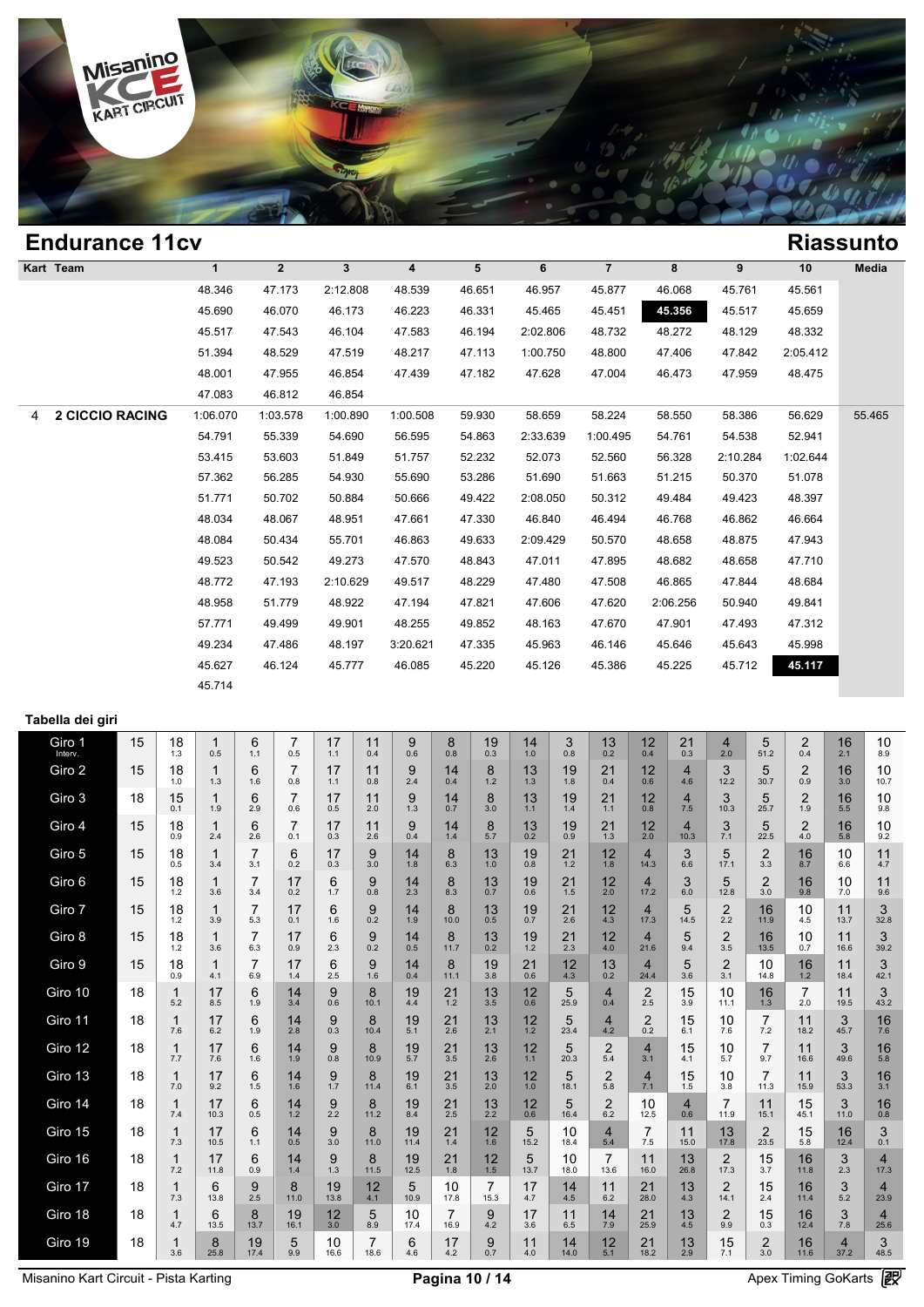

| Giro 20 | 18           | 1<br>4.5               | 8<br>24.8              | 5<br>27.4             | 10<br>15.4       | 7<br>19.8    | 6<br>6.7   | 17<br>3.2     | 11<br>2.3              | 9<br>0.7    | 14<br>19.4             | 19<br>2.9              | $12 \atop 1.7$         | 21<br>14.0                      | 13<br>3.9                      | 15<br>5.8              | $\overline{2}$<br>3.9   | 16<br>10.9             | $\overline{4}$<br>40.1 | 3<br>49.1              |  |
|---------|--------------|------------------------|------------------------|-----------------------|------------------|--------------|------------|---------------|------------------------|-------------|------------------------|------------------------|------------------------|---------------------------------|--------------------------------|------------------------|-------------------------|------------------------|------------------------|------------------------|--|
| Giro 21 | 8            | 10<br>42.0             | 18<br>3.9              | $\mathbf{1}$<br>6.1   | 7<br>10.0        | 6<br>8.9     | 11<br>2.8  | 17<br>0.5     | 9<br>2.7               | 14<br>20.7  | 12<br>4.6              | 5<br>1.6               | 19<br>0.3              | 21<br>10.7                      | 13<br>4.5                      | 15<br>2.2              | $\overline{2}$<br>$7.3$ | 16<br>9.0              | $\overline{4}$<br>43.5 | 3<br>48.6              |  |
| Giro 22 | 10           | 18<br>8.6              | $\mathbf{1}$<br>4.2    | $\overline{7}$<br>8.4 | 11<br>10.9       | 6<br>0.1     | 17<br>0.8  | 8<br>1.4      | 9<br>4.2               | 14<br>20.9  | 12<br>4.4              | 19<br>4.7              | 5<br>1.7               | 21<br>4.7                       | 13<br>4.4                      | 15<br>0.1              | $\overline{2}$<br>9.0   | 16<br>8.2              | $\overline{4}$<br>47.8 | 3<br>44.6              |  |
| Giro 23 | 10           | 18<br>11.8             | $\mathbf{1}$<br>3.2    | 7<br>7.3              | 11<br>10.3       | 6<br>1.3     | 17<br>0.7  | 8<br>4.6      | 9<br>4.0               | 14<br>22.6  | 12<br>1.6              | 19<br>6.6              | 5<br>0.6               | 21<br>2.8                       | 15<br>2.5                      | 13<br>1.8              | $\overline{2}$<br>8.6   | 16<br>7.4              | $\overline{4}$<br>50.2 | 3<br>42.2              |  |
| Giro 24 | 18           | $\mathbf{1}$<br>0.5    | $\overline{7}$<br>7.6  | 11<br>9.3             | 6<br>3.9         | 17<br>0.2    | 8<br>6.6   | 9<br>3.7      | 14<br>22.4             | 12<br>0.9   | 10<br>4.6              | 19<br>4.1              | 15<br>1.3              | 5<br>0.1                        | 21<br>0.5                      | 13<br>2.6              | $\overline{2}$<br>7.9   | 16<br>8.0              | $\overline{4}$<br>51.7 | 3<br>39.2              |  |
| Giro 25 | $\mathbf{1}$ | 18<br>0.7              | $\overline{7}$<br>6.5  | 11<br>8.5             | 6<br>5.3         | 17<br>0.6    | 9<br>11.7  | 8<br>2.5      | 12<br>20.9             | 14<br>$1.1$ | 10<br>2.2              | 15<br>4.9              | 21<br>1.2              | 19<br>1.7                       | 13<br>1.0                      | $\overline{2}$<br>7.1  | 5<br>1.6                | 16<br>6.7              | $\overline{4}$<br>53.9 | 3<br>35.8              |  |
| Giro 26 | 1            | 18<br>1.2              | $\overline{7}$<br>6.3  | 11<br>9.6             | 6<br>4.4         | 17<br>0.5    | 9<br>12.9  | 8<br>3.3      | 12<br>19.9             | 10<br>1.9   | 14<br>1.3              | 15<br>2.2              | 21<br>2.4              | 13<br>4.4                       | 19<br>1.6                      | $\overline{2}$<br>4.6  | 5<br>3.9                | 16<br>3.8              | $\overline{4}$<br>57.3 | 3<br>33.8              |  |
| Giro 27 | 1            | 18<br>2.2              | $\overline{7}$<br>5.6  | 6<br>15.6             | 17<br>0.5        | 9<br>11.9    | 8<br>4.6   | 10<br>20.1    | $12_{0.5}$             | 15<br>1.6   | 14<br>1.6              | 21<br>1.8              | $13 \n5.8$             | 19<br>4.4                       | $\overline{2}$<br>0.5          | 5<br>7.0               | 16<br>0.9               | 11<br>7.2              | $\overline{4}$<br>53.7 | 3<br>30.3              |  |
| Giro 28 | 1            | 18<br>3.8              | $\overline{7}$<br>4.7  | 6<br>16.2             | 17<br>0.4        | 9<br>12.6    | 8<br>4.7   | 10<br>18.8    | 15<br>1.9              | 12<br>1.0   | 21<br>3.0              | 14<br>1.2              | $\overline{2}$<br>10.5 | 19<br>2.2                       | 16<br>4.7                      | 5<br>1.9               | 11<br>8.5               | $\overline{4}$<br>58.2 | 13<br>1.0              | 3<br>21.3              |  |
| Giro 29 | 1            | 18<br>5.1              | $\overline{7}$<br>3.4  | 6<br>17.3             | 17<br>5.7        | 9<br>7.1     | 8<br>5.6   | 10<br>16.4    | 15<br>1.3              | 12<br>4.4   | 21<br>1.0              | 14<br>4.3              | $\overline{2}$<br>8.1  | 19<br>5.0                       | 16<br>1.2                      | 5<br>3.6               | 11<br>7.5               | 13<br>1:03             | 3<br>16.6              | $\overline{4}$<br>59.0 |  |
| Giro 30 | 1            | 18<br>4.9              | $\overline{7}$<br>2.7  | 6<br>18.0             | 17<br>5.9        | 9<br>6.4     | 8<br>6.7   | 10<br>14.5    | 15<br>0.8              | 12<br>7.5   | 21<br>0.4              | 14<br>6.7              | $\overline{2}$<br>5.5  | 16<br>5.5                       | 5<br>6.4                       | 11<br>5.9              | 19<br>47.9              | 13<br>18.8             | 3<br>11.8              | $\overline{4}$<br>1:13 |  |
| Giro 31 | 1            | 18<br>4.5              | $\overline{7}$<br>3.1  | 6<br>18.7             | 17<br>5.7        | 9<br>8.0     | 8<br>5.5   | 10<br>13.0    | 15<br>0.2              | 12<br>10.0  | 21<br>0.1              | 14<br>8.0              | $^{2}_{4.4}$           | 16<br>4.2                       | 5<br>8.3                       | 11<br>4.5              | 19<br>50.4              | 13<br>18.9             | 3<br>7.5               | $\overline{4}$<br>1:23 |  |
| Giro 32 | 1            | 18<br>5.1              | $\overline{7}$<br>2.5  | 6<br>19.8             | 17<br>6.5        | 9<br>6.9     | 8<br>6.2   | 10<br>11.0    | 15<br>0.4              | 21<br>11.7  | 12<br>1.3              | 14<br>9.6              | $\frac{2}{1.5}$        | 5<br>13.6                       | 11<br>2.9                      | 19<br>53.5             | 16<br>13.3              | 13<br>6.9              | 3<br>2.0               | $\overline{4}$<br>1:32 |  |
| Giro 33 | 1            | 18<br>4.8              | 6<br>21.7              | 9<br>12.9             | 8<br>7.9         | 10<br>9.4    | 15<br>0.0  | 21<br>12.9    | 12<br>2.4              | 7<br>10.7   | 11<br>16.2             | 5<br>0.7               | 17<br>13.8             | 19<br>40.4                      | $\overline{2}$<br>5.9          | 14<br>3.8              | 16<br>2.3               | 3<br>7.5               | 13<br>5.5              | $\overline{4}$<br>1:34 |  |
| Giro 34 | $\mathbf{1}$ | 18<br>6.5              | 6<br>20.4              | 9<br>12.0             | 8<br>9.2         | 15<br>8.3    | 10<br>0.2  | 21<br>13.4    | 12<br>3.8              | 7<br>10.7   | 11<br>15.1             | 5<br>2.0               | 17<br>15.2             | 19<br>39.9                      | $\overline{c}$<br>4.2          | 16<br>7.3              | 14<br>1.1               | 3<br>3.1               | 13<br>9.6              | $\overline{4}$<br>1:39 |  |
| Giro 35 | 1            | 18<br>7.3              | 6<br>20.6              | 9<br>10.6             | 8<br>9.6         | 15<br>7.5    | 10<br>0.3  | 12<br>20.3    | 7<br>7.8               | 11<br>16.1  | 5<br>3.5               | 17<br>17.5             | 21<br>27.1             | 19<br>11.2                      | $\overline{2}$<br>1.8          | 16<br>6.9              | 14<br>$1.5$             | 3<br>1.9               | 13<br>1:40             | $\overline{4}$<br>14.6 |  |
| Giro 36 | $\mathbf{1}$ | 18<br>7.5              | 9<br>30.5              | 8<br>9.6              | 15<br>6.8        | 12<br>23.8   | 7<br>5.9   | 11<br>17.9    | 10<br>1.1              | 5<br>2.4    | 6<br>0.0               | 17<br>18.0             | 21<br>26.0             | 19<br>12.9                      | $\overline{2}$<br>0.1          | 16<br>5.4              | 14<br>1.3               | 3<br>1.8               | 13<br>1:45             | $\overline{4}$<br>13.5 |  |
| Giro 37 | 1            | 8<br>48.1              | 15<br>5.5              | 12<br>27.9            | 7<br>3.1         | 18<br>1.3    | 10<br>16.7 | 11<br>0.0     | 5<br>4.8               | 6<br>0.0    | 9<br>9.7               | 17<br>7.9              | 21<br>26.2             | $\overline{2}$<br>12.8          | 19<br>1.3                      | 16<br>2.9              | 14<br>$1.4$             | 3<br>0.9               | 13<br>1:52             | $\overline{4}$<br>11.7 |  |
| Giro 38 | $\mathbf{1}$ | 8<br>47.8              | 12<br>36.0             | 7<br>0.8              | 18<br>3.5        | 10<br>14.1   | 11<br>0.9  | 6<br>4.6      | 5<br>0.8               | 9<br>11.6   | 17<br>5.3              | 15<br>2.2              | 21<br>23.7             | $\overline{\mathbf{c}}$<br>13.3 | 19<br>2.9                      | 16<br>0.6              | 14<br>1.0               | 3<br>0.3               | 13<br>1:55             | $\overline{4}$<br>13.3 |  |
| Giro 39 | 1            | 8<br>48.9              | 7<br>36.2              | 12<br>0.3             | $\frac{18}{3.2}$ | 10<br>12.5   | 11<br>2.1  | 6<br>4.8      | 5<br>1.3               | 9<br>12.3   | 17<br>4.5              | 15<br>4.3              | 21<br>20.4             | $\overline{2}$<br>14.8          | 16<br>3.0                      | 19<br>1.7              | 3<br>0.3                | 14<br>0.5              | 13<br>1:55             | $\overline{4}$<br>14.3 |  |
| Giro 40 | 1            | 8<br>48.9              | 7<br>38.2              | 12<br>0.1             | 18<br>1.6        | 10<br>11.8   | 11<br>2.3  | 6<br>4.5      | 5<br>2.8               | 9<br>12.3   | 17<br>3.2              | 15<br>5.9              | 21<br>19.8             | $\overline{2}$<br>14.2          | 16<br>2.9                      | 3<br>2.2               | 14<br>2.5               | 19<br>0.0              | 13<br>1:54             | $\overline{4}$<br>16.0 |  |
| Giro 41 | 1            | 8<br>48.7              | 7<br>38.2              | 18<br>2.4             | 10<br>10.3       | 11<br>4.2    | 6<br>3.6   | 5<br>3.1      | 9<br>12.4              | 17<br>3.1   | 15<br>6.2              | 21<br>19.0             | $\frac{2}{13.9}$       | $12_{0.7}$                      | 16<br>2.6                      | 3<br>1.7               | 14<br>3.4               | 19<br>1:21             | 13<br>33.3             | $\overline{4}$<br>19.4 |  |
| Giro 42 | 1            | 8<br>48.3              | $\overline{7}$<br>37.7 | 18<br>2.5             | 10<br>10.0       | 11<br>5.9    | 6<br>2.8   | 5<br>3.8      | 9<br>11.5              | 17<br>3.9   | 15<br>5.8              | 21<br>19.3             | $\frac{2}{13.1}$       | 16<br>3.9                       | 12<br>0.3                      | 3<br>1.5               | 14<br>3.2               | 19<br>1:25             | 13<br>30.7             | $\overline{4}$<br>21.0 |  |
| Giro 43 | 1            | $\overline{7}$<br>1:26 | 18<br>2.3              | 10<br>9.7             | 11<br>6.7        | 6<br>2.1     | 5<br>5.6   | 9<br>10.3     | 8<br>3.4               | 17<br>0.8   | 15<br>6.1              | 21<br>18.9             | $\frac{2}{12.4}$       | 16<br>4.0                       | 12<br>1.6                      | 3<br>0.3               | 14<br>4.1               | $19$ <sub>1:27</sub>   | $13 \choose 30.2$      | $\overline{4}$<br>22.4 |  |
| Giro 44 | 1            | $\overline{7}$<br>1:26 | 18<br>2.2              | 10<br>8.9             | 11<br>8.0        | 6<br>1.4     | 9<br>17.1  | 17<br>3.8     | 8<br>0.5               | 15<br>6.3   | 21<br>18.0             | $\overline{2}$<br>13.9 | 16<br>2.3              | 3<br>1.9                        | 12<br>1.9                      | 14<br>3.9              | 5<br>12.8               | 19<br>1:14             | 13<br>30.2             | $\overline{4}$<br>24.5 |  |
| Giro 45 | 1            | 7<br>7.0               | 18<br>1.2              | 10<br>8.3             | 11<br>9.5        | 6<br>$0.5\,$ | 9<br>18.4  | 17<br>4.9     | $_{0.2}^{8}$           | 15<br>4.6   | $21$ <sub>18.2</sub>   | 2<br>14.8              | $\frac{16}{2.1}$       | $^{12}_{4.6}$                   | $14 \over 3.5$                 | 5<br>19.4              | 3<br>1:01               | $^{19}_{7.7}$          | $\frac{13}{29.5}$      | 4<br>25.0              |  |
| Giro 46 | 1            | 7<br>4.5               | 18<br>2.4              | 10<br>$7.0\,$         | 6<br>10.8        | 9<br>19.8    | 17<br>3.6  | 8<br>0.9      | 15<br>3.6              | 21<br>18.6  | $\overline{2}$<br>15.0 | 16<br>2.0              | $12$<br>5.7            | 14<br>2.4                       | 11<br>3.4                      | 5<br>19.8              | 19<br>1:06              | 3<br>6.0               | 13<br>23.0             | $\overline{4}$<br>1:44 |  |
| Giro 47 | $\mathbf{1}$ | 7<br>3.9               | 18<br>2.4              | 10<br>6.2             | 6<br>11.3        | 9<br>21.3    | 17<br>2.4  | 8<br>0.8      | 15<br>3.0              | 21<br>20.1  | 2<br>14.3              | 16<br>2.3              | 12<br>6.6              | 14<br>0.9                       | 11<br>3.7                      | 5<br>22.1              | 19<br>1:05              | 3<br>14.7              | 13<br>12.1             | 4<br>1:47              |  |
| Giro 48 | 1            | 7<br>3.4               | 18<br>2.2              | 6<br>18.9             | 9<br>22.2        | 17<br>0.8    | 8<br>0.8   | 15<br>$2.5\,$ | 21<br>21.4             | 10<br>14.6  | 16<br>1.5              | $^{2}_{0.1}$           | $\frac{14}{7.6}$       | 12<br>1.6                       | 11<br>1.6                      | 5<br>26.1              | 19<br>1:04              | 3<br>15.3              | 13<br>9.7              | $\overline{4}$<br>1:49 |  |
| Giro 49 | $\mathbf{1}$ | $\overline{7}$<br>2.6  | 18<br>1.7              | 6<br>20.1             | 17<br>24.0       | 8<br>$1.5$   | 15<br>0.6  | 21<br>20.8    | $\overline{2}$<br>18.2 | 16<br>0.4   | 10<br>3.0              | $14$<br>2.6            | $12 \n4.5$             | 11<br>0.0                       | 9<br>26.1                      | 5<br>0.9               | 19<br>1:02              | 3<br>17.0              | 13<br>7.8              | 4<br>1:51              |  |
| Giro 50 | $\mathbf{1}$ | $\overline{7}$<br>2.7  | 18<br>0.7              | 6<br>21.1             | 17<br>23.0       | 15<br>4.0    | 8<br>0.7   | 21<br>17.9    | 16<br>19.4             | 10<br>3.1   | 14<br>2.3              | 11<br>4.0              | $^{12}_{0.9}$          | 9<br>26.8                       | 5<br>1.8                       | $\overline{2}$<br>35.7 | 19<br>26.3              | 3<br>18.7              | 13<br>6.2              | 4<br>1:51              |  |
| Giro 51 | $\mathbf{1}$ | 18<br>4.0              | 7<br>1.2               | 6<br>18.6             | 17<br>23.7       | 15<br>3.6    | 8<br>1.7   | 21<br>16.9    | 16<br>19.8             | 10<br>2.9   | 11<br>6.7              | 12<br>1.4              | 9<br>27.2              | 5<br>2.7                        | $\overline{2}$<br>35.3         | 14<br>6.0              | 19<br>20.5              | 3<br>18.7              | 13<br>5.6              | $\overline{4}$<br>1:51 |  |
| Giro 52 | $\mathbf{1}$ | 18<br>3.2              | $\overline{7}$<br>1.3  | 6<br>18.8             | 17<br>23.4       | 15<br>3.7    | 8<br>2.1   | 21<br>16.2    | 16<br>20.1             | 10<br>2.5   | 11<br>7.2              | 12<br>2.0              | 9<br>27.3              | 5<br>4.2                        | $\overline{2}$<br>33.7         | 14<br>7.4              | 19<br>19.4              | 3<br>20.1              | 13<br>3.9              | $\overline{4}$<br>1:52 |  |
| Giro 53 | $\mathbf{1}$ | 18<br>3.6              | 17<br>43.4             | 15<br>3.8             | 8<br>2.0         | 21<br>16.4   | 16<br>20.1 | 10<br>1.9     | 11<br>7.7              | 6<br>0.4    | 12<br>2.0              | 7<br>3.1               | 9<br>23.7              | 5<br>6.9                        | $\overline{2}$<br>32.2         | 14<br>6.4              | 19<br>20.1              | 3<br>21.6              | 13<br>2.1              | 4<br>1:53              |  |
| Giro 54 | 1            | 18<br>4.6              | 17<br>42.2             | 15<br>4.1             | 8<br>1.4         | 21<br>17.3   | 10<br>20.2 | 11<br>8.2     | 6<br>2.9               | 12<br>0.7   | $\overline{7}$<br>2.7  | 9<br>23.5              | 5<br>9.2               | 16<br>28.6                      | $\overline{2}$<br>2.0          | 14<br>7.6              | 19<br>19.1              | 3<br>22.2              | 13<br>2.4              | $\overline{4}$<br>1:53 |  |
| Giro 55 | 1            | 18<br>5.0              | 17<br>41.9             | 15<br>4.0             | 8<br>2.5         | 10<br>36.1   | 11<br>8.4  | 12<br>$4.5\,$ | 6<br>0.6               | 7<br>$1.6$  | 9<br>24.3              | 5<br>11.0              | 21<br>12.1             | 16<br>14.8                      | $\overline{\mathbf{c}}$<br>0.4 | 14<br>10.3             | 19<br>17.5              | 3<br>23.7              | 13<br>1.2              | $\overline{4}$<br>1:52 |  |
|         |              |                        |                        |                       |                  |              |            |               |                        |             |                        |                        |                        |                                 |                                |                        |                         |                        |                        |                        |  |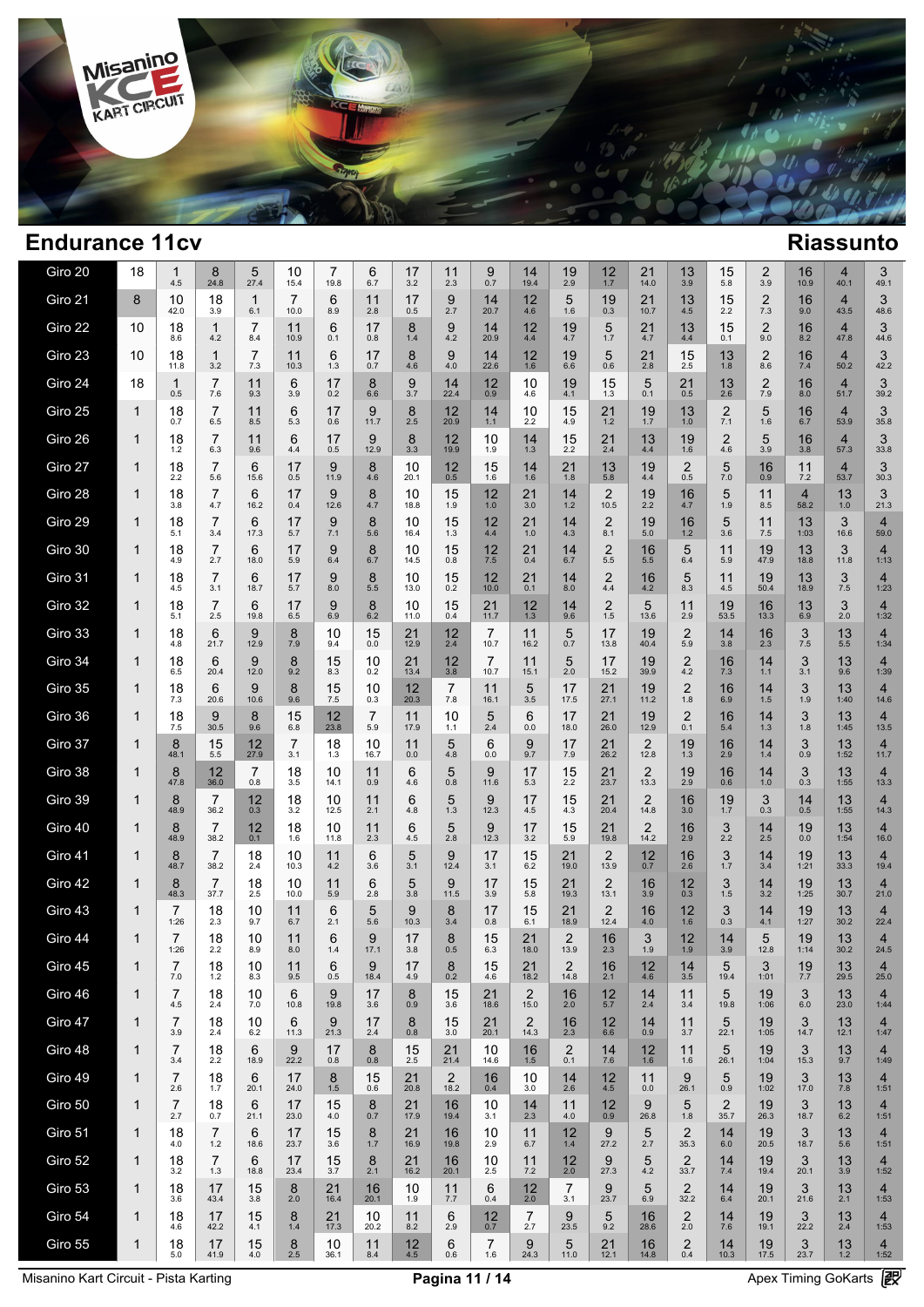

| Giro 56 | 1            | 17<br>47.4 | 15<br>3.3              | 8<br>2.7               | 18<br>31.6             | 10<br>3.7              | 11<br>8.4              | 12<br>5.3              | 6<br>1.3   | 7<br>0.9         | 9<br>25.8              | 5<br>12.1               | 21<br>10.5                     | 2<br>14.8              | 16<br>0.6                          | 14<br>9.8  | 19<br>17.8             | 3<br>27.2        | 13<br>1:19             | 4<br>30.0              |  |
|---------|--------------|------------|------------------------|------------------------|------------------------|------------------------|------------------------|------------------------|------------|------------------|------------------------|-------------------------|--------------------------------|------------------------|------------------------------------|------------|------------------------|------------------|------------------------|------------------------|--|
| Giro 57 | 1            | 8<br>53.6  | 18<br>33.9             | 10<br>0.4              | 11<br>9.0              | 12<br>6.9              | 6<br>1.4               | 7<br>0.1               | 15<br>20.5 | 17<br>1.7        | 9<br>3.8               | 5<br>15.1               | 21<br>7.6                      | $\overline{2}$<br>13.8 | 16<br>0.9                          | 14<br>10.4 | 19<br>18.2             | 3<br>28.6        | 13<br>1:20             | $\overline{4}$<br>27.1 |  |
| Giro 58 | 1            | 8<br>53.1  | 10<br>33.6             | 18<br>1.2              | 11<br>8.1              | 12<br>7.8              | $\overline{7}$<br>1.1  | 6<br>0.7               | 15<br>20.9 | 17<br>3.3        | 9<br>0.9               | 5<br>17.5               | 21<br>5.5                      | $\overline{2}$<br>14.1 | 16<br>0.2                          | 14<br>11.2 | 19<br>18.2             | 3<br>32.3        | 13<br>1:17             | $\overline{4}$<br>26.2 |  |
| Giro 59 | 1            | 8<br>53.3  | 10<br>32.7             | 18<br>2.3              | 11<br>7.4              | 12<br>9.2              | $\overline{7}$<br>0.3  | 6<br>1.1               | 15<br>19.8 | 17<br>4.8        | 9<br>0.5               | 5<br>18.2               | 21<br>4.3                      | 2<br>14.2              | 16<br>0.2                          | 14<br>11.6 | 19<br>18.5             | 3<br>34.7        | 13<br>1:15             | $\overline{4}$<br>24.7 |  |
| Giro 60 | 1            | 8<br>53.7  | 10<br>31.8             | 18<br>3.1              | 11<br>$6.4\,$          | 12<br>10.6             | 7<br>0.3               | 6<br>1.1               | 15<br>18.9 | 17<br>6.2        | 9<br>0.2               | 5<br>19.1               | 21<br>2.9                      | 16<br>14.4             | $\overline{\mathbf{c}}$<br>$0.0\,$ | 14<br>11.7 | 19<br>19.9             | 3<br>35.7        | 13<br>1:13             | $\overline{4}$<br>24.4 |  |
| Giro 61 | 1            | 8<br>54.3  | 10<br>31.3             | 18<br>3.1              | 11<br>5.7              | 12<br>11.6             | $\overline{7}$<br>0.2  | 6<br>1.5               | 15<br>18.3 | 9<br>6.3         | 17<br>1.4              | 5<br>21.8               | 21<br>0.3                      | 16<br>13.1             | $\overline{c}$<br>0.5              | 14<br>11.3 | 3<br>58.0              | 19<br>43.0       | 13<br>28.8             | $\overline{4}$<br>25.3 |  |
| Giro 62 | 1            | 8<br>54.8  | 10<br>29.8             | 18<br>4.7              | 11<br>4.7              | 12<br>12.9             | $\overline{7}$<br>1.5  | 6<br>1.3               | 15<br>15.8 | 9<br>7.2         | 17<br>1.8              | 21<br>22.8              | 5<br>2.4                       | 16<br>10.0             | $\overline{c}$<br>0.3              | 14<br>11.0 | 3<br>1:00              | 19<br>45.3       | 13<br>25.0             | $\overline{4}$<br>28.7 |  |
| Giro 63 | 1            | 8<br>55.3  | 10<br>28.6             | 18<br>5.9              | 11<br>4.4              | 12<br>12.9             | $\overline{7}$<br>3.4  | 6<br>0.8               | 15<br>13.9 | 17<br>10.7       | 21<br>21.8             | 5<br>4.4                | 16<br>7.8                      | $\overline{2}$<br>0.4  | 14<br>11.4                         | 9<br>32.6  | 3<br>30.1              | 19<br>45.9       | 13<br>21.8             | $\overline{4}$<br>38.0 |  |
| Giro 64 | 1            | 8<br>55.9  | 10<br>27.1             | 18<br>7.3              | 11<br>3.6              | 12<br>13.1             | $\overline{7}$<br>3.7  | 6<br>0.8               | 15<br>14.3 | 17<br>11.2       | 21<br>20.7             | 5<br>6.6                | $16$ <sub>5.3</sub>            | $\overline{2}$<br>0.6  | 14<br>11.5                         | 9<br>34.1  | 3<br>32.1              | 19<br>45.5       | 13<br>19.5             | 4<br>37.8              |  |
| Giro 65 | 1            | 8<br>56.9  | 10<br>25.5             | 18<br>8.7              | 11<br>2.7              | $\overline{7}$<br>17.4 | 6<br>1.6               | 15<br>13.3             | 17<br>11.5 | 21<br>20.7       | 5<br>8.8               | 16<br>2.4               | $\overline{\mathbf{c}}$<br>1.2 | 14<br>11.5             | 12<br>1.4                          | 9<br>32.7  | 3<br>34.4              | 19<br>45.7       | 13<br>17.2             | 4<br>40.8              |  |
| Giro 66 | 1            | 10<br>5.2  | 18<br>10.8             | 11<br>0.9              | $\overline{7}$<br>18.1 | 6<br>1.7               | 15<br>12.1             | 8<br>8.1               | 17<br>4.5  | 21<br>22.4       | 16<br>8.9              | $\overline{2}$<br>2.8   | 14<br>10.4                     | 12<br>5.4              | 9<br>29.9                          | 5<br>27.6  | 19<br>52.9             | 13<br>16.5       | 3<br>16.3              | $\overline{4}$<br>1:46 |  |
| Giro 67 | 1            | 10<br>3.4  | 18<br>11.9             | 11<br>0.0              | 7<br>19.4              | 6<br>2.2               | 15<br>11.3             | 8<br>9.0               | 17<br>3.4  | 21<br>23.2       | $\frac{16}{7.9}$       | $\overline{c}$<br>3.4   | 14<br>9.9                      | 12<br>6.2              | 9<br>29.6                          | 5<br>33.5  | 19<br>50.0             | 13<br>13.8       | 3<br>20.1              | $\overline{4}$<br>1:46 |  |
| Giro 68 | 1            | 10<br>2.7  | 11<br>12.3             | 18<br>0.8              | $\overline{7}$<br>19.3 | 6<br>2.5               | 15<br>9.9              | 8<br>9.7               | 17<br>4.3  | 21<br>23.1       | 16<br>7.0              | $\boldsymbol{2}$<br>3.7 | 14<br>9.8                      | 12<br>7.0              | 9<br>29.8                          | 5<br>37.3  | 19<br>47.5             | 13<br>12.2       | 3<br>22.2              | $\overline{4}$<br>1:46 |  |
| Giro 69 | 1            | 10<br>2.8  | 11<br>12.5             | 18<br>0.9              | 7<br>19.5              | 15<br>11.4             | 8<br>10.6              | 17<br>4.1              | 21<br>23.5 | 16<br>6.5        | 12<br>21.7             | 6<br>13.7               | 9<br>15.8                      | $\overline{2}$<br>29.1 | 5<br>10.0                          | 14<br>21.4 | 19<br>25.7             | 13<br>11.0       | 3<br>23.2              | $\overline{4}$<br>1:47 |  |
| Giro 70 | 1            | 10<br>2.1  | 11<br>12.9             | 18<br>1.5              | 7<br>20.3              | 15<br>9.9              | 8<br>11.6              | 17<br>4.1              | 21<br>24.2 | 16<br>5.6        | 12<br>21.9             | 6<br>14.8               | 9<br>14.8                      | $\overline{2}$<br>29.6 | 5<br>11.2                          | 14<br>21.5 | 19<br>24.7             | 13<br>10.5       | 3<br>24.9              | $\overline{4}$<br>1:47 |  |
| Giro 71 | 1            | 10<br>1.5  | $\overline{7}$<br>35.0 | 15<br>9.2              | 8<br>12.8              | 17<br>4.4              | 21<br>24.0             | 11<br>3.8              | 16<br>1.4  | 18<br>5.0        | 12<br>17.7             | 6<br>14.4               | 9<br>15.0                      | $\overline{2}$<br>31.2 | 5<br>11.6                          | 14<br>19.9 | 19<br>25.6             | $13 \n9.3$       | 3<br>26.4              | $\overline{4}$<br>1:48 |  |
| Giro 72 | 1            | 10<br>0.7  | 15<br>44.2             | 8<br>13.6              | 17<br>4.7              | 21<br>25.0             | 11<br>4.3              | 18<br>6.2              | 7<br>13.9  | $\frac{12}{2.6}$ | 6<br>14.2              | 16<br>9.9               | 9<br>5.5                       | $\overline{2}$<br>31.6 | 5<br>13.5                          | 14<br>17.4 | 19<br>26.8             | $13 \n8.5$       | 3<br>27.9              | $\overline{4}$<br>1:50 |  |
| Giro 73 | 1            | 15<br>45.5 | 8<br>13.8              | 17<br>4.8              | 10<br>11.5             | 21<br>13.3             | 11<br>4.7              | 18<br>5.5              | 7<br>15.0  | 12<br>1.8        | 6<br>13.6              | 16<br>11.2              | 9<br>$5.0\,$                   | $\overline{2}$<br>31.3 | 5<br>22.7                          | 14<br>9.1  | 19<br>27.1             | 13<br>7.4        | 3<br>29.3              | $\overline{4}$<br>1:51 |  |
| Giro 74 | 1            | 15<br>45.4 | 8<br>14.3              | 17<br>$5.0$            | 10<br>12.2             | 11<br>18.4             | 18<br>4.7              | 7<br>14.4              | 12<br>2.2  | 6<br>13.3        | 9<br>25.6              | 21<br>11.3              | $^{2}_{11.2}$                  | 14<br>31.9             | 5<br>$0.0\,$                       | 16<br>8.4  | 19<br>20.7             | 13<br>5.6        | 3<br>29.5              | 4<br>1:52              |  |
| Giro 75 | 1            | 15<br>45.0 | 8<br>14.6              | 17<br>5.3              | 10<br>11.7             | 11<br>19.2             | 18<br>4.3              | 7<br>15.1              | 12<br>2.2  | 6<br>12.3        | 9<br>27.4              | 21<br>11.0              | $\frac{2}{10.4}$               | 14<br>32.1             | $\frac{5}{3.2}$                    | 16<br>6.0  | 19<br>21.6             | 13<br>3.8        | 30.3                   | $\overline{4}$<br>1:53 |  |
| Giro 76 | 1            | 15<br>44.4 | 8<br>23.3              | 17<br>5.5              | 10<br>3.5              | 11<br>19.4             | 18<br>4.8              | 7<br>14.3              | 12<br>2.9  | 6<br>11.4        | 9<br>27.9              | 21<br>11.8              | $\overline{2}$<br>10.4         | 14<br>31.8             | 5<br>6.7                           | 16<br>2.1  | 19<br>22.6             | 13<br>3.4        | 3<br>30.7              | $\overline{4}$<br>1:53 |  |
| Giro 77 | 1            | 15<br>44.1 | 8<br>24.7              | 17<br>5.2              | 10<br>3.4              | 11<br>19.1             | 18<br>5.4              | 7<br>13.7              | 12<br>3.7  | 6<br>10.3        | 9<br>28.3              | 21<br>14.0              | $^{2}_{9.5}$                   | 14<br>30.7             | 5<br>9.9                           | 16<br>0.2  | 19<br>22.8             | $13 \atop 2.7$   | $3^{3}_{31.3}$         | 4<br>1:54              |  |
| Giro 78 | 1            | 15<br>43.8 | 8<br>25.6              | 17<br>6.7              | 10<br>2.1              | 11<br>18.8             | 18<br>5.8              | 7<br>13.3              | 12<br>4.1  | 6<br>10.1        | 9<br>28.7              | 21<br>13.7              | $\overline{\mathbf{c}}$<br>9.7 | 14<br>30.9             | 16<br>10.0                         | 5<br>4.1   | 19<br>20.3             | $13 \atop 1.7$   | 3<br>31.3              | $\overline{4}$<br>1:55 |  |
| Giro 79 | 1            | 15<br>43.4 | 8<br>26.1              | 17<br>7.6              | 10<br>$1.2$            | 11<br>18.7             | 18<br>5.9              | 7<br>12.9              | 12<br>5.2  | 6<br>11.4        | $\frac{9}{27.1}$       | 21<br>13.4              | $^{2}_{9.8}$                   | 14<br>31.1             | 16<br>10.4                         | 5<br>6.4   | 19<br>19.2             | 32.4             | 13<br>49.0             | $\overline{4}$<br>1:08 |  |
| Giro 80 | 1            | 15<br>43.1 | 8<br>26.9              | 17<br>8.0              | 10<br>0.3              | 11<br>18.9             | 18<br>5.7              | $\overline{7}$<br>12.9 | 6<br>17.9  | 9<br>27.8        | 21<br>12.1             | $\overline{2}$<br>10.0  | 12<br>14.3                     | 14<br>16.8             | 16<br>10.2                         | 5<br>8.3   | 19<br>19.0             | 13<br>1:21       | $\overline{4}$<br>1:08 | 3<br>0.7               |  |
| Giro 81 | 1            | 15<br>42.5 | 8<br>27.4              | 17<br>8.1              | 10<br>0.1              | 11<br>18.9             | 18<br>5.8              | 13.2                   | 6<br>17.6  | 21<br>40.1       | $\frac{2}{10.3}$       | 12<br>16.6              | 14<br>14.6                     | 16<br>9.5              | 5<br>11.3                          | 9<br>3.8   | 19<br>13.9             | $13 \atop 1:22$  | $\overline{4}$<br>1:09 | 3<br>0.3               |  |
| Giro 82 | $\mathbf{1}$ | 8<br>1:10  | 10<br>8.1              | 17<br>0.8              | 11<br>17.4             | 18<br>6.2              | $\overline{7}$<br>12.9 | $15 \atop 2.2$         | 6<br>15.6  | 21<br>40.1       | $\overline{c}$<br>11.4 | $12$<br>$17.4$          | 14<br>13.1                     | 16<br>9.6              | $\frac{9}{16.1}$                   | 19<br>13.5 | $\frac{5}{1:02}$       | $13 \over 19.9$  | $\overline{4}$<br>1:09 | 3<br>0.3               |  |
| Giro 83 | $\mathbf{1}$ | 8<br>1:10  | 10<br>7.6              | 11<br>18.5             | 18<br>5.7              | 7<br>13.2              | 15<br>3.2              | 6<br>14.5              | 17<br>26.9 | 21<br>13.2       | $\overline{2}$<br>12.0 | 12<br>17.8              | 14<br>13.0                     | 16<br>9.8              | 9<br>16.1                          | 19<br>14.5 | 5<br>1:04              | 13<br>18.7       | $\overline{4}$<br>2:32 | 3<br>2.4               |  |
| Giro 84 | $\mathbf 1$  | 8<br>1:10  | 10<br>7.6              | 11<br>19.0             | 18<br>6.7              | $\overline{7}$<br>11.8 | 15<br>3.1              | 6<br>15.7              | 17<br>27.3 | 21<br>11.8       | $\overline{2}$<br>12.5 | 12<br>19.0              | $14 \over 11.8$                | 16<br>9.7              | 9<br>16.7                          | 5<br>1:27  | 19<br>7.5              | $13 \n5.0$       | 4<br>2:32              | 3<br>1.5               |  |
| Giro 85 | $\mathbf{1}$ | 8<br>1:11  | 10<br>6.9              | 11<br>19.0             | 18<br>7.1              | $\overline{7}$<br>11.5 | 15<br>3.2              | 6<br>16.4              | 17<br>27.6 | 21<br>10.8       | 2<br>13.0              | 12<br>19.5              | 14<br>11.0                     | 16<br>9.2              | 9<br>17.6                          | 5<br>1:29  | 19<br>7.5              | 13<br>3.9        | 3<br>2:33              | $\overline{4}$<br>0.0  |  |
| Giro 86 | $\mathbf{1}$ | 8<br>1:12  | 10<br>6.4              | 11<br>19.0             | 18<br>7.4              | $\overline{7}$<br>11.5 | 15<br>3.2              | 6<br>16.4              | 17<br>29.6 | 21<br>9.4        | 2<br>12.9              | 12<br>21.9              | $14 \n8.4$                     | 16<br>9.4              | 9<br>18.4                          | 5<br>1:32  | 19<br>$5.\overline{3}$ | $13 \choose 3.4$ | 3<br>2:33              | 4<br>0.5               |  |
| Giro 87 | $\mathbf{1}$ | 8<br>1:12  | 10<br>6.2              | 11<br>18.8             | 18<br>7.7              | $\overline{7}$<br>11.6 | 15<br>3.4              | 6<br>16.3              | 17<br>31.2 | 21<br>8.1        | 12<br>35.3             | 14<br>8.4               | 9<br>27.7                      | $\overline{2}$<br>17.5 | 16<br>43.0                         | 5<br>33.0  | 19<br>5.0              | 13<br>$2.2\,$    | 3<br>2:33              | 4<br>2.2               |  |
| Giro 88 | $\mathbf{1}$ | 8<br>1:12  | 10<br>6.2              | 11<br>19.3             | 7<br>18.7              | 15<br>3.4              | 17<br>48.6             | 21<br>$7.4$            | 18<br>7.1  | 6<br>28.1        | 12<br>1.2              | 14<br>8.0               | 9<br>28.0                      | $\overline{2}$<br>18.4 | 16<br>42.3                         | 5<br>34.2  | 19<br>4.0              | 13<br>3.1        | 3<br>2:31              | 4<br>3.0               |  |
| Giro 89 | $\mathbf{1}$ | 8<br>1:14  | 10<br>4.6              | 11<br>19.7             | 7<br>18.7              | 15<br>2.9              | 17<br>49.5             | 21<br>6.5              | 18<br>8.9  | 12<br>28.3       | 6<br>0.4               | 14<br>7.7               | 9<br>28.9                      | 2<br>18.5              | 16<br>40.3                         | 5<br>36.0  | 19<br>3.7              | 13<br>4.4        | 3<br>2:29              | 4<br>5.1               |  |
| Giro 90 | $\mathbf{1}$ | 10<br>1.9  | 11<br>20.4             | $\overline{7}$<br>18.1 | 15<br>2.7              | 8<br>31.3              | 17<br>18.9             | 21<br>6.7              | 18<br>8.9  | 12<br>28.2       | 6<br>1.6               | 14<br>6.8               | 9<br>29.3                      | $\overline{2}$<br>18.7 | 16<br>38.8                         | 5<br>37.9  | 19<br>4.1              | 13<br>3.6        | 3<br>2:28              | $\overline{4}$<br>8.2  |  |
| Giro 91 | $\mathbf{1}$ | 10<br>0.2  | 11<br>20.5             | 15<br>21.0             | 8<br>32.0              | 17<br>18.4             | 21<br>$7.3$            | 18<br>8.8              | 7<br>7.4   | 12<br>20.9       | 6<br>$1.3$             | 9<br>36.8               | $\overline{2}$<br>18.2         | 14<br>31.1             | 16<br>6.5                          | 5<br>39.9  | 19<br>3.9              | 13<br>2.7        | 3<br>2:28              | 4<br>11.4              |  |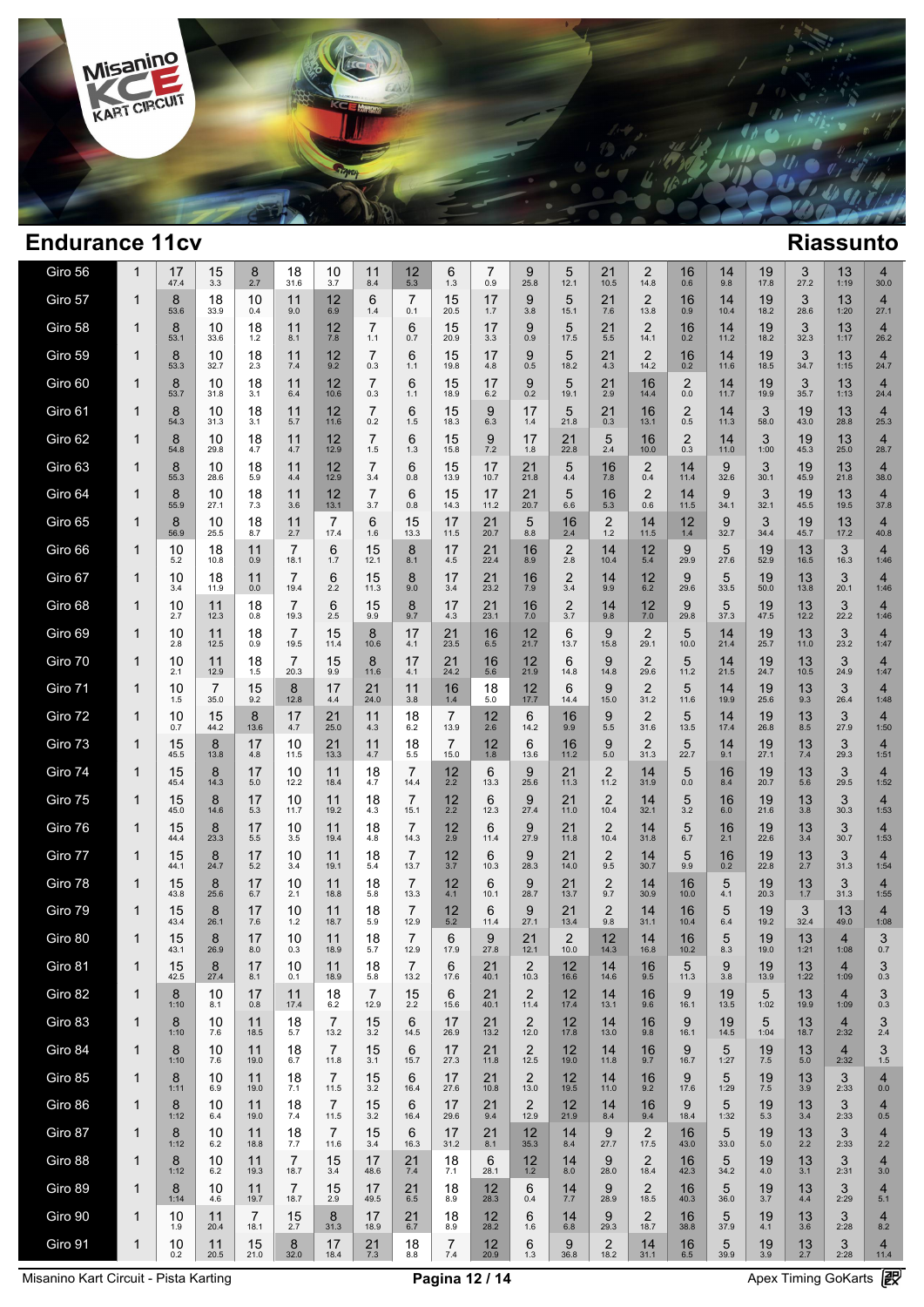

| Giro 92         | 1            | 10<br>0.3           | 11<br>21.0             | 15<br>20.7             | 8<br>32.1              | 17<br>19.1             | 21<br>7.1             | 18<br>9.0             | 7<br>8.0        | 12<br>20.7             | 6<br>0.4               | 9<br>37.7               | 2<br>18.4              | 14<br>34.6             | 16<br>1.7      | 5<br>41.3  | 19<br>4.1              | 13<br>1.9       | 3<br>2:27              | 4<br>17.2              |  |
|-----------------|--------------|---------------------|------------------------|------------------------|------------------------|------------------------|-----------------------|-----------------------|-----------------|------------------------|------------------------|-------------------------|------------------------|------------------------|----------------|------------|------------------------|-----------------|------------------------|------------------------|--|
| Giro 93         | 10           | 1<br>0.5            | 11<br>20.7             | 15<br>20.5             | 8<br>32.7              | 17<br>19.0             | 18<br>16.1            | $\overline{7}$<br>8.7 | $12$<br>$20.1$  | 6<br>0.2               | 9<br>38.5              | 21<br>1.7               | $\overline{2}$<br>16.9 | 16<br>35.7             | 14<br>13.9     | 5<br>28.5  | 19<br>4.7              | $13_{0.5}$      | 3<br>2:27              | $\overline{4}$<br>19.9 |  |
| Giro 94         | 10           | $\mathbf{1}$<br>0.9 | 11<br>20.4             | 15<br>20.1             | 8<br>33.2              | 17<br>19.1             | 18<br>16.1            | $\overline{7}$<br>9.1 | 12<br>19.9      | 6<br>0.5               | 9<br>39.2              | 21<br>2.3               | $\overline{2}$<br>15.9 | 16<br>35.7             | 14<br>25.7     | 13<br>22.6 | 19<br>0.4              | 5<br>1:11       | 3<br>1:14              | $\overline{4}$<br>20.9 |  |
| Giro 95         | 10           | $\mathbf{1}$<br>1.6 | 15<br>39.9             | 8<br>33.2              | 17<br>20.0             | 11<br>4.1              | 18<br>11.9            | 7<br>8.9              | 12<br>20.2      | 6<br>0.6               | 9<br>39.5              | 21<br>2.2               | $\overline{2}$<br>15.4 | 16<br>35.2             | 14<br>29.8     | 13<br>20.5 | 19<br>0.3              | 5<br>1:10       | 3<br>1:14              | $\overline{4}$<br>22.4 |  |
| Giro 96         | 10           | $\mathbf{1}$<br>2.2 | 8<br>1:12              | 17<br>20.7             | 11<br>4.1              | 18<br>13.2             | 15<br>4.4             | $\overline{7}$<br>3.6 | 12<br>19.7      | 6<br>0.8               | 21<br>42.1             | $\overline{2}$<br>14.7  | 16<br>35.2             | 9<br>25.3              | $14 \over 7.5$ | 13<br>17.7 | 19<br>1.1              | 5<br>1:09       | 3<br>1:13              | $\overline{4}$<br>24.5 |  |
| Giro 97         | 10           | $\mathbf{1}$<br>2.5 | 8<br>1:12              | 17<br>22.0             | 11<br>2.2              | 18<br>14.2             | 15<br>3.9             | $\overline{7}$<br>3.9 | 6<br>20.7       | 21<br>41.9             | $\overline{2}$<br>15.1 | 12<br>20.2              | 16<br>13.7             | 9<br>27.3              | 14<br>9.7      | 13<br>14.9 | 19<br>$1.\overline{2}$ | 5<br>1:08       | 3<br>1:13              | $\overline{4}$<br>26.7 |  |
| Giro 98         | 1            | 8<br>1:13           | 10<br>0.4              | 17<br>22.1             | 11<br>2.0              | 18<br>14.1             | 15<br>3.6             | 7<br>4.4              | 6<br>21.0       | 21<br>41.9             | $\overline{2}$<br>14.5 | 12<br>21.3              | 16<br>12.1             | 9<br>28.0              | 14<br>12.5     | 19<br>13.9 | 13<br>0.5              | 5<br>1:07       | 3<br>1:13              | 4<br>1:47              |  |
| Giro 99         | 1            | 8<br>1:13           | 10<br>1.0              | 17<br>22.2             | 11<br>1.9              | 18<br>13.9             | 15<br>3.0             | $\overline{7}$<br>4.9 | 6<br>21.0       | 21<br>42.1             | $\overline{2}$<br>14.9 | 12<br>21.5              | 16<br>10.6             | 9<br>28.9              | 14<br>14.9     | 19<br>12.3 | 13<br>0.5              | 5<br>1:06       | 3<br>1:13              | $\overline{4}$<br>1:53 |  |
| Giro 100        | 1            | 8<br>1:12           | 10<br>1.4              | 17<br>22.3             | 11<br>1.3              | 18<br>14.3             | 15<br>2.2             | $\overline{7}$<br>5.6 | 6<br>21.3       | 21<br>42.0             | $\overline{2}$<br>16.0 | 12<br>20.4              | 9<br>39.7              | 14<br>18.3             | 19<br>9.4      | 16<br>20.7 | 5<br>44.9              | 13<br>14.1      | 3<br>59.2              | 4<br>1:57              |  |
| <b>Giro 101</b> | 1            | 8<br>1:12           | 10<br>1.8              | 11<br>23.8             | 18<br>14.1             | 15<br>1.5              | 7<br>6.4              | 6<br>21.5             | 21<br>41.9      | 17<br>3.6              | $\overline{2}$<br>12.6 | 12<br>20.2              | 9<br>39.9              | 14<br>20.6             | 16<br>28.3     | 5<br>43.9  | 13<br>17.9             | 19<br>0.8       | 3<br>54.7              | $\overline{4}$<br>2:09 |  |
| <b>Giro 102</b> | 1            | 8<br>1:12           | 10<br>1.2              | 11<br>24.8             | 18<br>13.8             | 15<br>0.8              | $\overline{7}$<br>6.8 | 6<br>22.5             | 21<br>41.6      | 17<br>4.6              | $\overline{2}$<br>11.6 | 12<br>19.9              | 9<br>40.1              | 14<br>23.4             | 16<br>25.2     | 5<br>43.8  | 19<br>23.8             | 13<br>6.5       | 3<br>45.3              | $\overline{4}$<br>2:11 |  |
| <b>Giro 103</b> | 1            | 8<br>1:12           | 10<br>0.7              | 11<br>25.2             | 15<br>14.3             | 18<br>0.3              | $\overline{7}$<br>7.2 | 21<br>1:04            | 17<br>5.6       | $\overline{2}$<br>10.7 | 6<br>18.3              | 12<br>0.9               | 9<br>41.0              | 14<br>25.6             | 16<br>22.5     | 5<br>44.7  | 19<br>25.8             | 13<br>10.8      | 3<br>38.6              | $\overline{4}$<br>2:15 |  |
| <b>Giro 104</b> | 10           | 8<br>0.3            | $\mathbf{1}$<br>3.0    | 11<br>22.3             | 15<br>13.5             | 7<br>8.0               | 21<br>1:05            | 17<br>5.3             | 18<br>0.9       | 2<br>9.7               | 12<br>18.9             | 6<br>0.2                | 9<br>41.0              | 14<br>29.1             | 16<br>18.7     | 5<br>45.1  | 19<br>28.9             | 13<br>11.7      | 3<br>36.5              | $\overline{4}$<br>2:15 |  |
| <b>Giro 105</b> | 10           | 8<br>0.6            | $\mathbf{1}$<br>3.5    | 11<br>22.6             | 15<br>12.3             | $\overline{7}$<br>8.6  | 21<br>1:05            | 17<br>4.6             | 18<br>1.7       | 12<br>27.4             | 6<br>0.5               | 9<br>41.6               | 2<br>27.1              | 16<br>20.0             | 14<br>1:06     | 19<br>10.1 | 13<br>12.5             | 3<br>34.4       | 5<br>0.3               | $\overline{4}$<br>2:19 |  |
| Giro 106        | 10           | 8<br>$1.2$          | $\mathbf{1}$<br>2.9    | 11<br>23.4             | 15<br>11.3             | 7<br>9.4               | 21<br>1:06            | 17<br>4.0             | 18<br>3.9       | 12<br>25.5             | 6<br>0.6               | 9<br>42.6               | $\overline{2}$<br>29.5 | 16<br>17.5             | 14<br>1:08     | 19<br>9.9  | 13<br>13.8             | 5<br>33.6       | 3<br>1:13              | $\overline{4}$<br>1:04 |  |
| <b>Giro 107</b> | 10           | $\mathbf{1}$<br>4.3 | 11<br>24.0             | 15<br>10.7             | 7<br>9.7               | 8<br>33.2              | 17<br>38.6            | 18<br>3.1             | $12 \over 25.0$ | 6<br>1.2               | 9<br>44.0              | 21<br>1.5               | $\overline{2}$<br>28.2 | 16<br>16.0             | 14<br>1:08     | 19<br>10.6 | 13<br>17.0             | 5<br>35.8       | 3<br>1:09              | $\overline{4}$<br>1:03 |  |
| Giro 108        | 10           | $\mathbf{1}$<br>4.5 | 11<br>24.6             | 15<br>9.8              | 7<br>10.8              | 8<br>37.0              | 17<br>34.6            | 18<br>3.6             | 12<br>24.6      | 6<br>1.2               | 9<br>44.9              | 21<br>1.7               | $\overline{2}$<br>30.1 | 16<br>15.6             | 14<br>1:07     | 19<br>11.9 | 13<br>17.6             | 5<br>35.6       | 3<br>1:09              | $\overline{4}$<br>1:03 |  |
| Giro 109        | 10           | $\mathbf{1}$<br>4.6 | 11<br>25.2             | 15<br>9.9              | 7<br>11.0              | 8<br>36.9              | 17<br>35.5            | 18<br>2.6             | 12<br>25.0      | 6<br>0.8               | 9<br>46.6              | 21<br>0.8               | $\overline{2}$<br>30.8 | 16<br>14.4             | 14<br>1:07     | 19<br>12.5 | 13<br>18.9             | 3<br>1:45       | 5<br>5.0               | $\overline{4}$<br>57.7 |  |
| <b>Giro 110</b> | 10           | $\mathbf{1}$<br>3.2 | 11<br>25.4             | 15<br>10.5             | 7<br>11.5              | 8<br>37.1              | 17<br>34.7            | 18<br>1.8             | 6<br>26.4       | $^{12}_{0.3}$          | 21<br>47.2             | 9<br>$1.0$              | $\overline{2}$<br>30.2 | 16<br>13.9             | 14<br>1:07     | 13<br>34.3 | 19<br>1:10             | 3<br>34.5       | 5<br>6.3               | $\overline{4}$<br>55.4 |  |
| <b>Giro 111</b> | 10           | $\mathbf{1}$<br>3.2 | 11<br>25.8             | 15<br>10.1             | 7<br>11.9              | 8<br>38.2              | 17<br>33.9            | 18<br>1.7             | 6<br>26.6       | $^{12}_{0.7}$          | 21<br>46.6             | 9<br>1.8                | $\overline{2}$<br>29.5 | 16<br>13.9             | 14<br>1:08     | 13<br>36.8 | 19<br>1:08             | 3<br>38.9       | 5<br>0.3               | $\overline{4}$<br>59.2 |  |
| Giro 112        | 10           | $\mathbf{1}$<br>2.9 | 11<br>26.4             | 15<br>9.5              | 7<br>12.8              | 8<br>38.6              | 17<br>33.6            | 18<br>1.3             | 6<br>26.7       | 12<br>0.3              | 21<br>46.4             | 9<br>2.8                | $\overline{2}$<br>29.6 | 16<br>13.3             | 14<br>1:10     | 13<br>39.0 | 19<br>1:05             | 5<br>39.8       | 3<br>1.3               | $\overline{4}$<br>58.6 |  |
| Giro 113        | 10           | 1<br>3.0            | 11<br>26.4             | 15<br>10.3             | 7<br>12.7              | 8<br>38.3              | 17<br>33.8            | 18<br>1.1             | 6<br>27.0       | $^{12}_{0.3}$          | 21<br>45.9             | $\overline{2}$<br>33.4  | 16<br>12.5             | 9<br>37.9              | 14<br>33.3     | 13<br>41.0 | 19<br>1:03             | 5<br>39.7       | 3<br>2.7               | $\overline{4}$<br>59.3 |  |
| <b>Giro 114</b> | 10           | $\mathbf{1}$<br>2.6 | 11<br>27.1             | 15<br>9.4              | 8<br>51.8              | 7<br>37.6              | 6<br>24.1             | 18<br>18.4            | 21<br>27.6      | 17<br>5.5              | 12<br>26.1             | $^{2}_{2.7}$            | 16<br>11.5             | 9<br>40.4              | 14<br>33.8     | 13<br>44.8 | 19<br>57.1             | 5<br>40.0       | 3<br>4.9               | $\overline{4}$<br>3:31 |  |
| <b>Giro 115</b> | 10           | 1<br>2.3            | 11<br>27.4             | 15<br>9.2              | 8<br>52.4              | 7<br>38.8              | 6<br>23.1             | 18<br>18.0            | 21<br>27.8      | 17<br>7.2              | 12<br>26.4             | $\overline{2}$<br>$1.0$ | 16<br>11.5             | 9<br>41.4              | 14<br>33.3     | 13<br>47.5 | 19<br>54.1             | 5<br>40.3       | 3<br>6.0               | $\overline{4}$<br>3:31 |  |
| <b>Giro 116</b> | 10           | 1<br>2.5            | 11<br>27.8             | 15<br>8.3              | 8<br>53.8              | 7<br>38.6              | 6<br>22.8             | 18<br>17.7            | 21<br>29.1      | 17<br>6.6              | 12<br>25.9             | $\overline{2}$<br>0.8   | 16<br>11.0             | 9<br>42.1              | 14<br>35.2     | 13<br>50.9 | 19<br>48.9             | 5<br>40.6       | 3<br>20.6              | $\overline{4}$<br>3:17 |  |
| Giro 117        | 10           | 1<br>1.6            | 11<br>28.6             | 15<br>$7.4$            | 8<br>54.9              | 38.4                   | 6<br>22.6             | 18<br>17.7            | 21<br>29.4      | 17<br>7.1              | 12<br>27.3             | $^{2}_{0.1}$            | 16<br>9.8              | 9<br>42.7              | 14<br>36.2     | 19<br>1:38 | 13<br>31.2             | 5<br>9.3        | 3<br>23.7              | 4<br>3:14              |  |
| <b>Giro 118</b> | 10           | $\mathbf{1}$<br>2.4 | 15<br>35.0             | 8<br>56.8              | 11<br>13.5             | $\overline{7}$<br>23.8 | 6<br>22.3             | 18<br>17.7            | 21<br>29.6      | 17<br>7.3              | 12<br>27.2             | $^{2}_{0.3}$            | 16<br>9.4              | 9<br>42.8              | 14<br>36.8     | 19<br>1:38 | 13<br>33.9             | 5<br>$6.5\,$    | $3$ <sub>25.5</sub>    | $\overline{4}$<br>3:12 |  |
| <b>Giro 119</b> | $\mathbf{1}$ | 15<br>34.1          | 10<br>58.3             | 11<br>13.8             | $\overline{7}$<br>23.0 | 6<br>22.7              | 18<br>17.0            | 8<br>0.4              | 21<br>29.4      | 17<br>7.5              | 12<br>27.0             | $\overline{2}$<br>1.1   | 16<br>9.0              | 9<br>42.3              | 14<br>1:56     | 19<br>19.7 | 13<br>34.6             | 5<br>5.1        | 3<br>28.1              | $\overline{4}$<br>3:10 |  |
| <b>Giro 120</b> | $\mathbf{1}$ | 15<br>34.0          | 11<br>1:14             | $\overline{7}$<br>21.6 | 6<br>22.7              | 10<br>16.6             | 18<br>0.0             | 21<br>29.9            | 17<br>8.0       | $\frac{12}{26.8}$      | 16<br>10.0             | 8<br>3.6                | 9<br>39.3              | 2<br>23.8              | 14<br>1:32     | 19<br>19.4 | 13<br>34.7             | $\frac{5}{4.2}$ | 3<br>1:48              | 4<br>1:51              |  |
| <b>Giro 121</b> | 1            | 11<br>1:48          | 15<br>12.3             | 7<br>9.6               | 6<br>23.1              | 10<br>16.3             | 18<br>0.1             | 17<br>38.0            | $12 \atop 26.9$ | 16<br>9.9              | 8<br>4.1               | 21<br>27.3              | 9<br>11.7              | $\overline{2}$<br>24.4 | 14<br>1:31     | 19<br>20.0 | 13<br>35.2             | $\frac{5}{3.1}$ | 3<br>1:50              | $\overline{4}$<br>1:48 |  |
| <b>Giro 122</b> | $\mathbf{1}$ | 11<br>30.6          | 15<br>12.6             | 7<br>9.2               | 6<br>24.7              | 10<br>14.4             | 18<br>0.2             | 17<br>39.4            | $12 \atop 26.9$ | 16<br>8.8              | 8<br>4.9               | 21<br>28.0              | 9<br>10.7              | 2<br>24.6              | 14<br>1:31     | 19<br>20.4 | 13<br>35.3             | $\frac{5}{2.4}$ | 3<br>1:53              | 4<br>1:46              |  |
| <b>Giro 123</b> | 11           | 15<br>12.4          | $\overline{7}$<br>9.4  | 6<br>25.7              | $\mathbf{1}$<br>0.8    | 10<br>12.5             | 18<br>0.2             | 17<br>40.7            | 12<br>26.3      | 16<br>8.4              | 8<br>4.8               | 21<br>28.8              | 9<br>11.4              | $\overline{2}$<br>24.1 | 14<br>1:30     | 19<br>20.7 | 13<br>37.7             | 5<br>0.3        | 3<br>1:54              | $\overline{4}$<br>1:45 |  |
| <b>Giro 124</b> | 11           | 15<br>12.3          | 7<br>9.9               | $\mathbf{1}$<br>26.5   | 10<br>12.2             | 17<br>41.5             | 6<br>21.7             | $12 \n4.5$            | 18<br>10.1      | 8<br>2.7               | 21<br>29.6             | 9<br>11.2               | $\overline{2}$<br>23.6 | 16<br>8.1              | 14<br>1:21     | 5<br>59.4  | 13<br>0.4              | 19<br>41.7      | 3<br>1:13              | 4<br>1:44              |  |
| <b>Giro 125</b> | 11           | 15<br>12.4          | 7<br>10.3              | $\mathbf{1}$<br>25.8   | 10<br>12.8             | 17<br>42.4             | $\frac{8}{22.1}$      | $\frac{12}{3.0}$      | 18<br>11.3      | 8<br>$1.2$             | 21<br>31.0             | 9<br>11.2               | $\frac{2}{22.7}$       | 16<br>9.0              | 14<br>1:20     | 5<br>59.7  | 13<br>1.4              | 19<br>44.3      | 3<br>1:12              | 4<br>1:42              |  |
| <b>Giro 126</b> | 11           | 15<br>12.6          | $\overline{7}$<br>10.2 | $\mathbf{1}$<br>25.1   | 10<br>12.6             | 17<br>42.8             | 12<br>25.4            | 18<br>11.4            | 8<br>1.2        | 21<br>31.3             | 9<br>10.9              | $\overline{2}$<br>23.1  | 16<br>8.4              | 14<br>1:20             | 5<br>1:00      | 13<br>1.8  | 19<br>45.7             | 3<br>1:12       | $\overline{4}$<br>1:40 |                        |  |
| Giro 127        | 11           | 15<br>12.0          | 7<br>10.5              | $\mathbf{1}$<br>24.9   | 10<br>12.4             | 17<br>44.0             | 12<br>24.8            | 18<br>11.7            | 8<br>0.3        | 21<br>32.2             | 9<br>11.1              | $\overline{2}$<br>22.8  | 16<br>7.7              | 14<br>1:21             | 5<br>1:01      | 13<br>1.7  | 19<br>46.8             | 3<br>1:11       | 4<br>1:38              |                        |  |